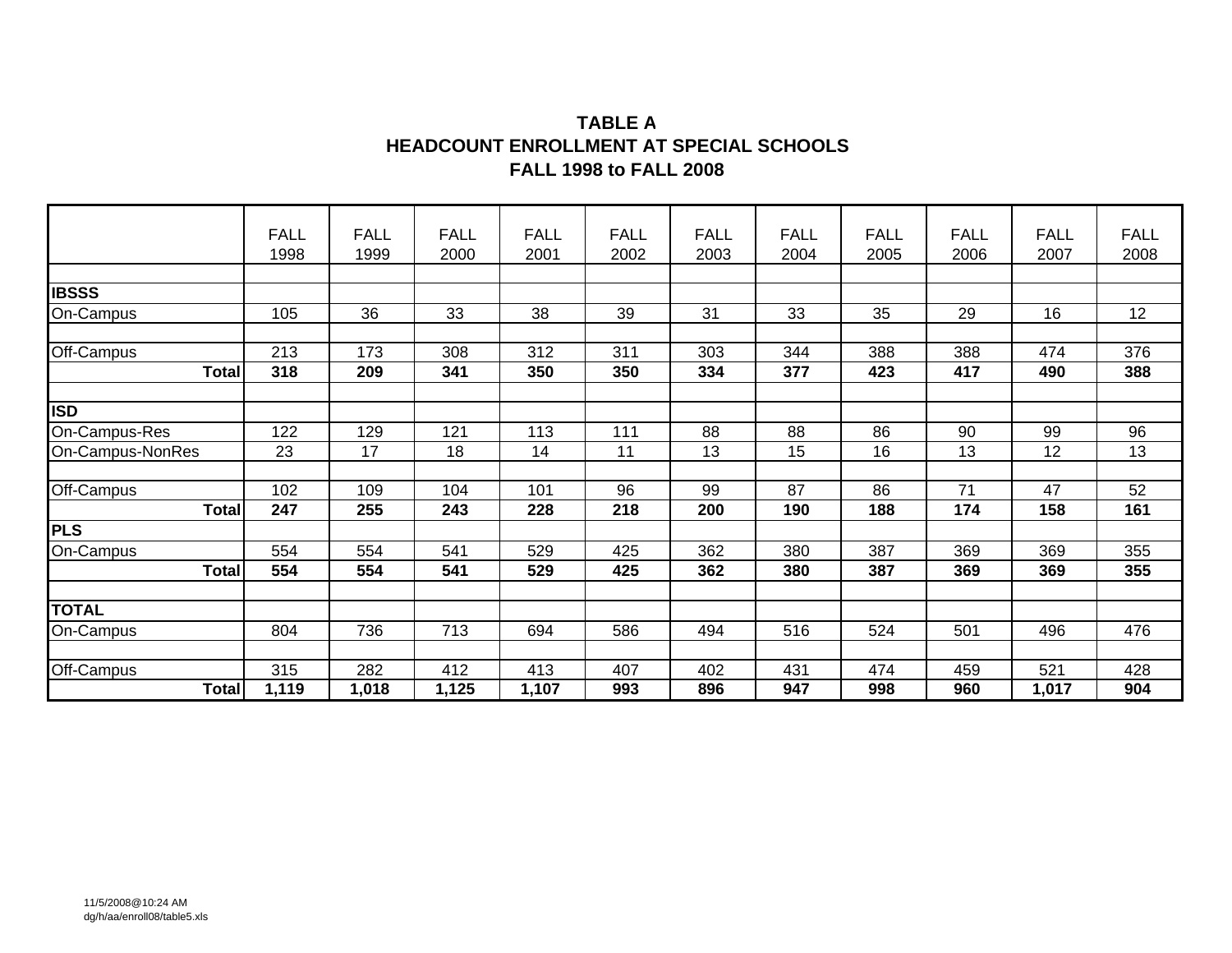#### **TABLE SS1 - RESIDENTS ENROLLMENTS BY GRADE (or AGE AT IBSSS), GENDER, AND ETHNICITY REGENT SPECIAL SCHOOLS AND PRICE LAB SCHOOL FALL 2008**

| Grade (Age)                                     |                       | African American |                          |                | Asian American |                |                | Hispanic American |                |             | Native American |              |                | White, non-Hispanic |                  |                 | Total           | <b>Grand Total</b> |
|-------------------------------------------------|-----------------------|------------------|--------------------------|----------------|----------------|----------------|----------------|-------------------|----------------|-------------|-----------------|--------------|----------------|---------------------|------------------|-----------------|-----------------|--------------------|
|                                                 | Male                  | Female           | Sub-Total                | Male           | Female         | Sub-Total      | Male           | Female            | Sub-Total      | Male        | Female          | Sub-Total    | Male           |                     | Female Sub-Total | Male            | Female          |                    |
| Toddler Program (ISD)                           | $\Omega$              | $\mathbf 0$      | $\Omega$                 | $\mathbf 0$    | $\Omega$       | $\Omega$       | $\Omega$       | $\mathbf 0$       | $\Omega$       | $\Omega$    | $\Omega$        | $\mathbf 0$  | $\mathbf 0$    | $\Omega$            | $\Omega$         | $\Omega$        | 0               | $\mathbf 0$        |
| Pre-School (Age 3)                              | $\Omega$              | $\Omega$         | $\Omega$                 | $\Omega$       | $\Omega$       | $\Omega$       | $\Omega$       | $\mathbf 0$       | $\Omega$       | $\Omega$    | $\Omega$        | $\mathbf 0$  | $\mathbf{1}$   | 3                   | 4                |                 | 3               | 4                  |
| Pre-School (Age 4)                              | $\Omega$              | $\Omega$         | $\mathbf 0$              | $\mathbf 0$    | $\Omega$       | $\mathbf 0$    | $\Omega$       | 2                 | 2              |             | $\Omega$        | $\mathbf{1}$ | 9              | 6                   | 15               | 10              | 8               | 18                 |
| Kindergarten (Age 5)                            | $\mathbf 0$           | 2                | 2                        | $\mathbf 0$    | $\Omega$       | $\mathbf 0$    |                |                   | 2              | 0           | $\mathbf 0$     | $\mathbf 0$  | 8              | 11                  | 19               | 9               | 14              | 23                 |
| First Grade (Age 6)                             | 3                     | 6                | 9                        | $\Omega$       |                |                | $\Omega$       | $\mathbf 0$       | $\Omega$       | $\mathbf 0$ | $\Omega$        | $\Omega$     | 11             | 15                  | 26               | 14              | 22              | 36                 |
| Second Grade (Age 7)                            | $\mathbf 0$           | 4                | $\overline{4}$           | $\mathbf 0$    | -1             |                | $\Omega$       |                   |                | $\mathbf 0$ | $\Omega$        | $\mathbf 0$  | 5              | 9                   | 14               | 5               | 15              | 20                 |
| Third Grade (Age 8)                             | $\Delta$              |                  | 5                        | $\Omega$       |                |                |                | $\mathbf 0$       |                | $\Omega$    | $\Omega$        | $\Omega$     | 12             | 16                  | 28               | 17              | 18              | 35                 |
| Fourth Grade (Age 9)                            |                       | 2                | 3                        | $\Omega$       | $\Omega$       | $\Omega$       | $\Omega$       | $\mathbf 0$       | $\Omega$       | $\Omega$    | $\Omega$        | $\mathbf 0$  | $\overline{4}$ | 2                   | 6                | 5               | 4               | $\overline{9}$     |
| Fifth Grade (Age 10)                            | 2                     | 2                | $\boldsymbol{\Delta}$    | 2              |                | 3              | $\Omega$       |                   |                | $\Omega$    | $\Omega$        | $\Omega$     | 14             | 5                   | 19               | 18              | 9               | 27                 |
|                                                 |                       |                  |                          |                |                |                |                |                   |                |             |                 |              |                |                     |                  |                 |                 |                    |
| Sixth Grade (Age 11)                            | 2                     | $\Omega$         | 2                        | $\Omega$       | -1             | 1              |                | $\mathbf 0$       |                | $\Omega$    | $\Omega$        | $\mathbf 0$  | 9              | 9                   | 18               | 12              | 10              | 22                 |
| Seventh Grade (Age 12)<br>Eighth Grade (Age 13) | 3                     |                  | $\overline{\mathcal{A}}$ | 2              | $\Omega$       | $\overline{2}$ |                | $\mathbf 0$       |                | $\Omega$    | $\Omega$        | $\mathbf 0$  | 14             | 12                  | 26               | $\overline{20}$ | 13              | 33                 |
|                                                 | 5                     | 3                | 8                        | 5              | $\Omega$       | 5              | 2              | $\overline{2}$    | $\overline{4}$ | $\Omega$    | $\Omega$        | $\mathbf 0$  | 10             | 16                  | 26               | 22              | 21              | 43                 |
| Ninth Grade (Age 14)                            | $\boldsymbol{\Delta}$ | $\overline{2}$   | 6                        | 3              | 2              | 5              | $\Omega$       | $\mathbf 0$       | $\Omega$       | $\Omega$    | $\Omega$        | $\Omega$     | 13             | 17                  | 30               | 20              | 21              | 41                 |
| Tenth Grade (Age 15)                            | 3                     | 4                | $\overline{7}$           | 4              |                | 5              | $\overline{2}$ |                   | 3              | $\Omega$    | $\Omega$        | $\mathbf 0$  | 24             | 24                  | 48               | 33              | 30              | 63                 |
| Eleventh Grade (Age 16)                         | 8                     | 3                | 11                       | $\mathbf 0$    |                |                | $\Omega$       |                   |                | $\Omega$    | $\mathbf 0$     | $\mathbf 0$  | 20             | 8                   | 28               | $\overline{28}$ | 13              | 41                 |
| Twelfth Grade (Age 17)                          | 2                     |                  | 3                        | $\overline{1}$ | $\Omega$       |                | $\Omega$       |                   |                | $\Omega$    | $\Omega$        | $\Omega$     | 16             | 18                  | 34               | 19              | $\overline{20}$ | $\overline{39}$    |
|                                                 |                       |                  |                          |                |                |                |                |                   |                |             |                 |              |                |                     |                  |                 |                 |                    |
|                                                 | $\Omega$              | $\Omega$         | $\mathbf 0$              | $\mathbf 0$    | $\Omega$       | $\mathbf{0}$   | $\Omega$       | $\mathbf 0$       | $\Omega$       | $\Omega$    | $\Omega$        | $\mathbf 0$  | 1              |                     | $\overline{2}$   |                 |                 | 2                  |
|                                                 | $\Omega$              | $\Omega$         | $\mathbf 0$              | $\mathbf 0$    | $\Omega$       | $\mathbf 0$    | $\Omega$       | $\mathbf 0$       | $\Omega$       | $\Omega$    | $\mathbf{0}$    | $\mathbf 0$  | $\overline{1}$ | 2                   | 3                |                 | $\overline{2}$  | 3                  |
|                                                 | $\Omega$              | $\Omega$         | $\mathbf 0$              | $\mathbf 0$    |                |                | $\Omega$       | $\mathbf 0$       | $\Omega$       | $\Omega$    | $\Omega$        | $\mathbf 0$  | 2              |                     | 3                | 2               | $\overline{2}$  | $\overline{4}$     |
| (Age 18)<br>(Age 19)<br>(Age 20)<br>(Age 21)    | $\mathbf 0$           | $\Omega$         | $\Omega$                 | $\Omega$       | $\Omega$       | $\Omega$       | $\Omega$       | $\mathbf 0$       | $\Omega$       | $\Omega$    | $\Omega$        | $\Omega$     | $\Omega$       | $\Omega$            | $\Omega$         | $\Omega$        | 0               | $\mathbf 0$        |
| Total                                           | 37                    | 31               | 68                       | 17             | 10             | 27             | 8              | 10                | 18             |             | $\Omega$        |              | 174            | 175                 | 349              | 237             | 226             | 463                |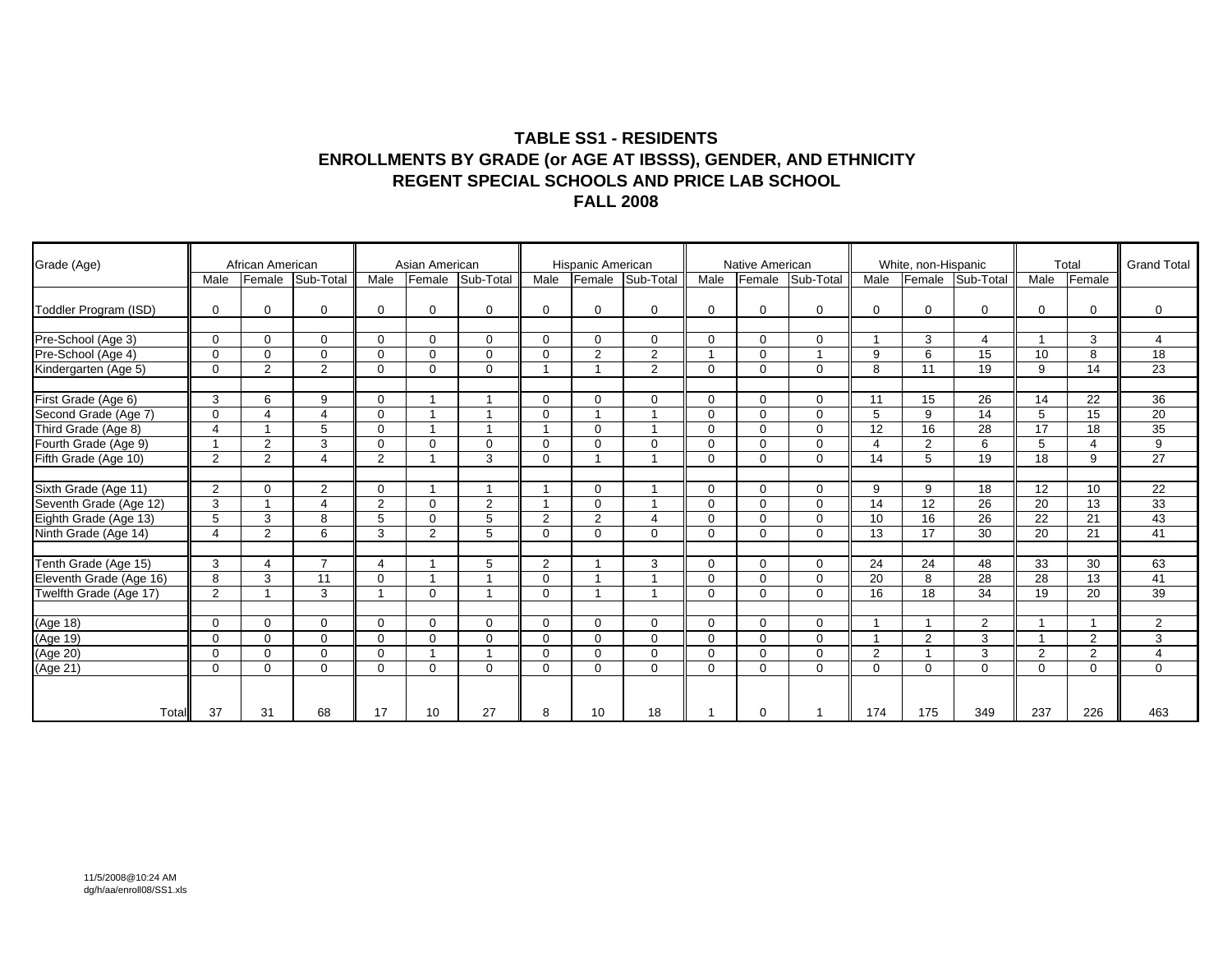#### **TABLE SS1 - RESIDENTS ENROLLMENTS BY GRADE (or AGE AT IBSSS), GENDER, AND ETHNICITY IOWA BRAILLE AND SIGHT SAVING SCHOOL FALL 2008**

| Grade (Age)                                     |             | African American |             |          | Asian American |             |          | Hispanic American |                  |          | Native American |              |      | White, non-Hispanic |                         |                         | Total       | <b>Grand Total</b>   |
|-------------------------------------------------|-------------|------------------|-------------|----------|----------------|-------------|----------|-------------------|------------------|----------|-----------------|--------------|------|---------------------|-------------------------|-------------------------|-------------|----------------------|
|                                                 | Male        | Female           | Sub-Total   | Male     | Female         | Sub-Total   | Male     |                   | Female Sub-Total | Male     | Female          | Sub-Total    | Male |                     | Female Sub-Total        | Male                    | Female      |                      |
| Toddler Program (ISD)                           |             |                  | $\mathbf 0$ |          |                | $\mathbf 0$ |          |                   | $\Omega$         |          |                 | $\mathbf 0$  |      |                     | 0                       | $\mathbf 0$             | 0           | $\mathbf 0$          |
| Pre-School (Age 3)                              |             |                  | $\Omega$    |          |                | $\mathbf 0$ |          |                   | $\Omega$         |          |                 | $\mathbf 0$  |      |                     | $\Omega$                | $\Omega$                | 0           | $\mathbf 0$          |
| Pre-School (Age 4)                              |             |                  | $\Omega$    |          |                | $\Omega$    |          |                   | $\Omega$         |          |                 | $\Omega$     |      |                     | $\Omega$                | $\Omega$                | $\Omega$    | $\mathbf 0$          |
| Kindergarten (Age 5)                            |             |                  | $\mathbf 0$ |          |                | $\mathbf 0$ |          |                   | $\mathbf 0$      |          |                 | $\mathbf 0$  |      |                     | $\Omega$                | $\mathbf 0$             | 0           | $\mathbf 0$          |
| First Grade (Age 6)                             |             |                  | $\Omega$    |          |                | $\Omega$    |          |                   | $\Omega$         |          |                 | $\mathbf 0$  |      |                     | $\Omega$                | $\overline{0}$          | $\Omega$    | $\mathbf 0$          |
|                                                 |             |                  | $\Omega$    |          |                | $\Omega$    |          |                   | $\Omega$         |          |                 | $\mathbf 0$  |      |                     | $\Omega$                | $\Omega$                | $\Omega$    | $\mathbf 0$          |
| Second Grade (Age 7)<br>Third Grade (Age 8)     |             |                  | $\mathbf 0$ |          |                | $\mathbf 0$ |          |                   | $\Omega$         |          |                 | $\mathbf 0$  |      |                     | $\Omega$                | $\mathbf 0$             | $\Omega$    | $\mathbf 0$          |
| Fourth Grade (Age 9)                            |             |                  | $\mathbf 0$ |          |                | $\mathbf 0$ |          |                   | $\mathbf 0$      |          |                 | $\mathbf{0}$ |      |                     | $\Omega$                | $\mathbf 0$             | 0           | $\mathbf{0}$         |
| Fifth Grade (Age 10)                            |             |                  | $\mathbf 0$ |          |                | $\Omega$    |          |                   | $\Omega$         |          |                 | $\mathbf 0$  |      |                     | $\Omega$                | $\Omega$                | 0           | $\mathbf 0$          |
| Sixth Grade (Age 11)                            |             |                  | $\Omega$    |          |                | $\mathbf 0$ |          |                   | $\Omega$         |          |                 | $\mathbf 0$  |      |                     |                         | $\overline{\mathbf{1}}$ | 0           | -1                   |
|                                                 |             |                  | $\Omega$    |          |                | $\Omega$    |          |                   | $\Omega$         |          |                 | $\Omega$     | 2    |                     | 2                       | $\overline{2}$          | $\Omega$    | $\overline{2}$       |
| Seventh Grade (Age 12)<br>Eighth Grade (Age 13) |             |                  | $\mathbf 0$ |          |                | 0           |          |                   | $\Omega$         |          |                 | $\mathbf 0$  |      |                     |                         | $\Omega$                |             | $\mathbf{1}$         |
| Ninth Grade (Age 14)                            |             |                  | $\mathbf 0$ |          |                | $\mathbf 0$ |          |                   | $\Omega$         |          |                 | $\mathbf 0$  |      |                     | 2                       | $\overline{\mathbf{1}}$ | -4          | $\overline{2}$       |
|                                                 |             |                  |             |          |                |             |          |                   |                  |          |                 |              |      |                     |                         |                         |             |                      |
| Tenth Grade (Age 15)<br>Eleventh Grade (Age 16) |             |                  | $\mathbf 0$ |          |                | $\mathbf 0$ |          |                   | $\mathbf 0$      |          |                 | $\mathbf 0$  |      |                     | 1                       | $\overline{\mathbf{1}}$ | 0           | $\mathbf{1}$         |
|                                                 |             |                  | 0           |          |                | $\mathbf 0$ |          |                   | $\Omega$         |          |                 | $\mathbf{0}$ |      |                     | $\Omega$                | $\overline{0}$          | $\Omega$    | $\bf{0}$             |
| Twelfth Grade (Age 17)                          |             |                  | $\mathbf 0$ |          |                | $\Omega$    |          |                   | $\mathbf 0$      |          |                 | $\mathbf 0$  | 2    |                     | 2                       | $\overline{2}$          | 0           | $\overline{2}$       |
| (Age 18)                                        |             |                  | $\Omega$    |          |                | 0           |          |                   | $\Omega$         |          |                 | $\mathbf 0$  |      |                     |                         | $\Omega$                |             |                      |
|                                                 |             |                  | $\mathbf 0$ |          |                | $\mathbf 0$ |          |                   | $\mathbf 0$      |          |                 | $\mathbf 0$  |      |                     | $\overline{\mathbf{A}}$ | $\overline{\mathbf{1}}$ | $\mathbf 0$ | $\mathbf{1}$         |
|                                                 |             |                  | $\mathbf 0$ |          |                | $\mathbf 0$ |          |                   | $\mathbf 0$      |          |                 | $\mathbf 0$  |      |                     |                         | $\overline{\mathbf{A}}$ | 0           | $\blacktriangleleft$ |
| (Age 19)<br>(Age 20)<br>(Age 21)                |             |                  | $\mathbf 0$ |          |                | $\mathbf 0$ |          |                   | $\mathbf 0$      |          |                 | $\mathbf 0$  |      |                     | $\mathbf 0$             | $\mathbf 0$             | 0           | $\mathbf 0$          |
|                                                 |             |                  |             |          |                |             |          |                   |                  |          |                 |              |      |                     |                         |                         |             |                      |
| Total                                           | $\mathbf 0$ | $\Omega$         | $\Omega$    | $\Omega$ | $\Omega$       | $\Omega$    | $\Omega$ | $\Omega$          | $\Omega$         | $\Omega$ | 0               | $\mathbf 0$  | 9    | 3                   | 12                      | 9                       | 3           | 12                   |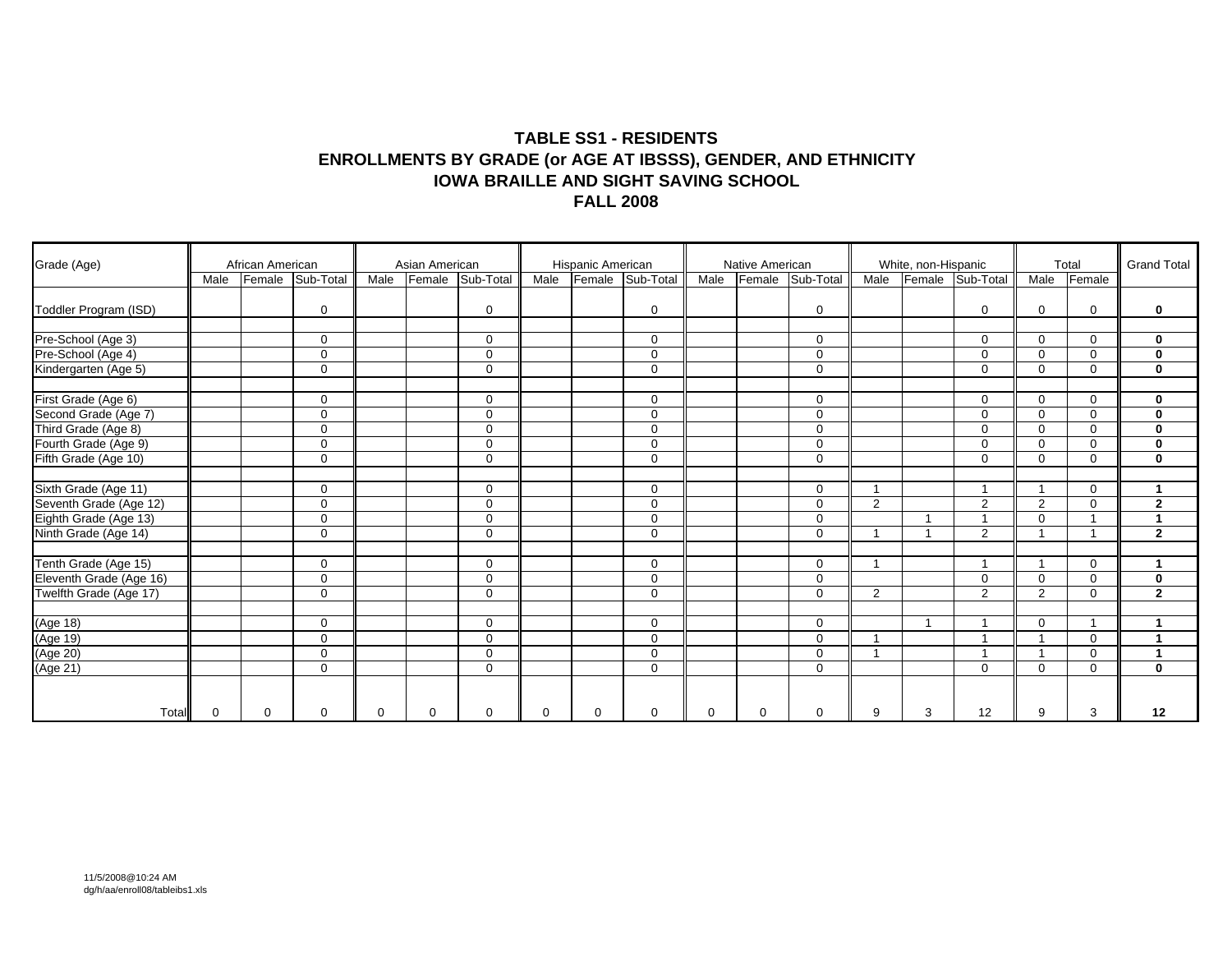#### **TABLE SS1 - RESIDENTS ENROLLMENTS BY GRADE (or AGE AT IBSSS), GENDER, AND ETHNICITY IOWA SCHOOL FOR THE DEAF FALL 2008**

| Grade (Age)                                     |      | African American/African |                         |                | Asian American |                          |      | Hispanic |                         |      | Native American |                         |                       | White, non-Hispanic |                  |                         | Total                    | <b>Grand Total</b>      |
|-------------------------------------------------|------|--------------------------|-------------------------|----------------|----------------|--------------------------|------|----------|-------------------------|------|-----------------|-------------------------|-----------------------|---------------------|------------------|-------------------------|--------------------------|-------------------------|
|                                                 | Male | Female                   | Sub-Total               | Male           | Female         | Sub-Total                | Male | Female   | Sub-Total               | Male | Female          | Sub-Total               | Male                  |                     | Female Sub-Total | Male                    | Female                   |                         |
| Toddler Program (ISD)                           |      |                          | $\mathbf 0$             |                |                | $\mathbf 0$              |      |          | $\Omega$                |      |                 | $\mathbf 0$             |                       |                     | 0                | $\mathbf 0$             | 0                        | $\mathbf 0$             |
| Pre-School (Age 3)                              |      |                          | $\Omega$                |                |                | $\mathbf 0$              |      |          | $\Omega$                |      |                 | $\mathbf 0$             |                       | 3                   | 4                | $\overline{\mathbf{1}}$ | 3                        | 4                       |
| Pre-School (Age 4)                              |      |                          | $\Omega$                |                |                | $\Omega$                 |      |          | $\Omega$                |      |                 | $\overline{\mathbf{A}}$ | 2                     |                     | 2                | 3                       | $\Omega$                 | 3                       |
| Kindergarten (Age 5)                            |      |                          | $\mathbf 0$             |                |                | $\mathbf 0$              |      |          | $\mathbf 0$             |      |                 | $\mathbf 0$             |                       |                     | 2                | $\overline{\mathbf{1}}$ | $\overline{\phantom{a}}$ | $\overline{2}$          |
| First Grade (Age 6)                             |      |                          | $\Omega$                |                |                | $\Omega$                 |      |          | $\Omega$                |      |                 | $\mathbf 0$             | $\overline{4}$        |                     | 5                | $\overline{4}$          |                          | 5                       |
| Second Grade (Age 7)<br>Third Grade (Age 8)     |      |                          | $\Omega$                |                |                | $\Omega$                 |      |          | $\Omega$                |      |                 | $\mathbf 0$             |                       | 2                   | $\overline{2}$   | $\Omega$                | $\overline{2}$           | $\mathbf{2}$            |
|                                                 |      |                          | $\mathbf 0$             |                |                | $\mathbf 0$              |      |          | $\Omega$                |      |                 | $\mathbf 0$             | 3                     |                     | 3                | 3                       | $\Omega$                 | 3                       |
| Fourth Grade (Age 9)                            |      |                          | $\mathbf 0$             |                |                | $\mathbf 0$              |      |          | $\mathbf 0$             |      |                 | $\mathbf 0$             |                       |                     |                  | $\mathbf 0$             |                          | $\mathbf{1}$            |
| Fifth Grade (Age 10)                            |      |                          | $\mathbf 0$             |                |                | $\Omega$                 |      |          |                         |      |                 | $\Omega$                | 3                     |                     | 3                | 3                       |                          | $\overline{\mathbf{4}}$ |
|                                                 |      |                          |                         |                |                |                          |      |          |                         |      |                 |                         |                       |                     |                  |                         |                          |                         |
| Sixth Grade (Age 11)                            |      |                          | $\Omega$                |                |                | $\mathbf 0$              |      |          | $\overline{\mathbf{A}}$ |      |                 | $\mathbf 0$             | 3                     | 3                   | 6                | $\boldsymbol{\Delta}$   | 3                        | $\overline{7}$          |
| Seventh Grade (Age 12)<br>Eighth Grade (Age 13) |      |                          | $\Omega$                |                |                | $\Omega$                 |      |          |                         |      |                 | $\mathbf 0$             | $\boldsymbol{\Delta}$ |                     | 5                | 5                       |                          | 6                       |
|                                                 |      |                          | $\overline{2}$          | -1             |                | $\overline{\phantom{a}}$ |      | 2        | 2                       |      |                 | $\mathbf 0$             | $\overline{4}$        | $\overline{7}$      | 11               | 6                       | 10                       | 16                      |
| Ninth Grade (Age 14)                            |      |                          | $\overline{\mathbf{A}}$ | $\overline{ }$ |                | $\overline{ }$           |      |          | $\Omega$                |      |                 | $\mathbf 0$             | 3                     | 5                   | 8                | 5                       | 5                        | 10                      |
| Tenth Grade (Age 15)                            |      |                          | $\mathbf 0$             |                |                | $\mathbf 0$              |      |          | $\overline{ }$          |      |                 | $\mathbf 0$             | 6                     | 3                   | 9                | $\overline{7}$          | 3                        | 10                      |
| Eleventh Grade (Age 16)                         |      |                          | $\overline{2}$          |                |                | $\mathbf 0$              |      |          |                         |      |                 | $\mathbf 0$             | 5                     | 2                   | $\overline{ }$   | 6                       | 4                        | 10                      |
| Twelfth Grade (Age 17)                          |      |                          | $\mathbf 0$             |                |                | $\Omega$                 |      |          | $\Omega$                |      |                 | $\mathbf 0$             | 3                     | $\Delta$            | $\overline{7}$   | 3                       | 4                        | $\overline{7}$          |
|                                                 |      |                          |                         |                |                |                          |      |          |                         |      |                 |                         |                       |                     |                  |                         |                          |                         |
| (Age 18)                                        |      |                          | $\Omega$                |                |                | 0                        |      |          | $\Omega$                |      |                 | $\mathbf 0$             |                       |                     |                  |                         | $\Omega$                 | -1                      |
|                                                 |      |                          | $\mathbf 0$             |                |                | $\Omega$                 |      |          | $\mathbf 0$             |      |                 | $\mathbf 0$             |                       | 2                   | 2                | $\mathbf 0$             | 2                        | $\mathbf{2}$            |
|                                                 |      |                          | $\mathbf 0$             |                |                | $\overline{\phantom{a}}$ |      |          | $\mathbf 0$             |      |                 | $\mathbf 0$             |                       |                     | 2                | $\overline{\mathbf{1}}$ | $\overline{2}$           | $\mathbf{3}$            |
| (Age 19)<br>(Age 20)<br>(Age 21)                |      |                          | $\mathbf 0$             |                |                | $\mathbf 0$              |      |          | $\mathbf 0$             |      |                 | $\mathbf 0$             |                       |                     | $\mathbf 0$      | $\overline{0}$          | 0                        | $\mathbf 0$             |
|                                                 |      |                          |                         |                |                |                          |      |          |                         |      |                 |                         |                       |                     |                  |                         |                          |                         |
| Total                                           | 3    | 2                        | 5                       | 2              |                | 3                        | 3    | $\Delta$ |                         |      | 0               |                         | 44                    | 36                  | 80               | 53                      | 43                       | 96                      |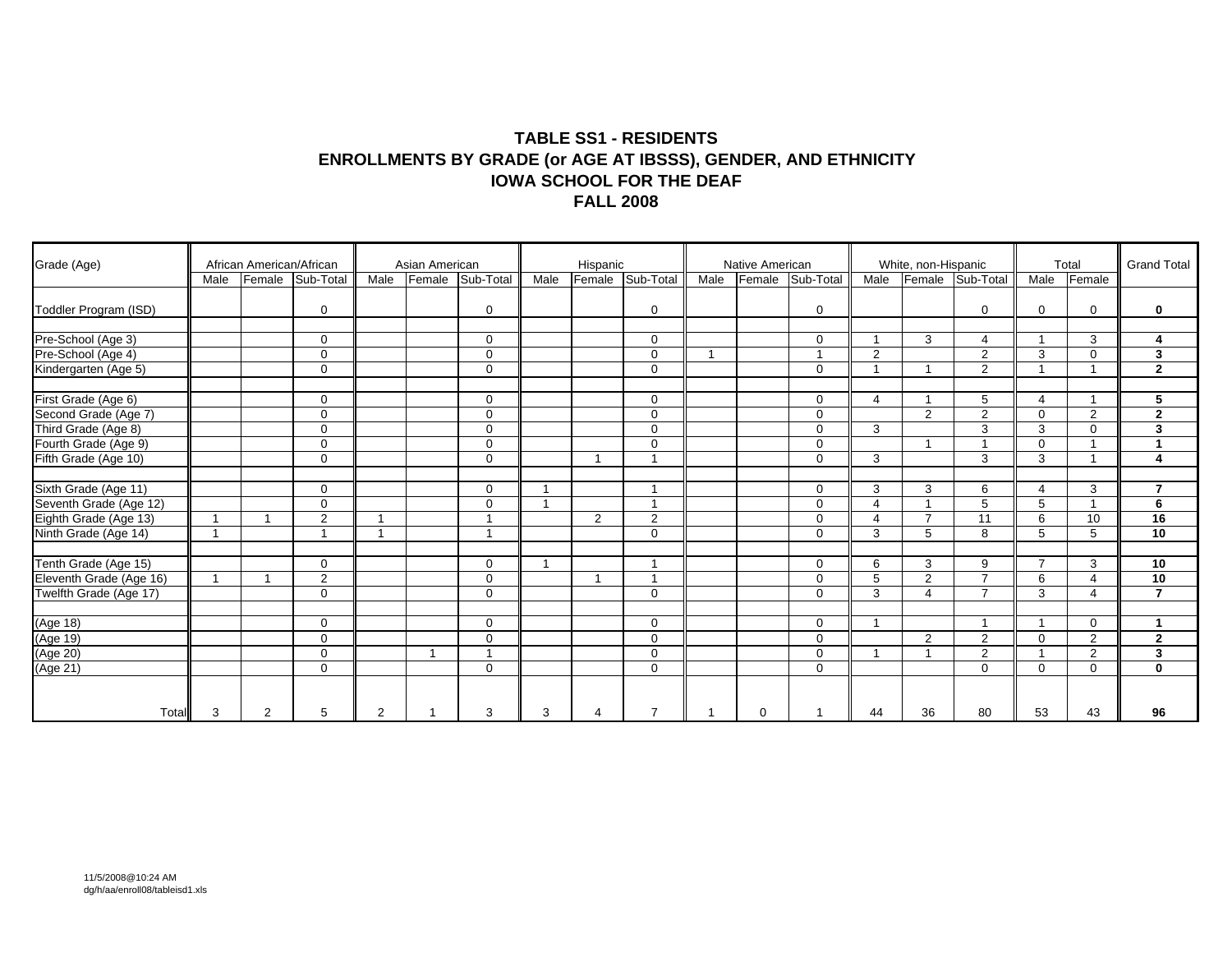#### **TABLE SS1 - RESIDENTS ENROLLMENTS BY GRADE (or AGE AT IBSSS), GENDER, AND ETHNICITY PRICE LAB SCHOOL FALL 2008**

| Grade (Age)                                     |                | African American      |                       |                          | Asian American |                          |          | Hispanic American       |                |             | Native American |             |                | White, non-Hispanic |                  |                | Total          | <b>Grand Total</b> |
|-------------------------------------------------|----------------|-----------------------|-----------------------|--------------------------|----------------|--------------------------|----------|-------------------------|----------------|-------------|-----------------|-------------|----------------|---------------------|------------------|----------------|----------------|--------------------|
|                                                 | Male           | Female                | Sub-Total             | Male                     | Female         | Sub-Total                | Male     | Female                  | Sub-Total      | Male        | Female          | Sub-Total   | Male           |                     | Female Sub-Total | Male           | Female         |                    |
| Toddler Program (ISD)                           | $\Omega$       | 0                     | $\mathbf 0$           | $\Omega$                 | $\Omega$       | 0                        | $\Omega$ | $\mathbf 0$             | $\Omega$       | $\Omega$    | $\Omega$        | $\mathbf 0$ | $\mathbf 0$    | $\Omega$            | 0                | $\Omega$       | 0              | 0                  |
| Pre-School (Age 3)                              | $\Omega$       | $\Omega$              | $\Omega$              | $\Omega$                 | $\Omega$       | $\Omega$                 | $\Omega$ | $\mathbf 0$             | $\Omega$       | $\Omega$    | $\Omega$        | $\mathbf 0$ | $\mathbf 0$    | $\Omega$            | 0                | $\Omega$       | $\mathbf 0$    | $\mathbf 0$        |
| Pre-School (Age 4)                              | $\Omega$       | $\Omega$              | $\mathbf 0$           | $\Omega$                 | $\Omega$       | $\Omega$                 | $\Omega$ | 2                       | $\overline{2}$ | $\Omega$    | $\Omega$        | $\mathbf 0$ | $\overline{7}$ | 6                   | 13               | $\overline{7}$ | 8              | 15                 |
| Kindergarten (Age 5)                            | $\mathbf 0$    | 2                     | 2                     | $\mathbf 0$              | $\Omega$       | 0                        |          | $\overline{1}$          | $\overline{2}$ | 0           | $\Omega$        | $\mathbf 0$ | $\overline{7}$ | 10                  | 17               | 8              | 13             | 21                 |
| First Grade (Age 6)                             | 3              | 6                     | 9                     | $\Omega$                 |                |                          | $\Omega$ | $\Omega$                | $\Omega$       | $\Omega$    | $\Omega$        | $\Omega$    | $\overline{7}$ | 14                  | 21               | 10             | 21             | 31                 |
| Second Grade (Age 7)                            | $\Omega$       | $\boldsymbol{\Delta}$ | $\boldsymbol{\Delta}$ | $\Omega$                 |                |                          | $\Omega$ |                         |                | $\Omega$    | $\Omega$        | $\mathbf 0$ | 5              | $\overline{7}$      | 12               | 5              | 13             | $\overline{18}$    |
| Third Grade (Age 8)                             | $\overline{4}$ |                       | 5                     | $\Omega$                 |                |                          |          | $\mathbf 0$             |                | $\Omega$    | $\Omega$        | $\mathbf 0$ | 9              | 16                  | 25               | 14             | 18             | 32                 |
| Fourth Grade (Age 9)                            |                | $\overline{2}$        | 3                     | $\mathbf 0$              | $\Omega$       | $\Omega$                 | $\Omega$ | $\mathbf 0$             | $\Omega$       | $\Omega$    | $\Omega$        | $\mathbf 0$ | $\overline{4}$ |                     | 5                | 5              | 3              | 8                  |
| Fifth Grade (Age 10)                            | 2              | 2                     | $\boldsymbol{\Delta}$ | 2                        |                | 3                        | $\Omega$ | $\mathbf 0$             | $\Omega$       | $\Omega$    | $\Omega$        | $\mathbf 0$ | 11             | 5                   | 16               | 15             | 8              | 23                 |
| Sixth Grade (Age 11)                            | 2              | $\Omega$              | 2                     | $\Omega$                 |                | $\overline{\phantom{a}}$ | $\Omega$ | $\mathbf 0$             | $\Omega$       | $\Omega$    | $\Omega$        | $\mathbf 0$ | 5              | 6                   | 11               | $\overline{7}$ | $\overline{7}$ | 14                 |
|                                                 | 3              |                       | $\overline{4}$        | 2                        | $\Omega$       | 2                        | $\Omega$ | $\mathbf 0$             | $\Omega$       | $\Omega$    | $\Omega$        | $\Omega$    | 8              | 11                  | 19               | 13             | 12             | 25                 |
| Seventh Grade (Age 12)<br>Eighth Grade (Age 13) | $\overline{4}$ | $\overline{2}$        | 6                     | $\overline{4}$           | $\Omega$       | 4                        | 2        | $\mathbf 0$             | $\overline{2}$ | $\Omega$    | $\Omega$        | $\mathbf 0$ | 6              | 8                   | 14               | 16             | 10             | $\overline{26}$    |
| Ninth Grade (Age 14)                            | 3              | $\overline{2}$        | 5                     | 2                        | $\overline{2}$ | 4                        | $\Omega$ | $\Omega$                | $\Omega$       | $\Omega$    | $\Omega$        | $\Omega$    | 9              | 11                  | 20               | 14             | 15             | $\overline{29}$    |
| Tenth Grade (Age 15)                            | 3              | 4                     | $\overline{7}$        | 4                        |                | 5                        |          | $\overline{ }$          | $\overline{2}$ | $\Omega$    | $\Omega$        | $\mathbf 0$ | 17             | 21                  | 38               | 25             | 27             | 52                 |
| Eleventh Grade (Age 16)                         | $\overline{7}$ | $\overline{2}$        | 9                     | $\Omega$                 |                |                          | $\Omega$ | $\mathbf 0$             | $\Omega$       | $\Omega$    | $\Omega$        | $\mathbf 0$ | 15             | 6                   | 21               | 22             | 9              | 31                 |
| Twelfth Grade (Age 17)                          | 2              | -1                    | 3                     | $\overline{\phantom{a}}$ | $\Omega$       | $\overline{ }$           | $\Omega$ | $\overline{\mathbf{A}}$ |                | $\Omega$    | $\Omega$        | $\Omega$    | 11             | 14                  | 25               | 14             | 16             | 30                 |
| (Age 18)                                        | $\Omega$       | $\Omega$              | $\mathbf 0$           | $\Omega$                 | $\Omega$       | $\Omega$                 | $\Omega$ | $\mathbf 0$             | $\Omega$       | $\Omega$    | $\Omega$        | $\mathbf 0$ | $\mathbf 0$    | $\Omega$            | $\Omega$         | $\Omega$       | 0              | $\bf{0}$           |
| (Age 19)                                        | $\Omega$       | $\Omega$              | $\mathbf 0$           | $\Omega$                 | $\Omega$       | $\Omega$                 | $\Omega$ | $\mathbf 0$             | $\Omega$       | $\Omega$    | $\Omega$        | $\mathbf 0$ | $\Omega$       | $\Omega$            | $\Omega$         | $\Omega$       | 0              | $\mathbf 0$        |
|                                                 | $\Omega$       | $\Omega$              | $\mathbf 0$           | $\Omega$                 | $\mathbf 0$    | $\mathbf 0$              | $\Omega$ | $\mathbf 0$             | $\Omega$       | $\Omega$    | $\Omega$        | $\mathbf 0$ | $\mathbf 0$    | $\Omega$            | $\Omega$         | $\mathbf 0$    | $\mathbf 0$    | 0                  |
| (Age 20)<br>(Age 21)                            | $\mathbf 0$    | $\mathbf{0}$          | $\mathbf 0$           | $\mathbf 0$              | $\Omega$       | $\mathbf 0$              | $\Omega$ | $\mathbf 0$             | $\mathbf 0$    | $\mathbf 0$ | $\Omega$        | $\mathbf 0$ | $\mathbf 0$    | $\mathbf 0$         | $\Omega$         | $\mathbf 0$    | $\mathbf 0$    | $\mathbf 0$        |
|                                                 |                |                       |                       |                          |                |                          |          |                         |                |             |                 |             |                |                     |                  |                |                |                    |
| Total                                           | 34             | 29                    | 63                    | 15                       | 9              | 24                       | 5        | 6                       | 11             | $\Omega$    | $\Omega$        | $\Omega$    | 121            | 136                 | 257              | 175            | 180            | 355                |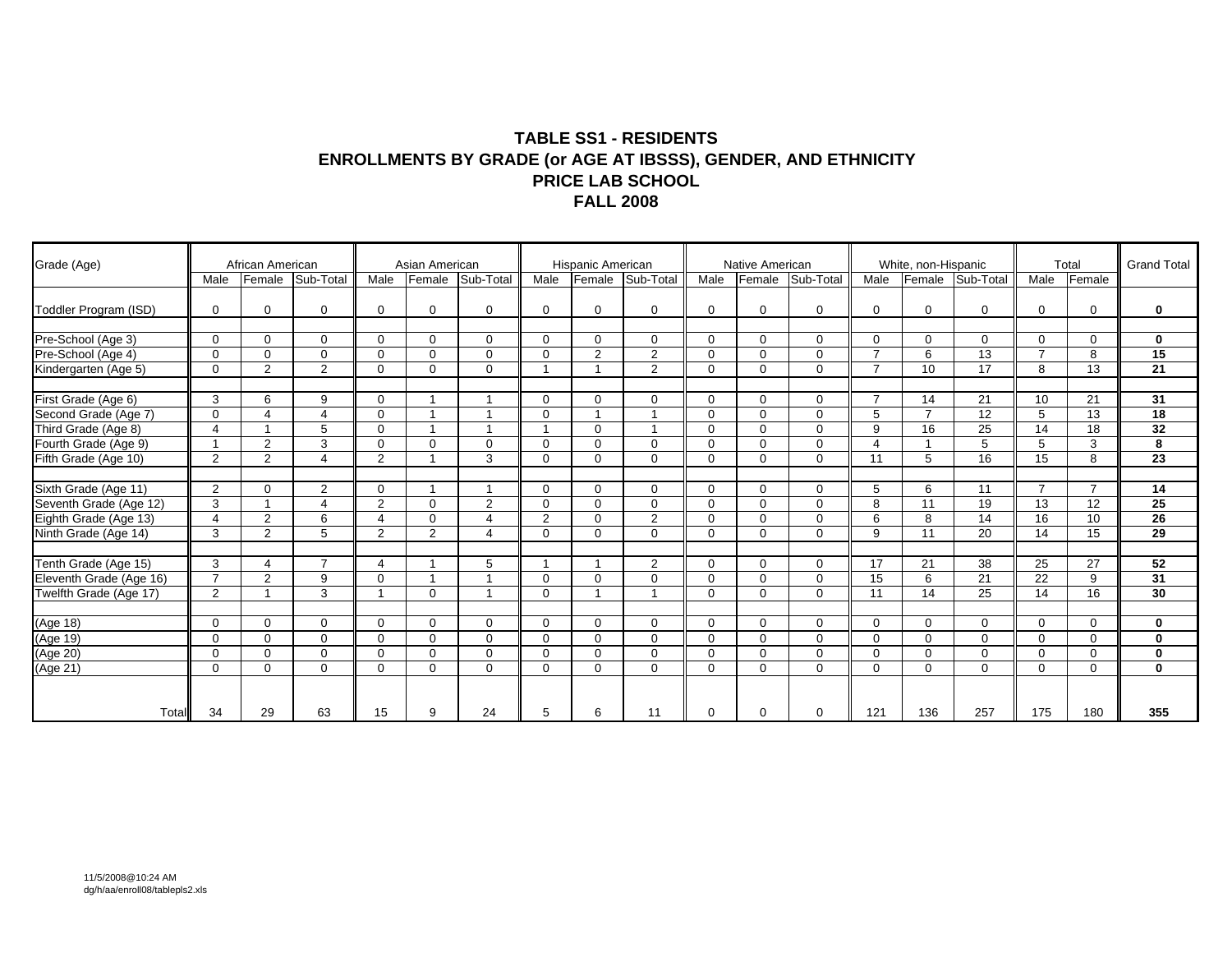#### **TABLE SS1 - NONRESIDENTS ENROLLMENTS BY GRADE (or AGE AT IBSSS), GENDER, AND ETHNICITY IOWA SCHOOL FOR THE DEAF FALL 2008**

| Grade (Age)                                     |      | African American/African |                         |          | Asian American |                  |                | Hispanic |                |          | Native American |              |                       | White, non-Hispanic |                         |                         | Total    | <b>Grand Total</b>      |
|-------------------------------------------------|------|--------------------------|-------------------------|----------|----------------|------------------|----------------|----------|----------------|----------|-----------------|--------------|-----------------------|---------------------|-------------------------|-------------------------|----------|-------------------------|
|                                                 | Male |                          | Female Sub-Total        | Male     |                | Female Sub-Total | Male           | Female   | Sub-Total      | Male     | Female          | Sub-Total    | Male                  |                     | Female Sub-Total        | Male                    | Female   |                         |
| Toddler Program (ISD)                           |      |                          | $\mathbf 0$             |          |                | $\mathbf 0$      |                |          | $\Omega$       |          |                 | $\mathbf 0$  |                       |                     | 0                       | $\mathbf 0$             | 0        | $\mathbf 0$             |
| Pre-School (Age 3)                              |      |                          | $\Omega$                |          |                | $\mathbf 0$      |                |          | $\Omega$       |          |                 | $\mathbf 0$  |                       |                     | $\Omega$                | $\Omega$                | $\Omega$ | $\mathbf 0$             |
| Pre-School (Age 4)                              |      |                          | $\Omega$                |          |                | $\Omega$         |                |          | $\Omega$       |          |                 | $\Omega$     |                       |                     | $\Omega$                | $\Omega$                | $\Omega$ | $\mathbf 0$             |
| Kindergarten (Age 5)                            |      |                          | $\mathbf 0$             |          |                | $\mathbf 0$      |                |          | $\mathbf 0$    |          |                 | $\mathbf 0$  |                       |                     | $\Omega$                | $\mathbf 0$             | 0        | $\mathbf 0$             |
| First Grade (Age 6)                             |      |                          | $\Omega$                |          |                | $\Omega$         |                |          | $\Omega$       |          |                 | $\mathbf 0$  |                       |                     | $\Omega$                | $\overline{0}$          | $\Omega$ | $\mathbf 0$             |
|                                                 |      |                          | $\Omega$                |          |                | $\Omega$         |                |          | $\Omega$       |          |                 | $\mathbf 0$  |                       |                     |                         | $\Omega$                |          | $\blacktriangleleft$    |
| Second Grade (Age 7)<br>Third Grade (Age 8)     |      |                          | $\mathbf 0$             |          |                | $\mathbf 0$      |                |          | $\Omega$       |          |                 | $\mathbf 0$  |                       |                     | $\Omega$                | $\Omega$                | $\Omega$ | $\mathbf 0$             |
| Fourth Grade (Age 9)                            |      |                          | $\mathbf 0$             |          |                | $\mathbf 0$      |                |          |                |          |                 | $\mathbf 0$  |                       |                     | $\Omega$                | $\overline{\mathbf{1}}$ | 0        | $\mathbf{1}$            |
| Fifth Grade (Age 10)                            |      |                          | $\mathbf 0$             |          |                | $\Omega$         |                |          |                |          |                 | $\mathbf{0}$ |                       |                     | $\Omega$                | $\overline{\mathbf{1}}$ | 0        | $\mathbf{1}$            |
|                                                 |      |                          |                         |          |                |                  |                |          |                |          |                 |              |                       |                     |                         |                         |          |                         |
| Sixth Grade (Age 11)                            |      |                          | $\Omega$                |          |                | $\mathbf 0$      |                |          | $\Omega$       |          |                 | $\mathbf 0$  |                       |                     | $\mathbf 0$             | $\Omega$                | 0        | $\mathbf 0$             |
| Seventh Grade (Age 12)<br>Eighth Grade (Age 13) |      |                          | $\Omega$                |          |                | $\Omega$         |                |          | $\Omega$       |          |                 | $\Omega$     | $\boldsymbol{\Delta}$ |                     | 4                       | $\overline{4}$          | $\Omega$ | $\overline{\mathbf{4}}$ |
|                                                 |      |                          | $\mathbf 0$             |          |                | $\mathbf 0$      |                |          | $\Omega$       |          |                 | $\mathbf 0$  |                       |                     | $\Omega$                | $\Omega$                | $\Omega$ | $\mathbf 0$             |
| Ninth Grade (Age 14)                            |      |                          | $\mathbf 0$             |          |                | $\mathbf 0$      |                |          | $\Omega$       |          |                 | $\mathbf 0$  |                       |                     | $\Omega$                | $\overline{0}$          | 0        | $\mathbf 0$             |
|                                                 |      |                          | $\mathbf 0$             |          |                | 0                |                |          | $\mathbf 0$    |          |                 | $\mathbf 0$  |                       | 2                   | 3                       | $\overline{\mathbf{1}}$ | 2        | 3                       |
| Tenth Grade (Age 15)<br>Eleventh Grade (Age 16) |      |                          | $\mathbf 0$             |          |                | $\mathbf 0$      |                |          | $\Omega$       |          |                 | $\mathbf 0$  |                       |                     | $\Omega$                | $\overline{0}$          | $\Omega$ | $\mathbf 0$             |
| Twelfth Grade (Age 17)                          |      |                          | $\overline{\mathbf{A}}$ |          |                | $\Omega$         |                |          | $\mathbf 0$    |          |                 | $\mathbf 0$  |                       |                     | $\overline{\mathbf{A}}$ | $\overline{2}$          | 0        | $\mathbf{2}$            |
|                                                 |      |                          |                         |          |                |                  |                |          |                |          |                 |              |                       |                     |                         |                         |          |                         |
| (Age 18)                                        |      |                          | $\Omega$                |          |                | 0                |                |          | $\Omega$       |          |                 | $\mathbf 0$  |                       |                     | $\Omega$                | $\Omega$                | $\Omega$ | $\bf{0}$                |
|                                                 |      |                          | $\mathbf 0$             |          |                | $\mathbf 0$      |                |          | $\mathbf 0$    |          |                 | $\mathbf 0$  |                       |                     | $\Omega$                | $\mathbf 0$             | 0        | $\mathbf 0$             |
| (Age 19)<br>(Age 20)<br>(Age 21)                |      |                          | $\mathbf 0$             |          |                | $\mathbf 0$      |                |          | $\mathbf 0$    |          |                 | $\mathbf 0$  |                       |                     |                         | $\overline{\mathbf{1}}$ | 0        | $\mathbf{1}$            |
|                                                 |      |                          | $\mathbf 0$             |          |                | $\mathbf 0$      |                |          | $\mathbf 0$    |          |                 | $\mathbf 0$  |                       |                     | $\mathbf 0$             | $\overline{0}$          | 0        | $\mathbf 0$             |
| Total                                           |      | $\Omega$                 |                         | $\Omega$ | $\Omega$       | $\Omega$         | $\overline{2}$ | $\Omega$ | $\overline{2}$ | $\Omega$ | 0               | $\mathbf 0$  | $\overline{7}$        | 3                   | 10                      | 10                      | 3        | 13                      |
|                                                 |      |                          |                         |          |                |                  |                |          |                |          |                 |              |                       |                     |                         |                         |          |                         |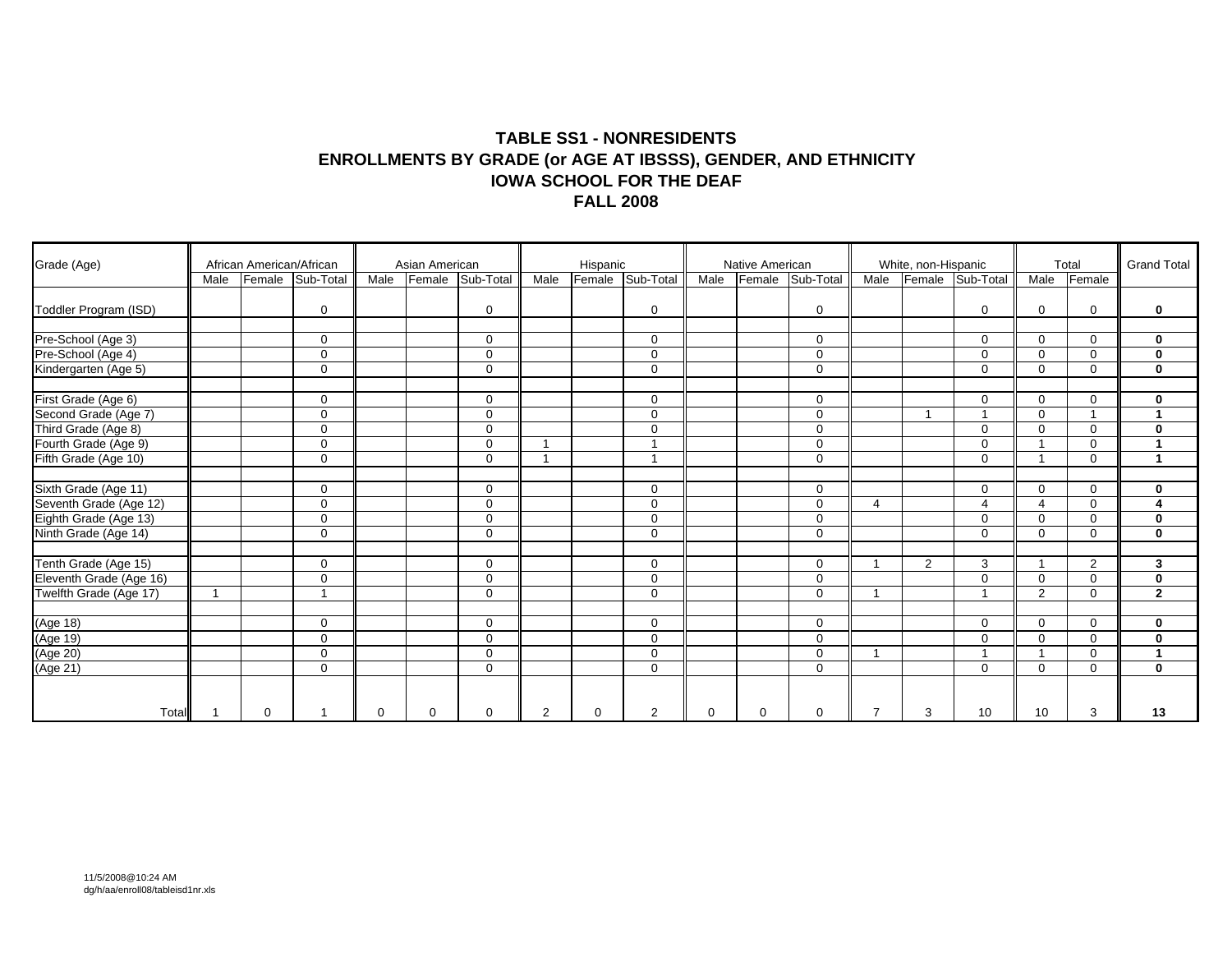## **TABLE SS2 - RESIDENTS DORMITORY AND COMMUTER COUNTSREGENT SPECIAL SCHOOLS AND PRICE LAB SCHOOLFALL 2008**

|                         |                 | <b>COMMUTER - 0 NIGHTS</b> |                  |              |                      |                |                | <b>RESIDENTIAL COUNTS</b> |                |                 |                     |
|-------------------------|-----------------|----------------------------|------------------|--------------|----------------------|----------------|----------------|---------------------------|----------------|-----------------|---------------------|
|                         | Own             | School                     |                  |              |                      |                |                |                           |                |                 |                     |
| Grade (Age at IBSSS)    | Transportation  | Transportation             | Total            | 1 night      | 2 nights             | 3 nights       | 4 nights       | 5 nights                  | 6 nights       | 7 nights        | Total               |
|                         |                 |                            |                  |              |                      |                |                |                           |                |                 |                     |
| Pre-School (Age 3)      | $\mathbf 0$     | $\mathbf 0$                | $\mathbf 0$      | $\mathbf 0$  | $\mathbf 0$          | $\mathbf 0$    | $\mathbf 0$    | $\overline{0}$            | $\mathbf 0$    | 0               | $\mathbf 0$         |
| Pre-School (Age 4)      | $\overline{15}$ | $\pmb{0}$                  | $\overline{15}$  | $\mathbf 0$  | $\pmb{0}$            | $\mathbf 0$    | $\mathbf 0$    | $\mathbf 0$               | $\mathbf 0$    | $\mathbf 0$     | $\mathbf 0$         |
| Kindergarten (Age 5)    | $\overline{21}$ | 3                          | $\overline{24}$  | 1            | $\overline{4}$       | $\mathbf 0$    | $\mathbf 0$    | $\overline{0}$            | $\mathbf 0$    | $\mathbf 0$     | 5                   |
|                         |                 |                            |                  |              |                      |                |                |                           |                |                 |                     |
| First Grade (Age 6)     | 32              |                            | 33               | $\mathbf 0$  | $\overline{2}$       | $\mathbf 0$    | $\mathbf 0$    | $\mathbf 0$               | $\mathbf 0$    | 0               | $\overline{2}$      |
| Second Grade (Age 7)    | $\overline{18}$ | $\mathbf 0$                | 18               | $\mathbf 0$  | $\overline{0}$       | $\mathbf 0$    | $\mathbf 0$    | $\overline{0}$            | $\mathbf 0$    | 0               | $\pmb{0}$           |
| Third Grade (Age 8)     | $\overline{32}$ | $\overline{4}$             | $\overline{36}$  | $\mathbf 0$  | $\overline{5}$       | $\mathbf 0$    | $\mathbf 0$    | $\mathbf 0$               | $\mathbf 0$    | $\mathbf 0$     | $\overline{5}$      |
| Fourth Grade (Age 9)    | 8               | $\overline{0}$             | 8                | $\Omega$     | $\mathbf 0$          | $\mathbf 0$    |                | $\mathbf{1}$              | $\mathbf 0$    | $\overline{0}$  | $\overline{2}$      |
| Fifth Grade (Age 10)    | $\overline{23}$ | $\mathbf 0$                | $\overline{23}$  | $\mathbf 0$  | $\blacktriangleleft$ | $\mathbf 0$    | $\overline{0}$ | $\overline{2}$            | $\mathbf 0$    | $\mathbf 0$     | $\overline{3}$      |
|                         |                 |                            |                  |              |                      |                |                |                           |                |                 |                     |
| Sixth Grade (Age 11)    | 14              | 0                          | $\overline{14}$  | $\mathbf 0$  | $\mathsf 0$          | 1              | $\Omega$       | $\overline{3}$            | 1              | 0               | 5                   |
| Seventh Grade (Age 12)  | $\overline{25}$ | $\overline{0}$             | $\overline{25}$  | $\Omega$     | $\overline{0}$       | 0              | $\Omega$       | $\overline{2}$            | $\mathbf 0$    | 0               | $\overline{2}$      |
| Eighth Grade (Age 13)   | $\overline{26}$ |                            | $\overline{27}$  | $\Omega$     | $\overline{2}$       | 0              | $\Omega$       | $\overline{2}$            | $\overline{2}$ | $\overline{2}$  | $\overline{8}$      |
| Ninth Grade (Age 14)    | 29              | $\mathbf 0$                | 29               | $\mathbf 0$  | $\overline{0}$       | $\overline{0}$ | $\mathbf 0$    | $\overline{4}$            | $\overline{2}$ | $\overline{2}$  | $\overline{8}$      |
|                         |                 |                            |                  |              |                      |                |                |                           |                |                 |                     |
| Tenth Grade (Age 15)    | $\overline{52}$ | $\overline{2}$             | $\overline{54}$  | $\mathbf 0$  | 3                    | 0              | $\mathbf 0$    | $\overline{2}$            | 4              | $\overline{2}$  | 11                  |
| Eleventh Grade (Age 16) | 31              | $\mathbf 0$                | 31               | $\mathbf 0$  | $\overline{0}$       | $\overline{0}$ | $\mathbf 0$    | $\boldsymbol{0}$          | $\mathbf 0$    | 0               | $\pmb{0}$           |
| Twelfth Grade (Age 17)  | $\overline{31}$ | 1                          | $\overline{32}$  | $\mathbf{0}$ | $\mathbf{1}$         | $\overline{0}$ | $\overline{0}$ | $\mathbf{1}$              | $\mathbf 0$    | 9               | $\overline{11}$     |
|                         |                 |                            | $\overline{1}$   |              |                      |                |                |                           |                |                 |                     |
| (Age 18)                | $\mathbf 0$     | $\mathbf 1$                |                  | 0            | $\overline{2}$       | 0              | $\mathbf 0$    | $\mathbf{1}$              | $\mathbf 0$    | 5               | 8<br>$\overline{ }$ |
| (Age 19)                | $\pmb{0}$       | $\mathbf 0$                | $\mathbf 0$      | $\mathbf 0$  | $\pmb{0}$            | $\mathbf 0$    | $\mathbf 0$    | 1                         | $\mathbf 0$    | 0               |                     |
| (Age 20)                | $\pmb{0}$       | $\mathbf 0$                | $\mathbf 0$      | $\mathbf 0$  | $\pmb{0}$            | $\overline{0}$ | $\overline{0}$ | $\mathbf{1}$              | $\mathbf 0$    |                 | $\overline{2}$      |
| (Age 21)                | $\pmb{0}$       | $\mathbf 0$                | $\mathbf 0$      | $\Omega$     | $\pmb{0}$            | $\mathbf 0$    | $\mathbf 0$    | $\overline{0}$            | $\mathbf 0$    | $\overline{2}$  | $\overline{2}$      |
|                         |                 |                            |                  |              |                      |                |                |                           |                |                 |                     |
| Total                   | 357             | $\overline{13}$            | $\overline{370}$ | $\mathbf{1}$ | $\overline{20}$      | $\mathbf 1$    | 1              | $\overline{20}$           | 9              | $\overline{23}$ | $\overline{75}$     |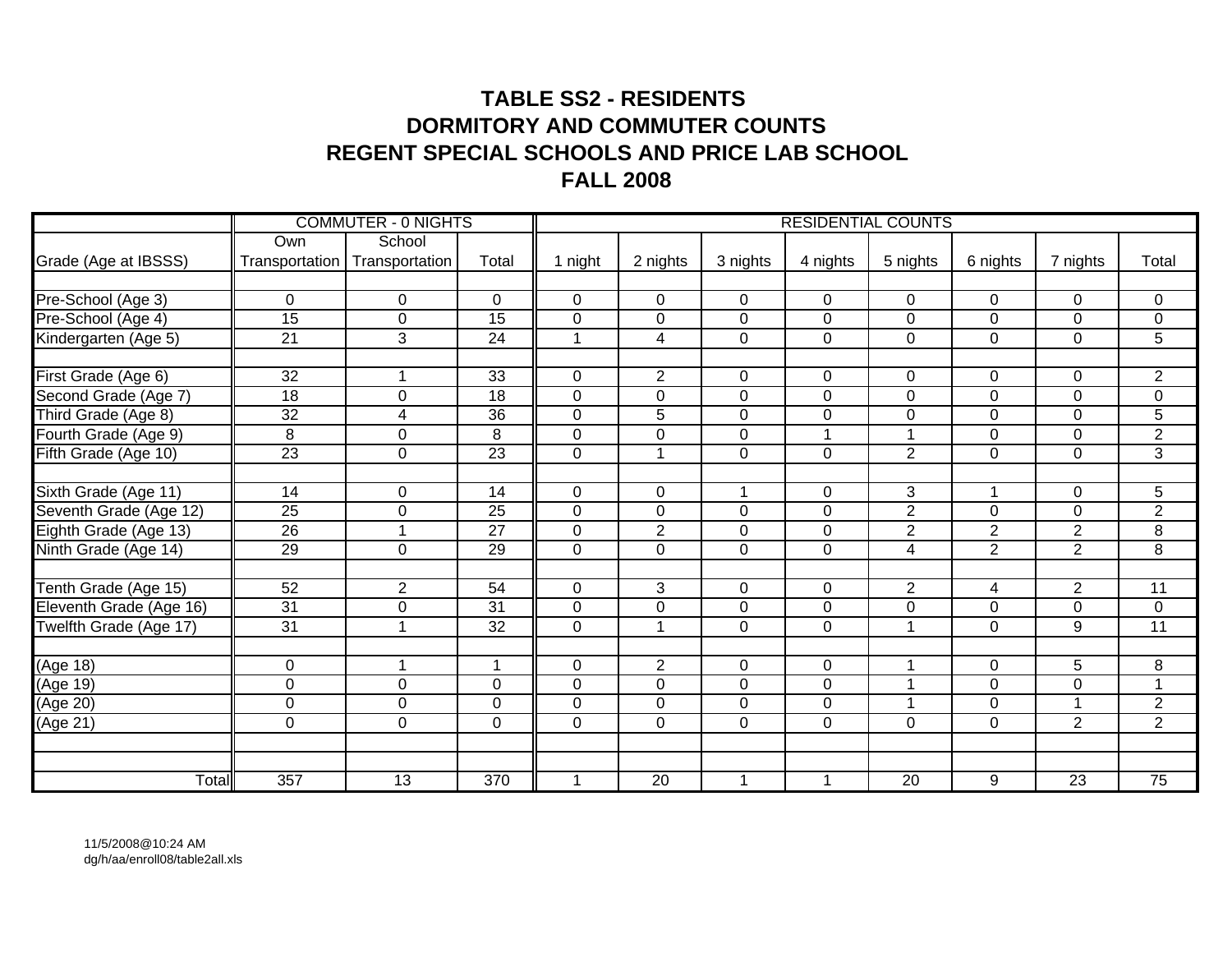## **TABLE SS2 - RESIDENTS DORMITORY AND COMMUTER COUNTSIOWA BRAILLE AND SIGHT SAVING SCHOOL FALL 2008**

|                         |                | <b>COMMUTER - 0 NIGHTS</b> |                |         |          |           |             | <b>RESIDENTIAL COUNTS</b> |             |          |                         |
|-------------------------|----------------|----------------------------|----------------|---------|----------|-----------|-------------|---------------------------|-------------|----------|-------------------------|
|                         | Own            | School                     |                |         |          |           |             |                           |             |          |                         |
| Grade (Age at IBSSS)    | Transportation | Transportation             | Total          | 1 night | 2 nights | 3 nights  | 4 nights    | 5 nights                  | 6 nights    | 7 nights | Total                   |
|                         |                |                            |                |         |          |           |             |                           |             |          |                         |
| Pre-School (Age 3)      |                |                            | $\pmb{0}$      |         |          |           |             |                           |             |          | 0                       |
| Pre-School (Age 4)      |                |                            | $\mathbf 0$    |         |          |           |             |                           |             |          | $\mathbf 0$             |
| Kindergarten (Age 5)    |                |                            | $\mathbf 0$    |         |          |           |             |                           |             |          | $\mathbf 0$             |
| First Grade (Age 6)     |                |                            | $\mathbf 0$    |         |          |           |             |                           |             |          | 0                       |
| Second Grade (Age 7)    |                |                            | $\pmb{0}$      |         |          |           |             |                           |             |          | 0                       |
| Third Grade (Age 8)     |                |                            | $\pmb{0}$      |         |          |           |             |                           |             |          | $\pmb{0}$               |
| Fourth Grade (Age 9)    |                |                            | $\pmb{0}$      |         |          |           |             |                           |             |          | $\pmb{0}$               |
| Fifth Grade (Age 10)    |                |                            | $\mathbf 0$    |         |          |           |             |                           |             |          | $\mathbf 0$             |
|                         |                |                            |                |         |          |           |             |                           |             |          |                         |
| Sixth Grade (Age 11)    |                |                            | $\mathbf 0$    |         |          |           |             | 1                         |             |          | 1                       |
| Seventh Grade (Age 12)  |                |                            | $\mathbf 0$    |         |          |           |             | $\overline{2}$            |             |          | $\overline{2}$          |
| Eighth Grade (Age 13)   |                |                            | $\mathbf 0$    |         |          |           |             | 1                         |             |          | 1                       |
| Ninth Grade (Age 14)    |                |                            | $\mathbf 0$    |         |          |           |             | $\overline{2}$            |             |          | $\overline{2}$          |
| Tenth Grade (Age 15)    |                |                            | $\pmb{0}$      |         |          |           |             | $\mathbf{1}$              |             |          | $\overline{1}$          |
| Eleventh Grade (Age 16) |                |                            | $\mathbf 0$    |         |          |           |             |                           |             |          | $\mathbf 0$             |
| Twelfth Grade (Age 17)  | $\mathbf{1}$   |                            | $\overline{ }$ |         |          |           |             | $\mathbf{1}$              |             |          | 1                       |
| (Age 18)                |                |                            | $\mathbf 0$    |         |          |           |             | $\mathbf{1}$              |             |          | 4                       |
| (Age 19)                |                |                            | $\pmb{0}$      |         |          |           |             | 1                         |             |          |                         |
| (Age 20)                |                |                            | $\pmb{0}$      |         |          |           |             | 1                         |             |          | $\overline{\mathbf{A}}$ |
| (Age 21)                |                |                            | $\mathbf 0$    |         |          |           |             |                           |             |          | $\mathbf 0$             |
|                         |                |                            |                |         |          |           |             |                           |             |          |                         |
| <b>Total</b>            | $\mathbf 1$    | 0                          | 1              | 0       | 0        | $\pmb{0}$ | $\mathbf 0$ | 11                        | $\mathbf 0$ | 0        | 11                      |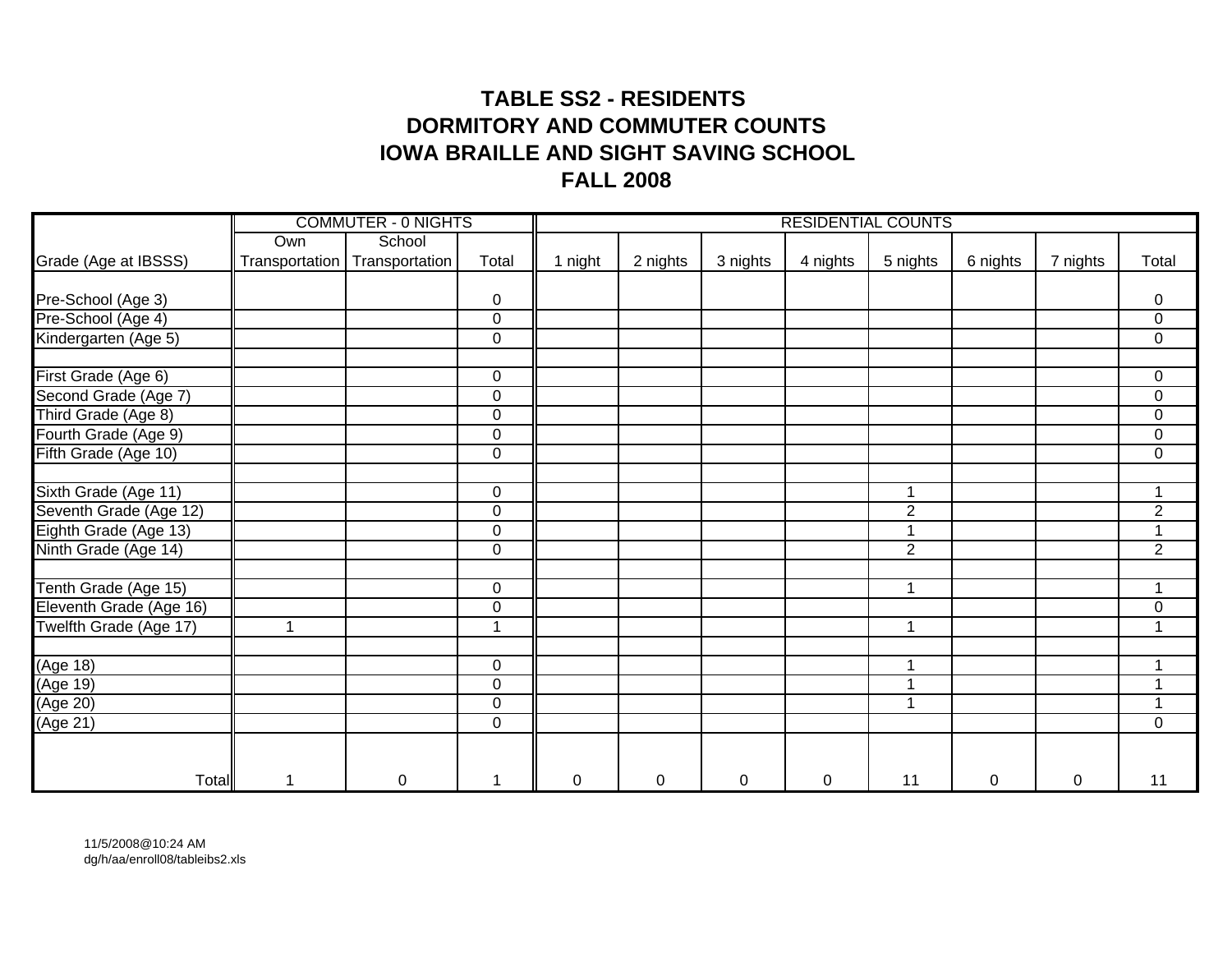## **TABLE SS2 - RESIDENTS IOWA SCHOOL FOR THE DEAFFALL 2008 DORMITORY AND COMMUTER COUNTS**

|                         |                |                | <b>COMMUTER - 0 NIGHTS</b> |      |                         |              |                |                | <b>RESIDENTIAL COUNTS</b> |                  |          |          |                |                         |
|-------------------------|----------------|----------------|----------------------------|------|-------------------------|--------------|----------------|----------------|---------------------------|------------------|----------|----------|----------------|-------------------------|
|                         |                |                | Transportation             |      |                         |              |                |                |                           |                  |          |          |                |                         |
| Grade                   | Own            | <b>ISD</b>     | <b>District</b>            | Comb | Total                   | 1 night      | 2 nights       | 3 nights       | 4 nights                  | 5 nights         | 6 nights | 7 nights | Total          | Grand<br>Total          |
| 0-3 Toddler Program     |                |                |                            |      | 0                       |              |                |                |                           |                  |          |          |                | 0                       |
| Pre-School (Age 3)      |                | $\overline{3}$ |                            | -1   | $\overline{\mathbf{4}}$ |              |                |                |                           |                  |          |          | $\Omega$       | $\overline{\mathbf{4}}$ |
| Pre-School (Age 4)      | $\overline{1}$ | $\overline{2}$ |                            |      | 3                       |              |                |                |                           |                  |          |          | $\Omega$       | 3                       |
| Kindergarten (Age 5)    | 1              | 1              |                            |      | $\overline{2}$          |              |                |                |                           |                  |          |          | $\Omega$       | $\overline{2}$          |
| First Grade (Age 6)     |                | $\overline{4}$ | $\overline{\mathbf{A}}$    |      | $\overline{5}$          |              |                |                |                           |                  |          |          | $\mathbf 0$    | 5                       |
| Second Grade (Age 7)    |                |                |                            |      | 0                       |              | $\mathbf 1$    | 1              |                           |                  |          |          | $\overline{2}$ | $\overline{2}$          |
| Third Grade (Age 8)     |                |                | $\blacktriangleleft$       |      | $\mathbf 1$             |              |                | $\overline{2}$ |                           |                  |          |          | $\overline{2}$ | $\overline{3}$          |
| Fourth Grade (Age 9)    |                | $\overline{1}$ |                            |      | $\overline{1}$          |              |                |                |                           |                  |          |          | $\Omega$       | 1                       |
| Fifth Grade (Age 10)    |                |                |                            |      | $\overline{0}$          | $\mathbf{1}$ |                | $\overline{2}$ | 1                         |                  |          |          | $\overline{4}$ | $\overline{4}$          |
| Sixth Grade (Age 11)    |                | -1             | 1                          |      | $\overline{2}$          |              |                | 1              | $\overline{2}$            | $\overline{2}$   |          |          | $\overline{5}$ | $\overline{7}$          |
| Seventh Grade (Age 12)  |                |                |                            |      | 0                       |              |                | $\overline{2}$ | $\overline{2}$            | $\overline{2}$   |          |          | 6              | $\overline{6}$          |
| Eighth Grade (Age 13)   |                | $\overline{3}$ |                            |      | 4                       |              | 1              |                | $\overline{4}$            | $\overline{6}$   |          |          | 12             | 16                      |
| Ninth Grade (Age 14)    |                | $\overline{2}$ | 4                          |      | 3                       |              |                | 1              | $\overline{4}$            | $\overline{2}$   |          |          | $\overline{7}$ | 10                      |
| Tenth Grade (Age 15)    |                | 1              |                            |      | 1                       |              |                |                |                           | $\boldsymbol{9}$ |          |          | 9              | 10                      |
| Eleventh Grade (Age 16) | 3              |                | $\overline{2}$             |      | $\overline{5}$          |              |                |                |                           | $\sqrt{5}$       |          |          | 5              | 10                      |
| Twelfth Grade (Age 17)  |                | 1              |                            |      | $\overline{2}$          |              |                |                |                           | $\overline{5}$   |          |          | 5              | $\overline{7}$          |
| (Age 18)                |                |                |                            |      | 0                       |              |                |                |                           | $\overline{1}$   |          |          |                | $\mathbf{1}$            |
| (Age 19)                |                |                |                            |      | 0                       |              |                |                |                           | $\overline{2}$   |          |          | $\overline{2}$ | $\overline{2}$          |
| (Age 20)                | $\mathbf 1$    | 1              |                            |      | $\overline{2}$          |              |                |                | 1                         |                  |          |          |                | $\overline{3}$          |
| (Age 21)                |                |                |                            |      | 0                       |              |                |                |                           |                  |          |          | $\Omega$       | $\overline{0}$          |
| Total                   | 6              | 20             | 8                          | 1    | 35                      | 2            | $\overline{2}$ | 9              | 14                        | 34               | 0        | 0        | 61             | 96                      |

11/5/2008@10:24 AM dg/h/aa/enroll08/table isd2.xls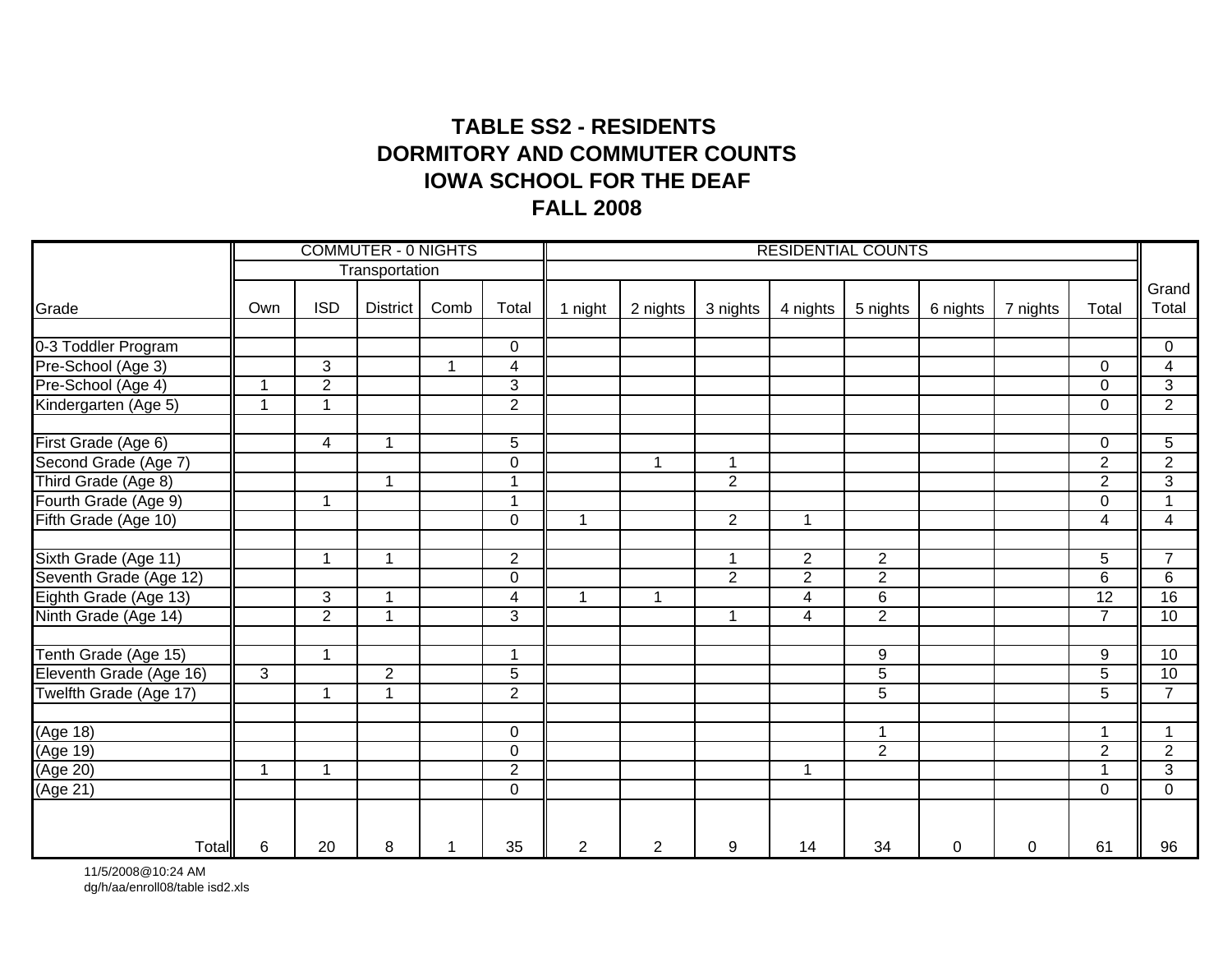## **TABLE SS2 - RESIDENTS DORMITORY AND COMMUTER COUNTSPRICE LAB SCHOOLFALL 2008**

|                         |                 | <b>COMMUTER - 0 NIGHTS</b>      |                 |                |                  |                  |                | <b>RESIDENTIAL COUNTS</b> |                |                |                |
|-------------------------|-----------------|---------------------------------|-----------------|----------------|------------------|------------------|----------------|---------------------------|----------------|----------------|----------------|
|                         | Own             | School                          |                 |                |                  |                  |                |                           |                |                |                |
| Grade (Age at IBSSS)    |                 | Transportation   Transportation | Total           | 1 night        | 2 nights         | 3 nights         | 4 nights       | 5 nights                  | 6 nights       | 7 nights       | Total          |
|                         |                 |                                 |                 |                |                  |                  |                |                           |                |                |                |
| Pre-School (Age 3)      | 0               | 0                               | $\Omega$        | 0              | 0                | 0                | 0              | 0                         | 0              | 0              | 0              |
| Pre-School (Age 4)      | $\overline{15}$ | $\mathbf 0$                     | $\overline{15}$ | 0              | $\boldsymbol{0}$ | $\mathbf 0$      | $\mathbf 0$    | $\mathbf 0$               | $\mathbf 0$    | 0              | $\pmb{0}$      |
| Kindergarten (Age 5)    | $\overline{21}$ | $\overline{0}$                  | $\overline{21}$ | $\overline{0}$ | $\overline{0}$   | $\overline{0}$   | $\mathbf 0$    | $\overline{0}$            | $\overline{0}$ | $\overline{0}$ | $\overline{0}$ |
|                         |                 |                                 |                 |                |                  |                  |                |                           |                |                |                |
| First Grade (Age 6)     | 31              | 0                               | 31              | $\mathbf 0$    | $\mathbf 0$      | 0                | $\Omega$       | 0                         | $\mathbf 0$    | 0              | $\mathbf 0$    |
| Second Grade (Age 7)    | 18              | $\mathsf 0$                     | 18              | $\mathbf 0$    | $\pmb{0}$        | $\pmb{0}$        | 0              | $\overline{0}$            | $\pmb{0}$      | 0              | $\pmb{0}$      |
| Third Grade (Age 8)     | $\overline{32}$ | $\mathbf 0$                     | $\overline{32}$ | 0              | $\mathbf 0$      | $\mathbf 0$      | $\mathbf{0}$   | $\mathbf 0$               | $\mathbf 0$    | $\overline{0}$ | $\mathbf 0$    |
| Fourth Grade (Age 9)    | 8               | $\mathbf 0$                     | 8               | 0              | $\overline{0}$   | $\boldsymbol{0}$ | $\mathbf 0$    | $\mathbf 0$               | $\pmb{0}$      | $\overline{0}$ | $\pmb{0}$      |
| Fifth Grade (Age 10)    | $\overline{23}$ | $\mathbf 0$                     | $\overline{23}$ | $\mathbf 0$    | $\mathbf 0$      | $\overline{0}$   | $\overline{0}$ | $\mathbf 0$               | $\mathbf 0$    | 0              | $\mathbf 0$    |
|                         |                 |                                 |                 |                |                  |                  |                |                           |                |                |                |
| Sixth Grade (Age 11)    | 14              | $\mathbf 0$                     | 14              | $\mathbf 0$    | 0                | $\mathbf 0$      | $\overline{0}$ | $\overline{0}$            | $\mathbf 0$    | $\overline{0}$ | $\mathbf 0$    |
| Seventh Grade (Age 12)  | $\overline{25}$ | $\overline{0}$                  | $\overline{25}$ | $\overline{0}$ | $\overline{0}$   | $\overline{0}$   | $\overline{0}$ | $\overline{0}$            | $\overline{0}$ | $\overline{0}$ | $\overline{0}$ |
| Eighth Grade (Age 13)   | $\overline{26}$ | $\mathbf 0$                     | $\overline{26}$ | $\mathbf 0$    | $\overline{0}$   | $\mathbf 0$      | $\mathbf{0}$   | $\mathbf 0$               | $\mathbf 0$    | $\overline{0}$ | $\mathsf 0$    |
| Ninth Grade (Age 14)    | $\overline{29}$ | $\mathbf 0$                     | 29              | $\mathbf 0$    | $\overline{0}$   | $\mathbf 0$      | 0              | $\mathbf 0$               | $\mathbf 0$    | 0              | $\mathbf 0$    |
|                         |                 |                                 |                 |                |                  |                  |                |                           |                |                |                |
| Tenth Grade (Age 15)    | 52              | $\mathbf 0$                     | 52              | $\mathbf 0$    | $\mathbf 0$      | $\overline{0}$   | $\mathbf{0}$   | $\mathbf 0$               | $\mathbf 0$    | 0              | $\mathbf 0$    |
| Eleventh Grade (Age 16) | $\overline{31}$ | $\mathbf 0$                     | 31              | $\mathbf 0$    | $\boldsymbol{0}$ | $\mathbf 0$      | $\mathbf{0}$   | 0                         | $\mathbf 0$    | 0              | $\pmb{0}$      |
| Twelfth Grade (Age 17)  | $\overline{30}$ | 0                               | $\overline{30}$ | $\overline{0}$ | $\mathbf 0$      | $\overline{0}$   | $\mathbf 0$    | $\overline{0}$            | $\mathbf 0$    | $\overline{0}$ | $\mathbf 0$    |
|                         |                 |                                 |                 |                |                  |                  |                |                           |                |                |                |
| $\overline{(Age 18)}$   | 0               | $\mathbf 0$                     | $\mathbf 0$     | 0              | $\mathbf 0$      | $\overline{0}$   | $\overline{0}$ | $\mathbf 0$               | $\mathbf 0$    | 0              | $\mathbf 0$    |
| (Age 19)                | 0               | $\mathbf 0$                     | 0               | $\mathbf 0$    | $\mathbf 0$      | $\mathbf 0$      | $\mathbf{0}$   | $\mathbf 0$               | $\mathbf 0$    | 0              | $\mathsf 0$    |
| (Age 20)                | 0               | $\mathbf 0$                     | 0               | 0              | 0                | $\mathbf 0$      | $\overline{0}$ | 0                         | $\mathbf 0$    | 0              | $\mathsf 0$    |
| (Age 21)                | 0               | $\mathbf 0$                     | $\mathbf 0$     | $\mathbf 0$    | $\boldsymbol{0}$ | $\mathbf 0$      | $\mathbf{0}$   | $\overline{0}$            | $\mathbf 0$    | 0              | $\mathsf 0$    |
|                         |                 |                                 |                 |                |                  |                  |                |                           |                |                |                |
|                         |                 |                                 |                 |                |                  |                  |                |                           |                |                |                |
| Total                   | 355             | 0                               | 355             | 0              | 0                | $\mathbf 0$      | 0              | 0                         | $\mathbf 0$    | 0              | $\mathbf 0$    |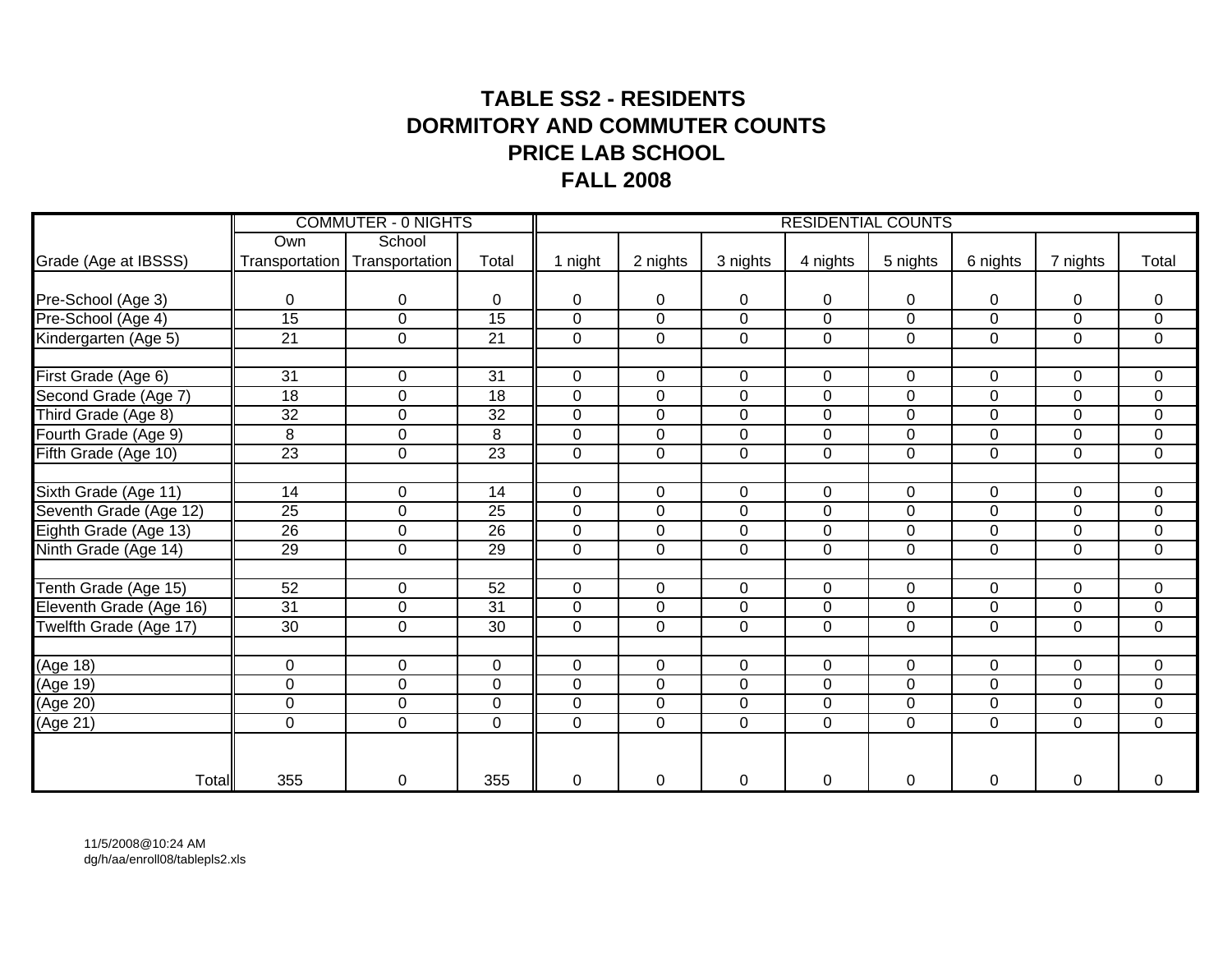### **TABLE SS2 - NONRESIDENTS IOWA SCHOOL FOR THE DEAFFALL 2008 DORMITORY AND COMMUTER COUNTS**

|                         |                |                         | <b>COMMUTER - 0 NIGHTS</b> |      |                |         |          |          | <b>RESIDENTIAL COUNTS</b> |                |          |          |                |                |
|-------------------------|----------------|-------------------------|----------------------------|------|----------------|---------|----------|----------|---------------------------|----------------|----------|----------|----------------|----------------|
|                         |                |                         | Transportation             |      |                |         |          |          |                           |                |          |          |                |                |
| Grade                   | Own            | <b>ISD</b>              | <b>District</b>            | Comb | Total          | 1 night | 2 nights | 3 nights | 4 nights                  | 5 nights       | 6 nights | 7 nights | Total          | Grand<br>Total |
| 0-3 Toddler Program     |                |                         |                            |      | 0              |         |          |          |                           |                |          |          |                | $\mathbf 0$    |
| Pre-School (Age 3)      |                |                         |                            |      | 0              |         |          |          |                           |                |          |          | $\Omega$       | 0              |
| Pre-School (Age 4)      |                |                         |                            |      | 0              |         |          |          |                           |                |          |          | $\Omega$       | $\mathbf 0$    |
| Kindergarten (Age 5)    |                |                         |                            |      | 0              |         |          |          |                           |                |          |          | $\Omega$       | 0              |
| First Grade (Age 6)     |                |                         |                            |      | 0              |         |          |          |                           |                |          |          | $\mathbf 0$    | $\mathbf 0$    |
| Second Grade (Age 7)    |                |                         |                            |      | 0              |         |          |          |                           |                |          |          |                | 1              |
| Third Grade (Age 8)     |                |                         |                            |      | 0              |         |          |          |                           |                |          |          | $\Omega$       | $\mathbf 0$    |
| Fourth Grade (Age 9)    |                |                         | $\overline{\mathbf{A}}$    |      | 1              |         |          |          |                           |                |          |          | $\Omega$       | $\mathbf{1}$   |
| Fifth Grade (Age 10)    |                |                         | $\overline{\mathbf{A}}$    |      | $\mathbf{1}$   |         |          |          |                           |                |          |          | $\mathbf 0$    | $\mathbf{1}$   |
| Sixth Grade (Age 11)    |                |                         |                            |      | 0              |         |          |          | 1                         | $\overline{2}$ |          |          | $\overline{3}$ | $\overline{3}$ |
| Seventh Grade (Age 12)  |                |                         | -1                         |      | $\mathbf 1$    |         |          |          |                           |                |          |          | $\mathbf 0$    | $\mathbf{1}$   |
| Eighth Grade (Age 13)   |                |                         |                            |      | $\overline{0}$ |         |          |          |                           |                |          |          | $\Omega$       | 0              |
| Ninth Grade (Age 14)    |                |                         |                            |      | 0              |         |          |          |                           |                |          |          | $\Omega$       | $\overline{0}$ |
| Tenth Grade (Age 15)    |                |                         |                            |      | 0              |         |          |          | 1                         | 2              |          |          | 3              | 3              |
| Eleventh Grade (Age 16) |                |                         |                            |      | $\mathbf 0$    |         |          |          |                           |                |          |          | $\Omega$       | 0              |
| Twelfth Grade (Age 17)  |                | $\overline{\mathbf{A}}$ |                            |      | $\overline{1}$ |         |          |          |                           | $\overline{ }$ |          |          |                | $\overline{2}$ |
| (Age 18)                |                |                         |                            |      | 0              |         |          |          |                           |                |          |          | $\Omega$       | $\mathbf 0$    |
| (Age 19)                |                |                         |                            |      | 0              |         |          |          |                           |                |          |          | $\Omega$       | 0              |
| (Age 20)                |                |                         |                            |      | 0              |         |          |          |                           |                |          |          | $\Omega$       | $\mathbf 0$    |
| (Age 21)                |                |                         |                            |      | 0              |         |          |          | 1                         |                |          |          |                | $\mathbf{1}$   |
| Total                   | $\overline{0}$ | $\mathbf{1}$            | 3                          | 0    | 4              | 0       | 0        | 0        | 4                         | 5              | 0        | 0        | 9              | 13             |

11/5/2008@10:24 AM dg/h/aa/enroll08/table isd2.xls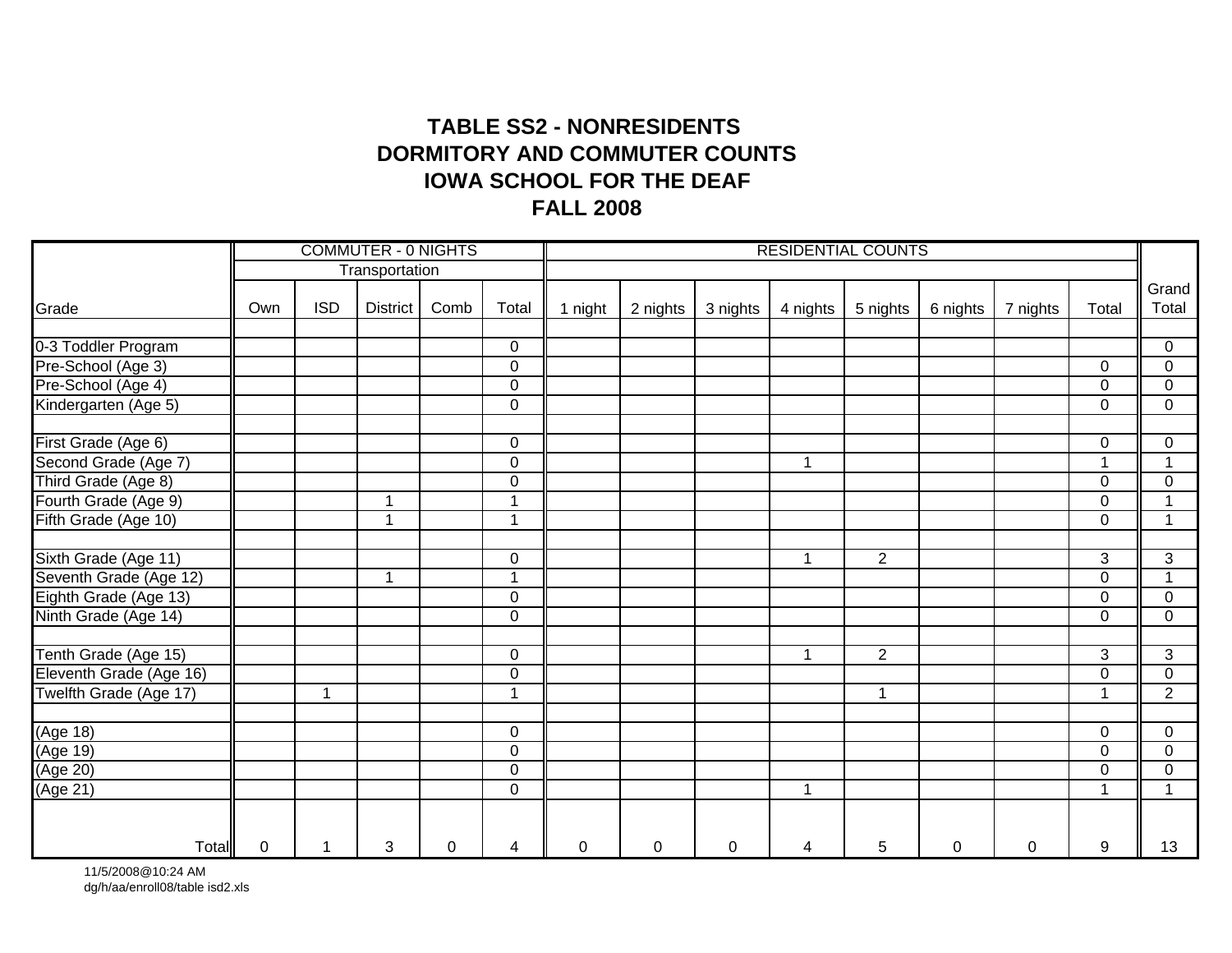### **TABLE SS3 - RESIDENTSMAINSTREAMING OF SPECIAL EDUCATION STUDENTSIOWA BRAILLE AND SIGHT SAVING SCHOOL FALL 2008**

|                         | <b>Special Education</b> |                      |          |             | Mainstreaming |                  |          |             |          | Reverse Mainstreaming Reverse Mainstreaming |          |
|-------------------------|--------------------------|----------------------|----------|-------------|---------------|------------------|----------|-------------|----------|---------------------------------------------|----------|
| Grade (Age at IBSSS)    | Students*                | Number               | % of Day | Number      | % of Day      | Number           | % of Day | Number      | % of Day | Number                                      | % of Day |
|                         |                          |                      |          |             |               |                  |          |             |          |                                             |          |
| Pre-School (Age 3)      |                          |                      |          |             |               |                  |          |             |          |                                             |          |
| Pre-School (Age 4)      |                          |                      |          |             |               |                  |          |             |          |                                             |          |
| Kindergarten (Age 5)    |                          |                      |          |             |               |                  |          |             |          |                                             |          |
| First Grade (Age 6)     |                          |                      |          |             |               |                  |          |             |          |                                             |          |
| Second Grade (Age 7)    |                          |                      |          |             |               |                  |          |             |          |                                             |          |
| Third Grade (Age 8)     |                          |                      |          |             |               |                  |          |             |          |                                             |          |
| Fourth Grade (Age 9)    |                          |                      |          |             |               |                  |          |             |          |                                             |          |
| Fifth Grade (Age 10)    |                          |                      |          |             |               |                  |          |             |          |                                             |          |
|                         |                          |                      |          |             |               |                  |          |             |          |                                             |          |
| Sixth Grade (Age 11)    |                          |                      | 15%      |             |               |                  |          |             |          |                                             |          |
| Seventh Grade (Age 12)  |                          |                      |          |             |               |                  |          |             |          |                                             |          |
| Eighth Grade (Age 13)   |                          | -1                   | 24%      |             |               |                  |          |             |          |                                             |          |
| Eighth Grade (Age 13)   |                          |                      |          |             |               |                  |          |             |          |                                             |          |
| Ninth Grade (Age 14)    |                          | $\blacktriangleleft$ | 100%     |             |               |                  |          |             |          |                                             |          |
|                         |                          |                      |          |             |               |                  |          |             |          |                                             |          |
| Tenth Grade (Age 15)    |                          |                      |          |             |               |                  |          |             |          |                                             |          |
| Eleventh Grade (Age 16) |                          |                      |          |             |               |                  |          |             |          |                                             |          |
| Twelfth Grade (Age 17)  |                          | 1                    | 100%     |             |               |                  |          |             |          |                                             |          |
|                         |                          |                      |          |             |               |                  |          |             |          |                                             |          |
| $(A)$ ge 18)            |                          |                      |          |             |               |                  |          |             |          |                                             |          |
| (Age 19)                |                          |                      |          |             |               |                  |          |             |          |                                             |          |
| (Age 20)                |                          |                      |          |             |               |                  |          |             |          |                                             |          |
| (Age 21)                |                          |                      |          |             |               |                  |          |             |          |                                             |          |
|                         |                          |                      |          |             |               |                  |          |             |          |                                             |          |
| Total                   | 0                        | 4                    |          | $\mathbf 0$ |               | $\boldsymbol{0}$ |          | $\mathbf 0$ |          | $\mathbf 0$                                 |          |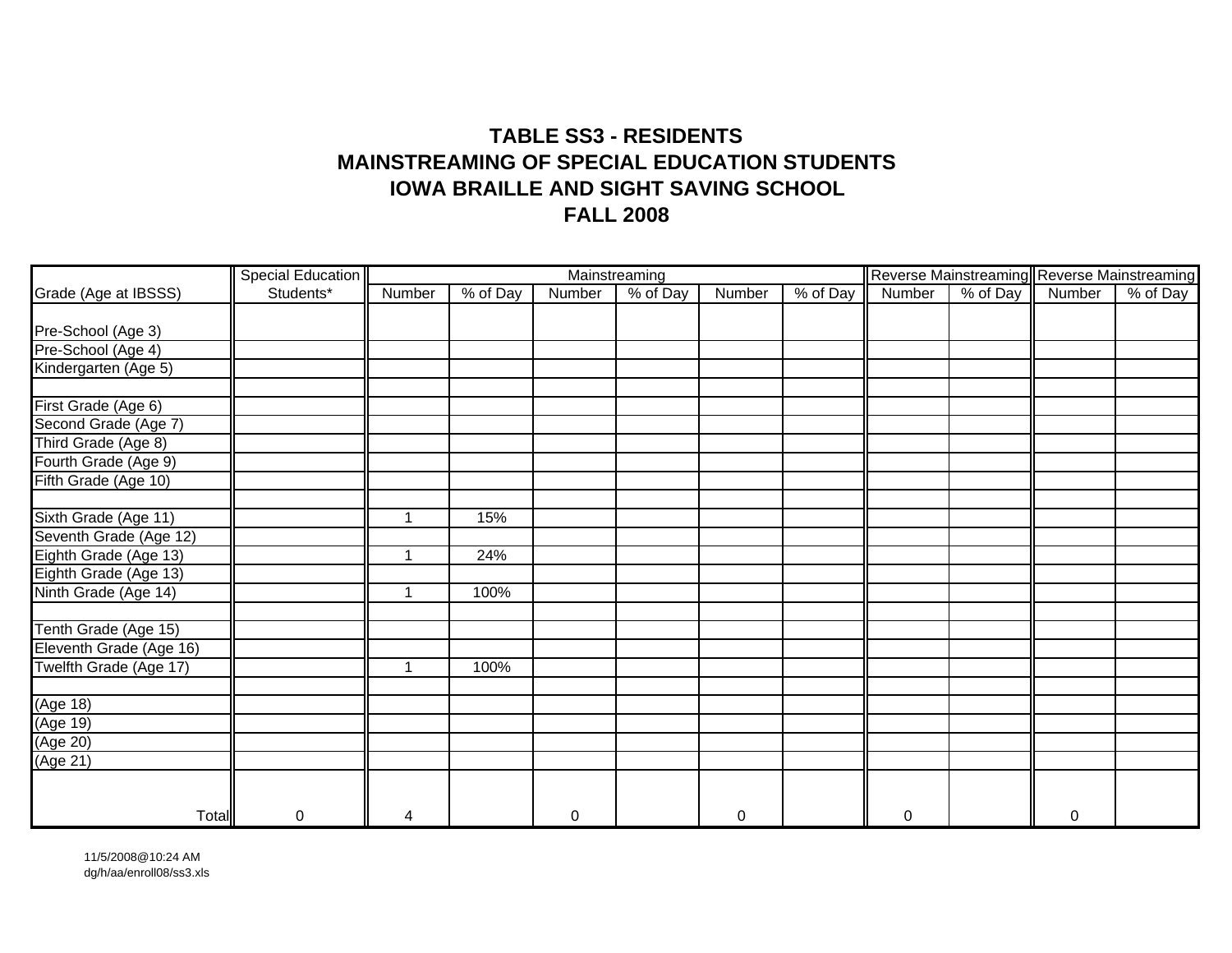### **TABLE SS3 - RESIDENTSMAINSTREAMING OF SPECIAL EDUCATION STUDENTSIOWA SCHOOL FOR THE DEAFFALL 2008**

|                         | Special Education |                |          |                | Mainstreaming |        |          |                | Reverse Mainstreaming |
|-------------------------|-------------------|----------------|----------|----------------|---------------|--------|----------|----------------|-----------------------|
| Grade (Age at IBSSS)    | Students*         | Number         | % of Day | <b>Number</b>  | % of Day      | Number | % of Day | Number**       | % of Day              |
|                         |                   |                |          |                |               |        |          |                |                       |
| <b>Toddler Program</b>  |                   |                |          |                |               |        |          |                |                       |
| Pre-School (Age 3)      |                   |                |          |                |               |        |          |                |                       |
| Pre-School (Age 4)      |                   |                |          |                |               |        |          |                |                       |
| Kindergarten (Age 5)    |                   | $\mathbf{1}$   | 39%      |                |               |        |          |                |                       |
|                         |                   |                |          |                |               |        |          |                |                       |
| First Grade (Age 6)     |                   |                |          |                |               |        |          |                |                       |
| Second Grade (Age 7)    |                   |                |          |                |               |        |          |                |                       |
| Third Grade (Age 8)     |                   | $\mathbf{1}$   | 28%      |                |               |        |          |                |                       |
| Fourth Grade (Age 9)    |                   |                |          |                |               |        |          |                |                       |
| Fifth Grade (Age 10)    |                   |                |          |                |               |        |          |                |                       |
|                         |                   |                |          |                |               |        |          |                |                       |
| Sixth Grade (Age 11)    |                   | $\overline{2}$ | 11%      |                |               |        |          |                |                       |
| Seventh Grade (Age 12)  |                   | 1              | 11%      | $\mathbf{1}$   | 33%           |        |          |                |                       |
| Eighth Grade (Age 13)   |                   | $\overline{2}$ | 11%      | $\overline{2}$ | 33%           |        |          |                |                       |
| Ninth Grade (Age 14)    |                   |                |          |                |               |        |          |                |                       |
|                         |                   |                |          |                |               |        |          |                |                       |
| Tenth Grade (Age 15)    |                   | $\mathbf 1$    | 16%      |                |               |        |          | $\overline{2}$ | 16%                   |
| Eleventh Grade (Age 16) |                   | $\overline{2}$ | 16%      | 3              | 33%           |        |          | $\overline{7}$ | 16%                   |
| Twelfth Grade (Age 17)  |                   | 3              | 16%      | $\mathbf{1}$   | 33%           | 1      | 50%      | $\overline{7}$ | 16%                   |
|                         |                   |                |          |                |               |        |          | 1              | 33%                   |
| (Age 18)                |                   |                |          |                |               |        |          |                |                       |
| (Age 19)                |                   | 1              | 40%      |                |               |        |          |                |                       |
| (Age 20)                |                   | 1              | 50%      |                |               |        |          |                |                       |
| (Age 21)                |                   |                |          |                |               |        |          |                |                       |
| Total                   | $\mathbf 0$       | 15             |          | $\overline{7}$ |               | 1      |          | 17             |                       |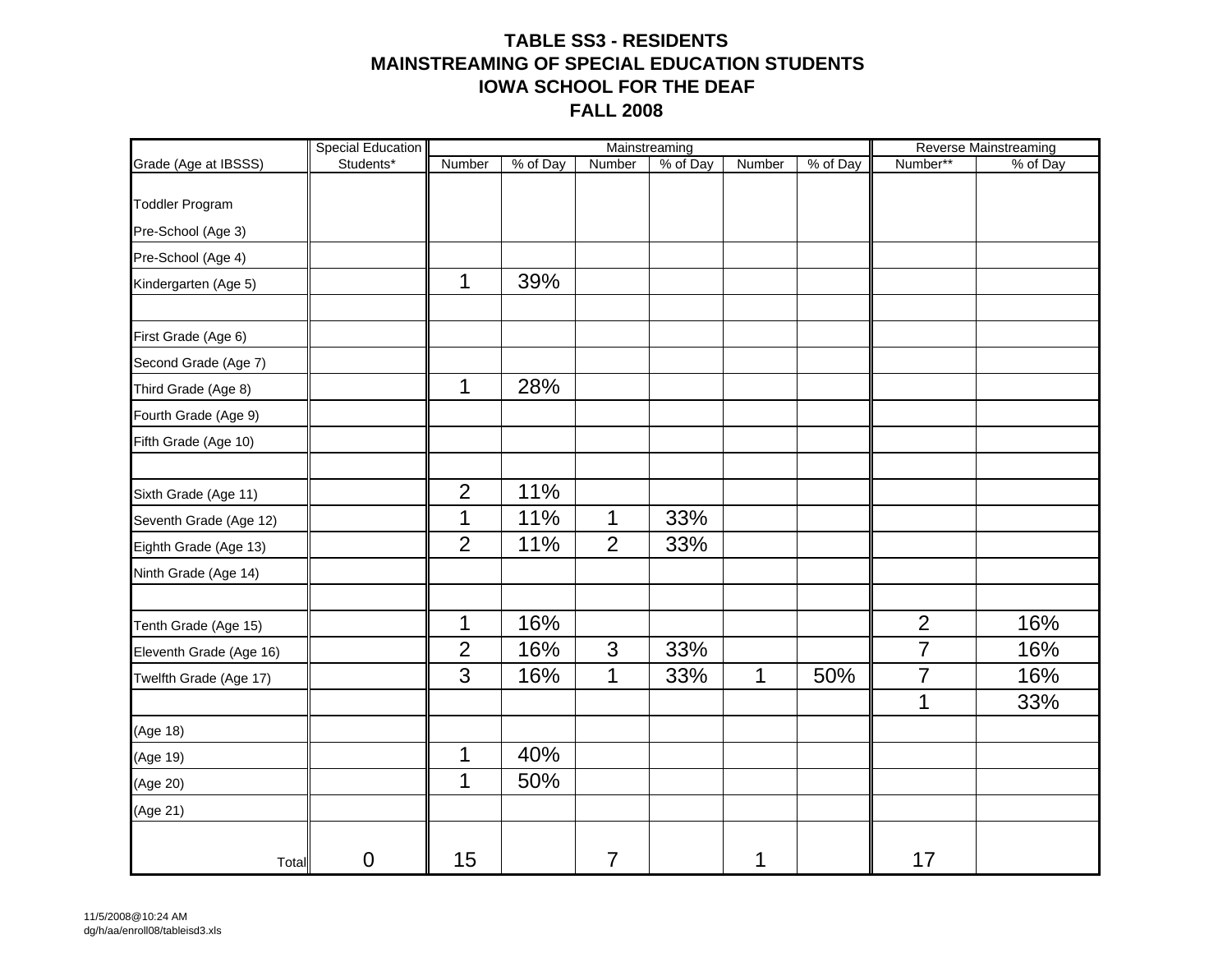#### **TABLE SS3 - RESIDENTSMAINSTREAMING OF SPECIAL EDUCATION STUDENTSPRICE LAB SCHOOL FALL 2008**

|                         | <b>Special Education</b> | Mainstreaming  |          |                |          |                  |          | $***$          |          | $***$          |          |              |          |
|-------------------------|--------------------------|----------------|----------|----------------|----------|------------------|----------|----------------|----------|----------------|----------|--------------|----------|
| Grade (Age at IBSSS)    | Students*                | Number         | % of Day | Number         | % of Day | Number           | % of Day | Number*        | % of Day | Number         | % of Day | Number       | % of Day |
|                         |                          |                |          |                |          |                  |          |                |          |                |          |              |          |
| Pre-School (Age 3)      | 0                        | $\mathbf 0$    | 0%       | $\mathbf 0$    | 0%       | $\overline{0}$   | 0%       | $\mathbf 0$    | 0%       | 0              | 0%       | 0            | 0%       |
| Pre-School (Age 4)      | $\mathbf 0$              | $\overline{0}$ | 0%       | $\mathbf 0$    | 0%       | 0                | 0%       | 0              | 0%       | 0              | 0%       | 0            | 0%       |
| Kindergarten (Age 5)    | $\mathbf 0$              | $\mathbf 0$    | 0%       | $\mathbf 0$    | 0%       | $\overline{0}$   | 0%       | $\mathbf 0$    | 0%       | 0              | 0%       | 0            | 0%       |
| First Grade (Age 6)     | 0                        | 0              | 0%       | $\pmb{0}$      | 0%       | $\mathbf 0$      | 0%       | $\mathbf 0$    | 0%       | 0              | 0%       | 0            | 0%       |
| Second Grade (Age 7)    | $\overline{2}$           | $\mathbf 0$    | 0%       | $\mathbf 0$    | 0%       | 0                | 0%       | $\pmb{0}$      | 0%       |                | 89%      | 1            | 78%      |
| Third Grade (Age 8)     |                          | 0              | 0%       | $\pmb{0}$      | 0%       | $\mathbf 0$      | 0%       | 1              | 92%      | 0              | 0%       | 0            | 0%       |
| Fourth Grade (Age 9)    | -1                       | $\mathbf{0}$   | 0%       | $\pmb{0}$      | 0%       | $\mathbf 0$      | 0%       | $\mathbf 0$    | 0%       | 0              | 0%       | 1            | 83%      |
| Fifth Grade (Age 10)    | 4                        | 0              | 0%       | $\pmb{0}$      | 0%       | 1                | 94%      | $\overline{2}$ | 91%      | 0              | 0%       | 1            | 85%      |
|                         |                          |                |          |                |          |                  |          |                |          |                |          |              |          |
| Sixth Grade (Age 11)    | 1                        | 0              | 0%       | 1              | 98%      | $\boldsymbol{0}$ | 0%       | $\pmb{0}$      | 0%       | 0              | 0%       | $\mathbf 0$  | 0%       |
| Seventh Grade (Age 12)  | 3                        | $\overline{0}$ | 0%       | 1              | 99%      | $\overline{0}$   | 0%       | $\mathbf 0$    | 0%       | $\mathbf 1$    | 88%      | $\mathbf{1}$ | 86%      |
|                         |                          |                |          |                |          |                  |          |                |          |                | 88%      |              |          |
| Eighth Grade (Age 13)   | 6                        | 0              | 0%       | $\overline{2}$ | 99%      | 1                | 95%      | 0              | 0%       | $\overline{2}$ | 87%      | 0            | 0%       |
| Ninth Grade (Age 14)    | 1                        | $\overline{0}$ | 0%       | $\mathbf 0$    | 0%       | $\mathbf{1}$     | 94%      | $\overline{0}$ | 0%       | 0              | 0%       | 0            | $0\%$    |
|                         | $\overline{2}$           | 0              | 0%       | $\pmb{0}$      | 0%       | 0                | 0%       | 0              | 0%       | $\overline{2}$ | 87%      | 0            | 0%       |
| Tenth Grade (Age 15)    | $\overline{2}$           | $\overline{0}$ | 0%       | $\pmb{0}$      | 0%       | $\overline{1}$   | 94%      | $\mathbf 0$    | 0%       | 1              | 87%      | 0            | 0%       |
| Eleventh Grade (Age 16) | 3                        |                |          |                |          |                  |          |                |          |                |          | 1            |          |
| Twelfth Grade (Age 17)  |                          | 0              | 0%       | $\pmb{0}$      | 0%       | $\mathbf 0$      | 0%       | 0              | 0%       | $\overline{2}$ | 87%      |              | 73%      |
| (Age 18)                | 0                        | $\mathbf 0$    | 0%       | 0              | 0%       | 0                | 0%       | 0              | 0%       | 0              | 0%       | 0            | 0%       |
| (Age 19)                | 0                        | $\overline{0}$ | 0%       | $\mathbf 0$    | 0%       | $\overline{0}$   | 0%       | $\mathbf 0$    | 0%       | 0              | 0%       | 0            | 0%       |
| (Age 20)                | $\mathbf 0$              | $\mathbf 0$    | 0%       | $\pmb{0}$      | 0%       | 0                | 0%       | $\mathbf 0$    | 0%       | 0              | 0%       | 0            | 0%       |
| (Age 21)                | $\mathbf 0$              | $\mathbf 0$    | 0%       | $\mathbf 0$    | 0%       | $\overline{0}$   | 0%       | $\mathbf 0$    | 0%       | 0              | 0%       | 0            | 0%       |
|                         |                          |                |          |                |          |                  |          |                |          |                |          |              |          |
| Total                   | 26                       | 0              | 0%       | 4              | 98-99%   | 4                | 94-97%   | 3              | 90-94%   | 10             | 87-89%   | 5            | 73-86%   |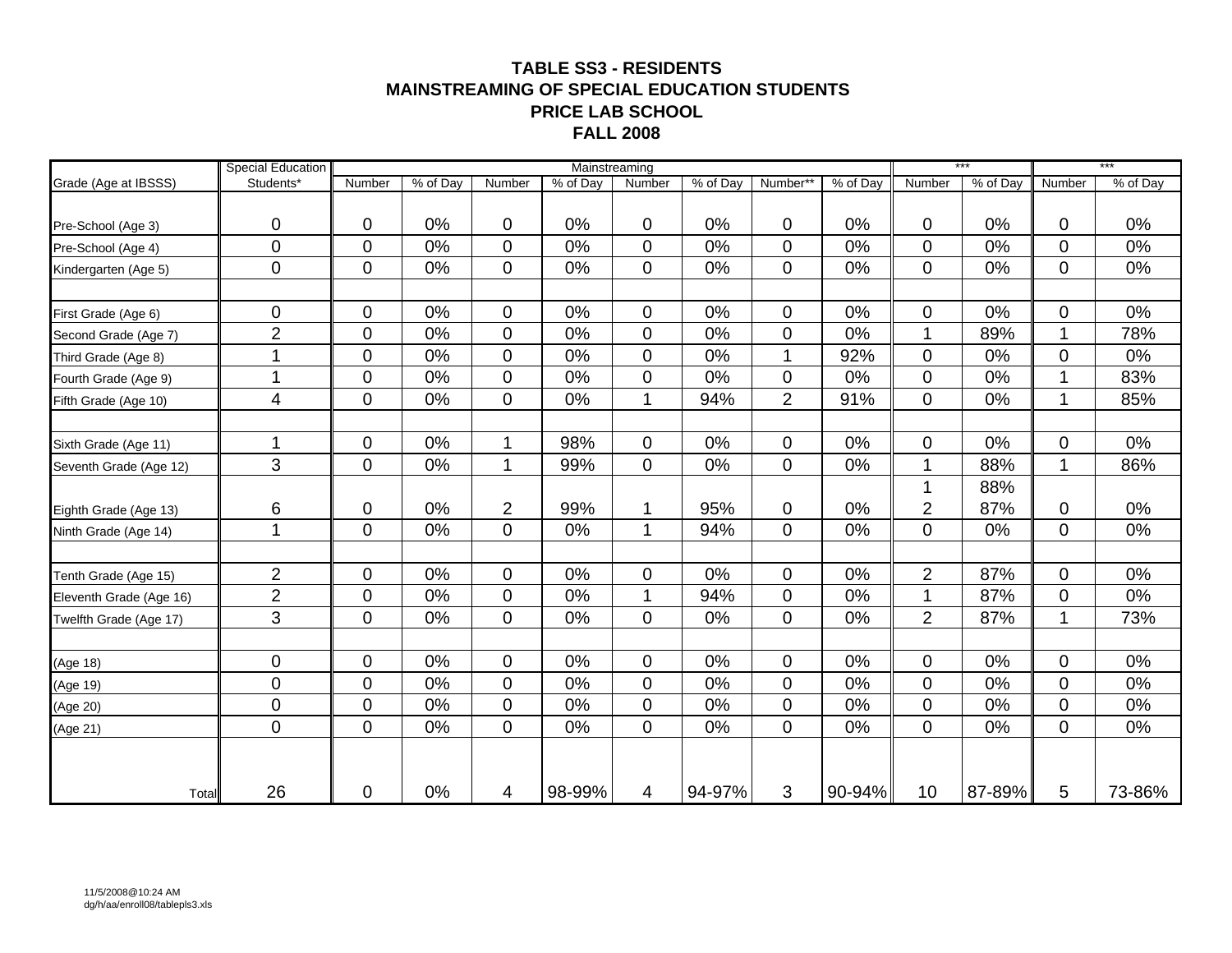#### **TABLE SS3 - NONRESIDENTS MAINSTREAMING OF SPECIAL EDUCATION STUDENTS FALL 2008 IOWA SCHOOL FOR THE DEAF**

|                         | <b>Special Education</b> |                |          | Reverse Mainstreaming (ISD)** |                           |             |          |        |          |
|-------------------------|--------------------------|----------------|----------|-------------------------------|---------------------------|-------------|----------|--------|----------|
| Grade (Age at IBSSS)    | Students*                | Number         | % of Day | Number                        | Mainstreaming<br>% of Day | Number      | % of Day | Number | % of Day |
| 0-3 Toddler             |                          |                |          |                               |                           |             |          |        |          |
| Pre-School (Age 3)      |                          |                |          |                               |                           |             |          |        |          |
| Pre-School (Age 4)      |                          |                |          |                               |                           |             |          |        |          |
| Kindergarten (Age 5)    |                          |                |          |                               |                           |             |          |        |          |
|                         |                          |                |          |                               |                           |             |          |        |          |
| First Grade (Age 6)     |                          |                |          |                               |                           |             |          |        |          |
| Second Grade (Age 7)    |                          |                |          |                               |                           |             |          |        |          |
| Third Grade (Age 8)     |                          |                |          |                               |                           |             |          |        |          |
| Fourth Grade (Age 9)    |                          |                |          |                               |                           |             |          |        |          |
| Fifth Grade (Age 10)    |                          |                |          |                               |                           |             |          |        |          |
|                         |                          |                |          |                               |                           |             |          |        |          |
| Sixth Grade (Age 11)    |                          |                |          |                               |                           |             |          |        |          |
| Seventh Grade (Age 12)  |                          |                |          |                               |                           |             |          |        |          |
| Eighth Grade (Age 13)   |                          |                |          |                               |                           |             |          |        |          |
| Ninth Grade (Age 14)    |                          |                |          |                               |                           |             |          |        |          |
|                         |                          |                |          |                               |                           |             |          |        |          |
| Tenth Grade (Age 15)    | 3                        | $\overline{2}$ | 16%      |                               |                           |             |          |        |          |
| Eleventh Grade (Age 16) |                          |                |          |                               |                           |             |          |        |          |
| Twelfth Grade (Age 17)  | $\overline{2}$           |                |          |                               |                           |             |          |        |          |
|                         |                          |                |          |                               |                           |             |          |        |          |
| (Age 18)                |                          |                |          |                               |                           |             |          |        |          |
| (Age 19)                |                          |                |          |                               |                           |             |          |        |          |
| (Age 20)                | $\mathbf 1$              | 1              | 25%      |                               |                           |             |          |        |          |
| (Age 21)                |                          |                |          |                               |                           |             |          |        |          |
|                         |                          |                |          |                               |                           |             |          |        |          |
|                         |                          |                |          |                               |                           |             |          |        |          |
| Total                   | 6                        | 3              |          | 0                             |                           | $\mathbf 0$ |          |        |          |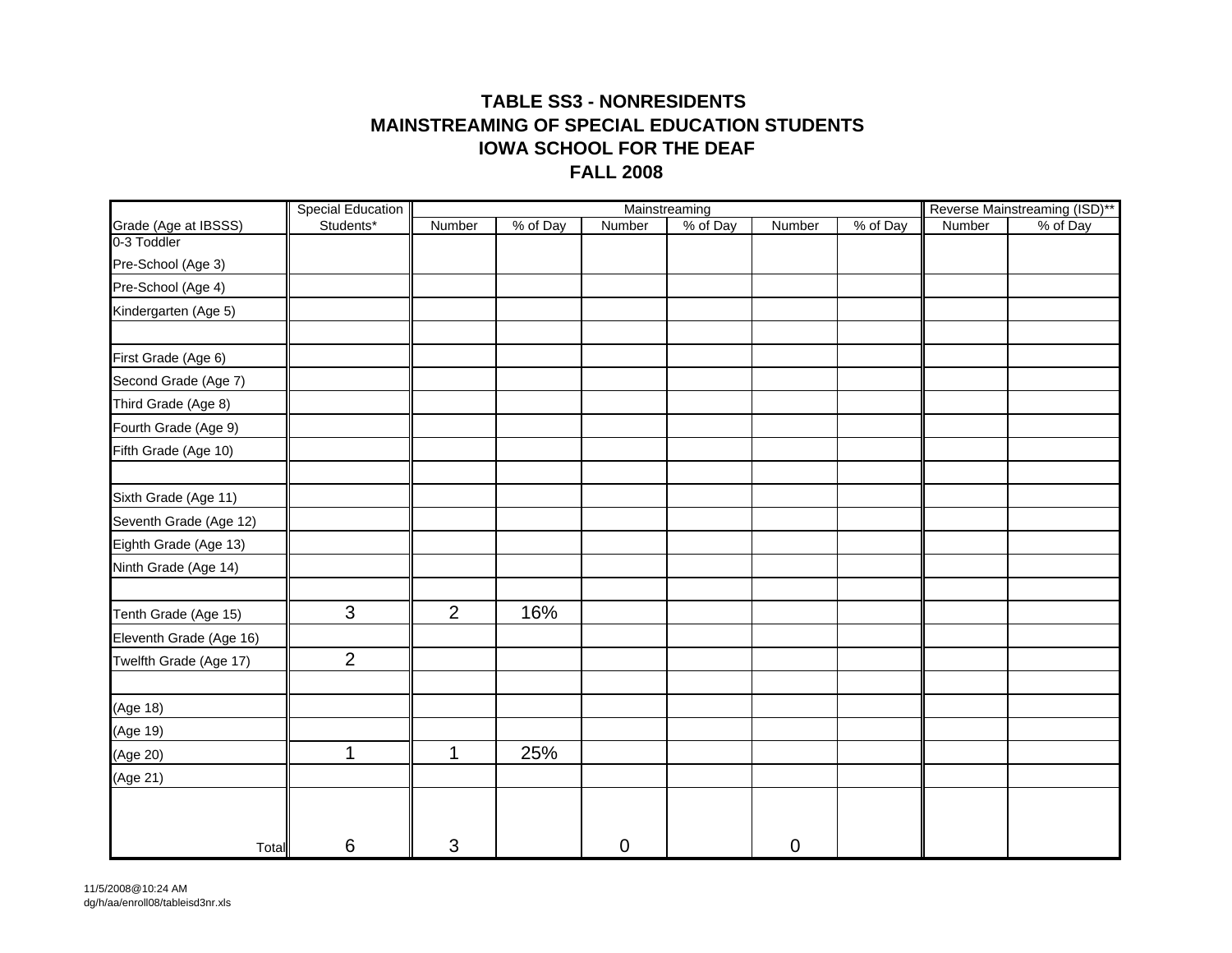### **TABLE SS4 - RESIDENTSDIRECT SERVICES TO STUDENTS OFF-CAMPUSFALL 2008IOWA BRAILLE AND SIGHT SAVING SCHOOL**

| <b>TVI Direct Itinerant</b><br><b>Site</b> | # Students | % Staff<br>Member's<br>Time | <b>TVI Consultation</b><br><b>Itinerant Site</b> | # Students      | % Staff<br>Member's<br>Time | Statewide Other Site # Students |     | % Staff<br>Member's<br>Time | <b>Orientation and</b><br>Mobility (IBSSS) Site # Students |                | % Staff<br>Member's<br>Time |
|--------------------------------------------|------------|-----------------------------|--------------------------------------------------|-----------------|-----------------------------|---------------------------------|-----|-----------------------------|------------------------------------------------------------|----------------|-----------------------------|
| 1                                          | 29         |                             | 1                                                | $\mathbf 0$     |                             | 1                               | 29  |                             | 1                                                          | $\overline{7}$ |                             |
| 267                                        | 50         |                             | 267                                              | 1               |                             | 267                             | 54  |                             | 267                                                        | 23             |                             |
| 8                                          | 21         |                             | 8                                                | $\mathbf 0$     |                             | 8                               | 22  |                             | 8                                                          | 11             |                             |
| 9                                          | 21         |                             | 9                                                | $\mathbf 1$     |                             | 9                               | 23  |                             | 9                                                          | 12             |                             |
| 10                                         | 35         |                             | 10                                               | $\overline{2}$  |                             | 10                              | 48  |                             | 10                                                         | 35             |                             |
| 11                                         | 90         |                             | 11                                               | 2               |                             | 11                              | 94  |                             | 11                                                         | 34             |                             |
| 12                                         | 18         |                             | 12                                               | $\mathbf 0$     |                             | 12                              | 19  |                             | 12                                                         | 11             |                             |
| 13                                         | 24         |                             | 13                                               | 1               |                             | 13                              | 29  |                             | 13                                                         | 13             |                             |
| 14                                         | 9          |                             | 14                                               | $\mathbf 0$     |                             | 14                              | 9   |                             | 14                                                         | 4              |                             |
| 15                                         | 37         |                             | 15                                               | $5\phantom{.0}$ |                             | 15                              | 49  |                             | 15                                                         | 35             |                             |
|                                            |            |                             |                                                  |                 |                             |                                 |     |                             |                                                            |                |                             |
|                                            |            |                             |                                                  |                 |                             |                                 |     |                             |                                                            |                |                             |
|                                            |            |                             |                                                  |                 |                             |                                 |     |                             |                                                            |                |                             |
| <b>TOTAL</b>                               | 334        |                             |                                                  | 12              |                             | <b>TOTAL</b>                    | 376 |                             | <b>TOTAL</b>                                               | 185            |                             |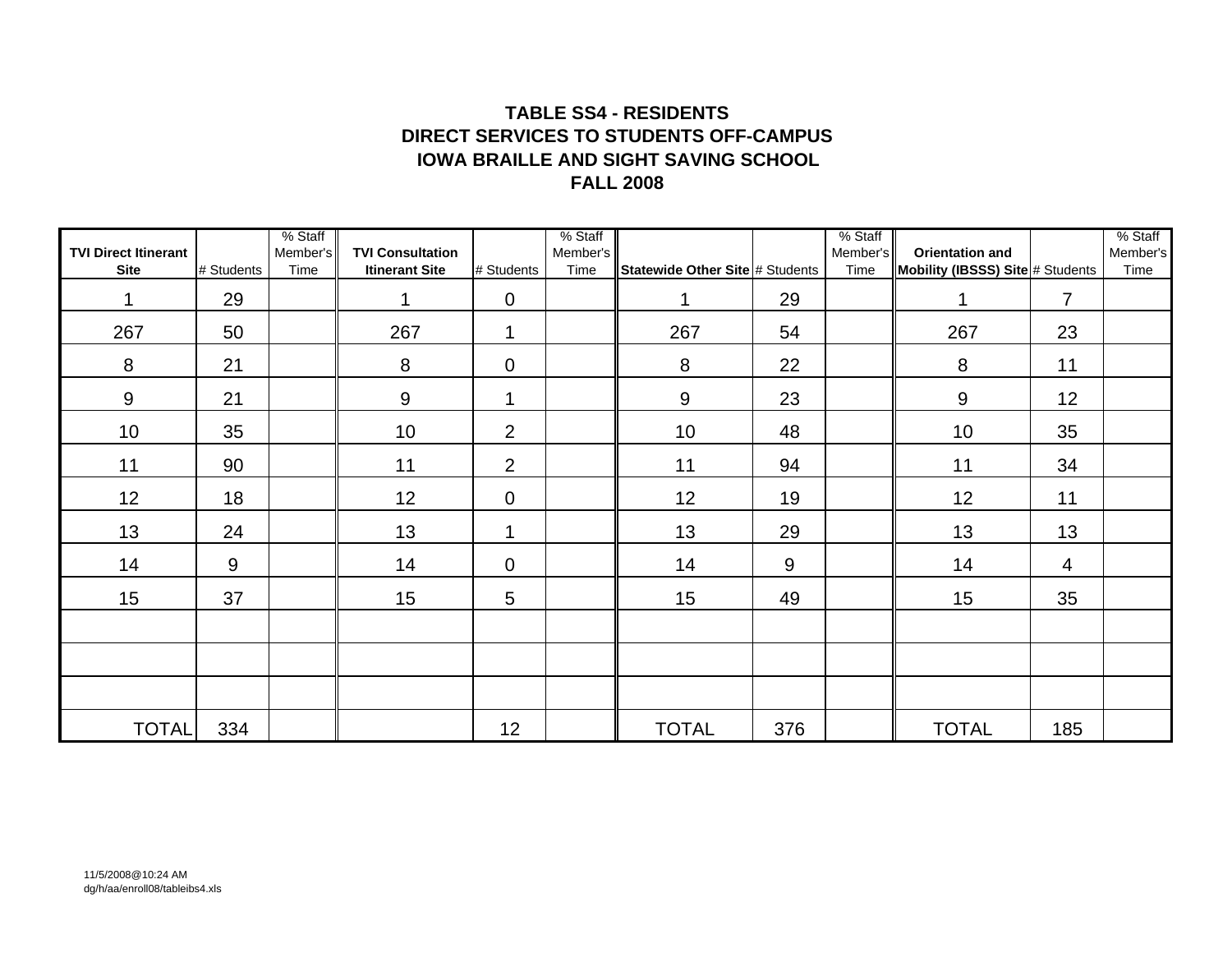#### **TABLE SS4 - RESIDENTS DIRECT SERVICES TO STUDENTS OFF-CAMPUSFALL 2008 IOWA SCHOOL FOR THE DEAF**

| Satellite | #        | % Staff<br>Member's |                       | #           | % Staff<br>Member's |                       | $\#$            | % Staff<br>Member's |                       | $\#$         | % Staff<br>Member's |
|-----------|----------|---------------------|-----------------------|-------------|---------------------|-----------------------|-----------------|---------------------|-----------------------|--------------|---------------------|
| Site      | Students | Time                | <b>Itinerant Site</b> | Students    | Time                | <b>Itinerant Site</b> | <b>Students</b> | Time                | <b>Itinerant Site</b> | Students     | Time                |
|           |          |                     | Itinerant #1          |             |                     | Itinerant #2          |                 |                     | Itinerant #3          |              |                     |
|           |          |                     | South Page            | 1           |                     | 25.0% Council Bluffs  | 19              | 70.0%               | Atlantic              | 4            | 18.7%               |
|           |          |                     | Shenandoah            | 3           |                     | 20.0% St. Albert      | $\mathbf{1}$    | 2.0%                | Anita                 | $\mathbf{1}$ | 2.2%                |
|           |          |                     | Glenwood              | 5           | 25.0%               | Treynor               | 4               | 17.0%               | Elkhorn               | 1            | 0.5%                |
|           |          |                     | Lewis Central         | 6           |                     | 25.0% Riverside       | $\overline{2}$  | 11.0%               | Villisca              | 1            | 71.1%               |
|           |          |                     | <b>Fremont Mills</b>  | $\mathbf 1$ | 1.6%                |                       |                 |                     | Red Oak               | 1            | 7.5%                |
|           |          |                     | Clarinda              | 1           | 1.6%                |                       |                 |                     |                       |              |                     |
|           |          |                     | Heartland Ther.       | 1           | 1.6%                |                       |                 |                     |                       |              |                     |
|           |          |                     |                       |             |                     |                       |                 |                     |                       |              |                     |
|           |          |                     |                       |             |                     |                       |                 |                     |                       |              |                     |
|           |          |                     |                       |             |                     |                       |                 |                     |                       |              |                     |
|           |          |                     |                       |             |                     |                       |                 |                     |                       |              |                     |
|           |          |                     |                       |             |                     |                       |                 |                     |                       |              |                     |
|           |          |                     |                       |             |                     |                       |                 |                     |                       |              |                     |
|           |          |                     | Column Total          | 18          |                     | 99.8% Column Total    | 26              |                     | 100.0% Column Total   | 8            | 100.0%              |
|           |          |                     |                       |             |                     |                       |                 |                     | <b>GRAND TOTAL</b>    | 52           |                     |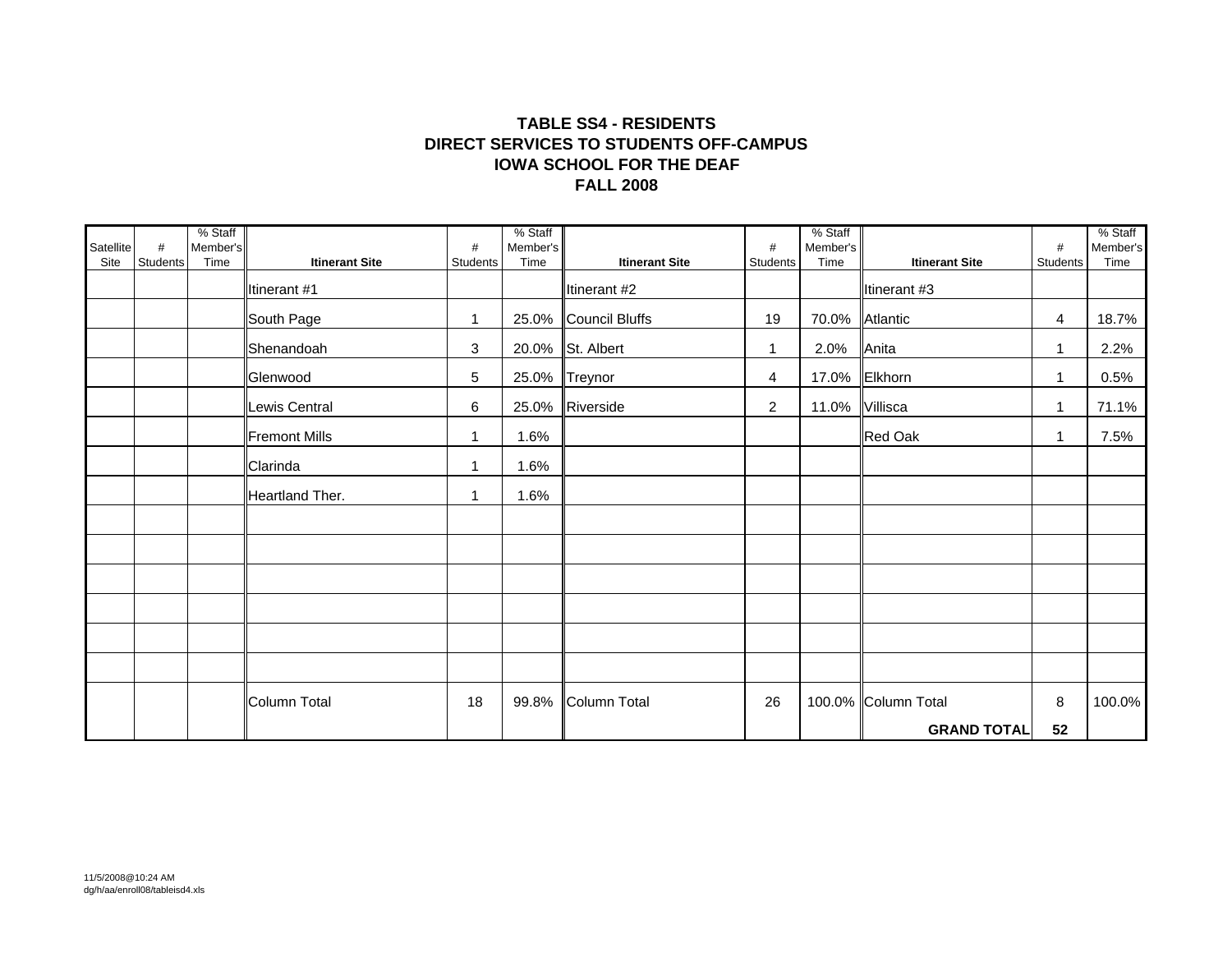### **TABLE SS5 - RESIDENTS TEN-YEAR ENROLLMENT PROJECTIONS ON CAMPUSREGENT SPECIAL SCHOOLS AND PRICE LAB SCHOOL FALL 2008 - FALL 2018**

|                        | Actual   |                |          |                |          |          |          |          |          |                |                |
|------------------------|----------|----------------|----------|----------------|----------|----------|----------|----------|----------|----------------|----------------|
| <b>Student Level</b>   | 2008     | 2009           | 2010     | 2011           | 2012     | 2013     | 2014     | 2015     | 2016     | 2017           | 2018           |
| <b>Toddler Program</b> | $\Omega$ | $\overline{0}$ | $\Omega$ | $\overline{0}$ | $\Omega$ | $\Omega$ | $\Omega$ | $\Omega$ | $\Omega$ | $\overline{0}$ | $\overline{0}$ |
| Preschool              | 23       | 28             | 28       | 28             | 28       | 28       | 28       | 28       | 28       | 28             | 28             |
| Kindergarten           | 23       | 32             | 30       | 30             | 30       | 30       | 30       | 30       | 30       | 30             | 30             |
| <b>First Year</b>      | 35       | 23             | 32       | 32             | 32       | 32       | 32       | 32       | 32       | 32             | 32             |
| <b>Second Year</b>     | 20       | 35             | 23       | 32             | 32       | 32       | 32       | 32       | 32       | 32             | 32             |
| Third Year (age 8)     | 35       | 20             | 35       | 23             | 32       | 32       | 32       | 32       | 32       | 32             | 32             |
| Fourth Year (age 9)    | 9        | 35             | 20       | 35             | 23       | 32       | 32       | 32       | 32       | 32             | 32             |
| Fifth Year (age 10)    | 27       | 9              | 35       | 23             | 35       | 26       | 32       | 32       | 32       | 32             | 32             |
| Sixth Year (age 11)    | 22       | 28             | 10       | 36             | 21       | 36       | 28       | 33       | 34       | 34             | 34             |
| Seventh Year (age 12)  | 33       | 30             | 36       | 18             | 44       | 32       | 44       | 36       | 41       | 42             | 42             |
| Eighth Year (age 13)   | 43       | 32             | 29       | 35             | 21       | 43       | 32       | 36       | 34       | 40             | 41             |
| Freshman (age 14)      | 41       | 48             | 37       | 34             | 40       | 26       | 51       | 36       | 48       | 39             | 45             |
| Sophomore (age 15)     | 63       | 40             | 47       | 36             | 33       | 39       | 25       | 50       | 35       | 47             | 38             |
| Junior (age 16)        | 41       | 62             | 39       | 46             | 35       | 32       | 39       | 24       | 49       | 34             | 46             |
| Senior (age 17)        | 39       | 43             | 64       | 41             | 48       | 37       | 34       | 40       | 26       | 51             | 36             |
| <b>Older Students</b>  | 9        | 10             | 13       | 13             | 13       | 19       | 8        | 10       | 8        | 8              | 8              |
| Total                  | 463      | 475            | 478      | 462            | 467      | 476      | 479      | 483      | 493      | 513            | 508            |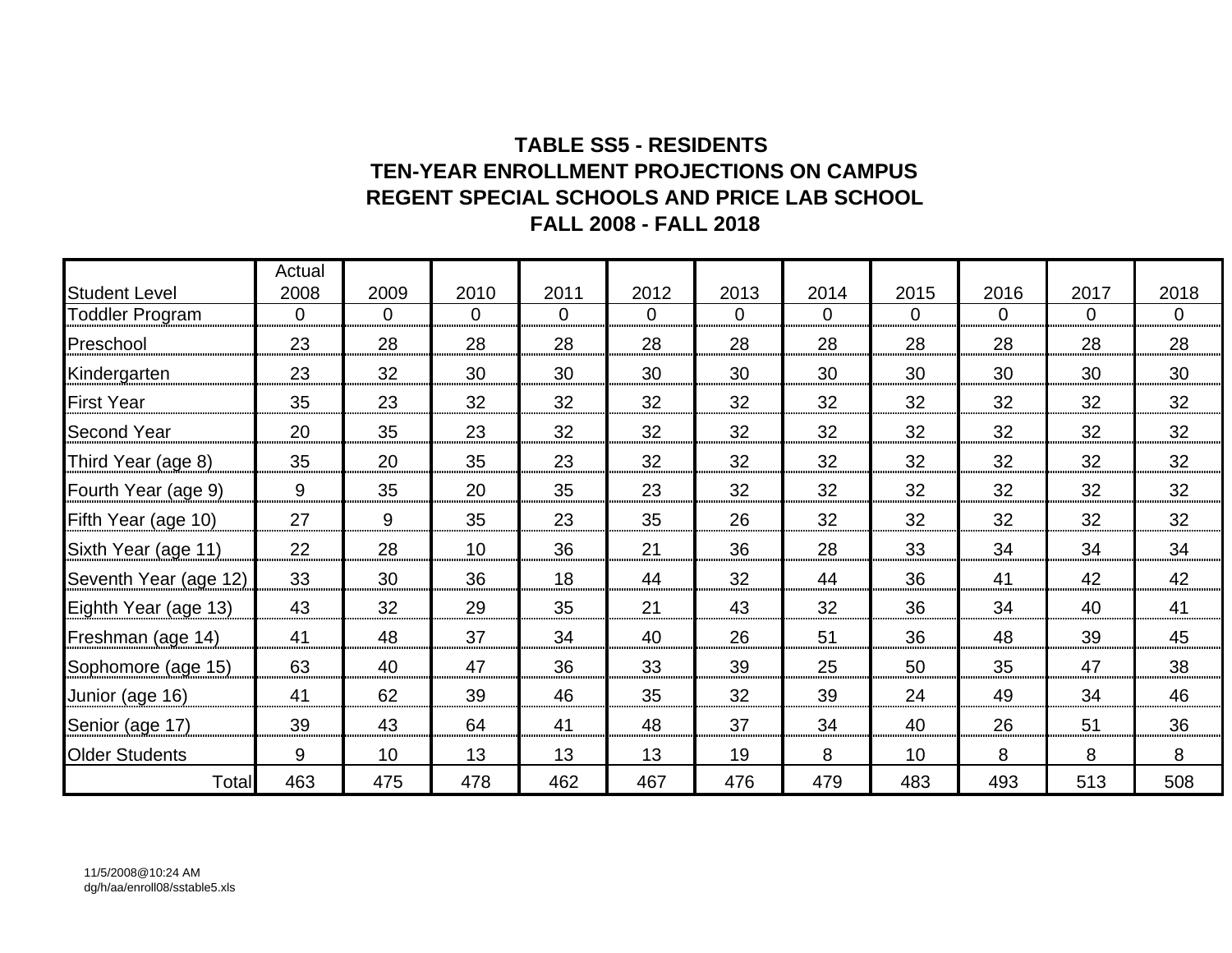### **TABLE SS5 - RESIDENTS TEN-YEAR ENROLLMENT PROJECTIONS ON CAMPUSIOWA BRAILLE AND SIGHT SAVING SCHOOL FALL 2008 - FALL 2018**

|                       | Actual         |                |                |                |                |                |                |                |                |                |                |
|-----------------------|----------------|----------------|----------------|----------------|----------------|----------------|----------------|----------------|----------------|----------------|----------------|
| <b>Student Level</b>  | 2008           | 2009           | 2010           | 2011           | 2012           | 2013           | 2014           | 2015           | 2016           | 2017           | 2018           |
|                       |                |                |                |                |                |                |                |                |                |                |                |
| Preschool             |                |                |                |                |                |                |                |                |                |                |                |
| Kindergarten          |                |                |                |                |                |                |                |                |                |                |                |
| <b>First Year</b>     |                |                |                |                |                |                |                |                |                |                |                |
| <b>Second Year</b>    |                |                |                |                |                |                |                |                |                |                |                |
| Third Year (age 8)    |                |                |                |                |                |                |                |                |                |                |                |
| Fourth Year (age 9)   |                |                |                |                |                |                |                |                |                |                |                |
| Fifth Year (age 10)   |                |                |                |                |                |                |                |                |                |                |                |
| Sixth Year (age 11)   | 1              | 1              | 1              | $\mathbf 1$    | $\mathbf{1}$   | -1             | 1              | 1              | 1              | 1              | 1              |
| Seventh Year (age 12) | 2              | $\overline{2}$ | $\overline{2}$ | $\overline{2}$ | $\overline{2}$ | $\overline{2}$ | $\overline{2}$ | $\overline{2}$ | 2              | $\overline{2}$ | $\overline{2}$ |
| Eighth Year (age 13)  | 1              |                | 1              | 1              | 1              |                |                | $\mathbf 1$    | 1              | 1              | 1              |
| Freshman (age 14)     | $\overline{2}$ | $\overline{2}$ | 2              | 2              | 2              | $\overline{2}$ | 2              | $\overline{2}$ | 2              | 2              | $\overline{2}$ |
| Sophomore (age 15)    | 1              |                | 1              | 1              | 1              |                |                | $\mathbf 1$    | -1             | 1              |                |
| Junior (age 16)       | $\overline{0}$ | $\overline{0}$ | $\mathbf{0}$   | $\mathbf 0$    | $\overline{0}$ | $\mathbf 0$    | $\mathbf 0$    | $\overline{0}$ | $\overline{0}$ | $\mathbf{0}$   | $\overline{0}$ |
| Senior (age 17)       | $\overline{2}$ | $\overline{2}$ | 2              | $\overline{2}$ | $\overline{2}$ | $\overline{2}$ | $\overline{2}$ | $\overline{2}$ | 2              | $\overline{2}$ | $\overline{2}$ |
| <b>Older Students</b> | 3              | 3              | 3              | 3              | 3              | 3              | 3              | 3              | 3              | 3              | 3              |
| Total                 | 12             | 12             | 12             | 12             | 12             | 12             | 12             | 12             | 12             | 12             | 12             |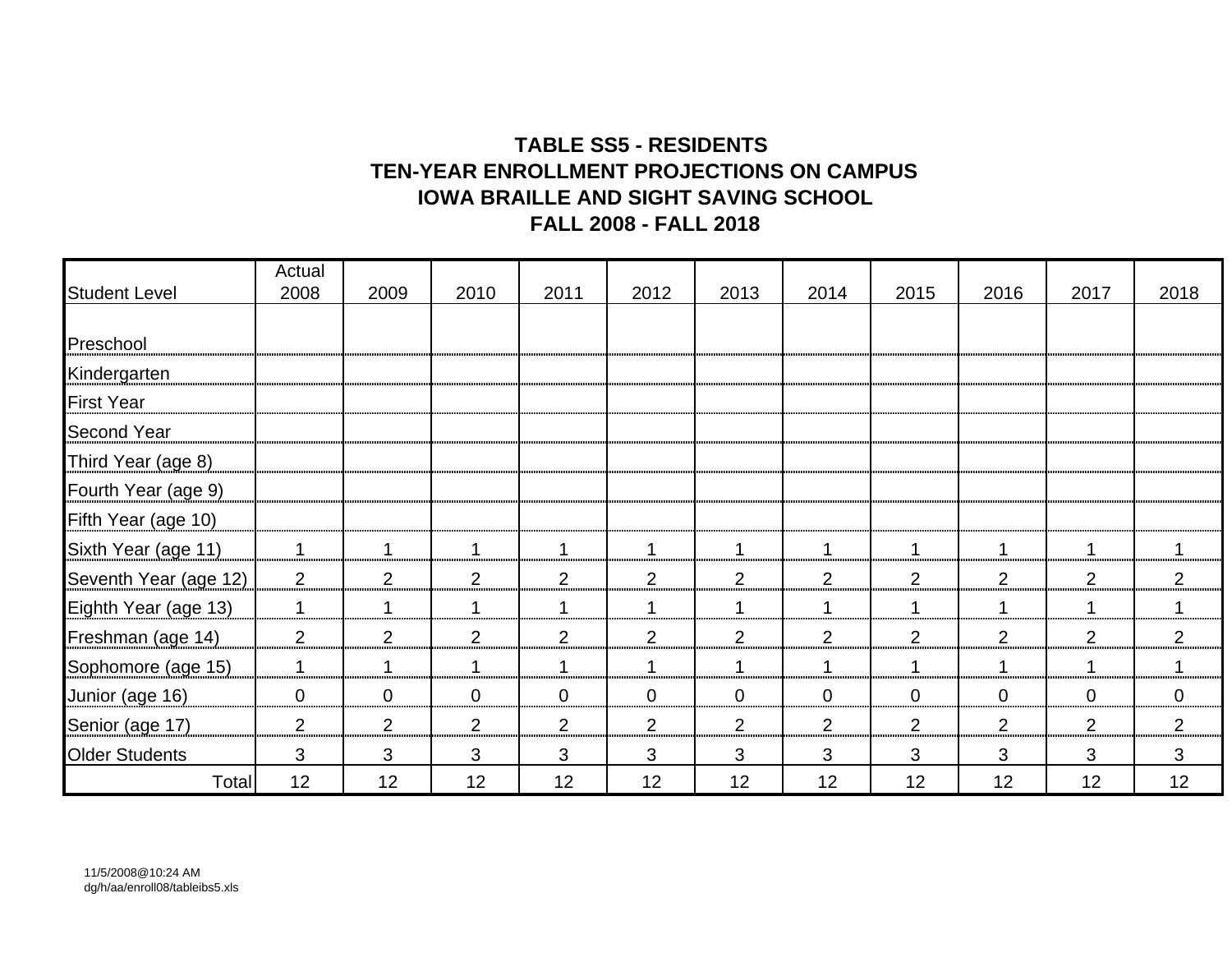### **TABLE SS5 - RESIDENTS TEN-YEAR ENROLLMENT PROJECTIONS ON CAMPUS IOWA SCHOOL FOR THE DEAF FALL 2008 - FALL 2018**

|                        | Actual          |                |                |                |                |                |                |                |                 |                |                |
|------------------------|-----------------|----------------|----------------|----------------|----------------|----------------|----------------|----------------|-----------------|----------------|----------------|
| <b>Student Level</b>   | 2008            | 2009           | 2010           | 2011           | 2012           | 2013           | 2014           | 2015           | 2016            | 2017           | 2018           |
| <b>Toddler Program</b> | $\overline{0}$  | $\overline{0}$ | $\overline{0}$ | $\overline{0}$ | $\overline{0}$ | $\overline{0}$ | $\overline{0}$ | $\overline{0}$ | $\overline{0}$  | $\overline{0}$ | $\overline{0}$ |
| Preschool              | 7               | 5              | 5              | 5<br>          | 5              | 5              | 5              | 5              | 5               | 5              | 5              |
| Kindergarten           | $\overline{2}$  |                | 5              | 5<br>          | 5              | 5              | 5              | 5<br>          | 5               | 5<br>,,,,,,,,  | 5              |
| <b>First Year</b>      | 5               | $\overline{2}$ | 7              | 7              |                | 7              | 7              |                | $\overline{7}$  | 7              |                |
| <b>Second Year</b>     | $\overline{2}$  | 5              | 2              | $\overline{7}$ | 7              | $\overline{7}$ | 7              |                | $\overline{7}$  | 7              |                |
| Third Year (age 8)     | 3               | $\overline{2}$ | 5              | 2              | 7              | 7              | 7              |                | 7               | 7              |                |
| Fourth Year (age 9)    |                 | 3              | 2              | 5              | 2              | 7              | 7              |                | $\overline{7}$  | 7              |                |
| Fifth Year (age 10)    | 4               |                | 3              | 5              | 5              | 5              | 7              |                | 7               | 7              | 7              |
| Sixth Year (age 11)    | 7               | 4              | 1              | 3              | 2              | 5              | 6              | 7              | 8               | 8              | 8              |
| Seventh Year (age 12)  | 6               | $\overline{7}$ | 4              | 1              | 3              | 5              | 5              | 6              | $\overline{7}$  | 8              | 8              |
| Eighth Year (age 13)   | 16              | 6              | $\overline{7}$ | 4              | 5              | 3              | 6              | 5              | 5               | 7              | 8              |
| Freshman (age 14)      | 10 <sup>1</sup> | 16             | 6              | $\overline{7}$ | 4              | 5              | 6              | 5              | 5               | 5              | $\overline{7}$ |
| Sophomore (age 15)     | 10              | 10             | 16             | 6              | $\overline{7}$ | 4              | 5              | 6              | 5               | 5              | 5              |
| Junior (age 16)        | 10              | 10             | 10             | 16             | 6              | $\overline{7}$ | 5              | 5              | 6               | 5              | 5              |
| Senior (age 17)        | 7               | 10             | 10             | 10             | 16             | 6              | 7              | 4              | 5               | 6              | 5              |
| <b>Older Students</b>  | 6               | 7              | 10             | 10             | 10             | 16             | 5              |                | $5\phantom{.0}$ | 5              | 5              |
| Total                  | 96              | 95             | 93             | 93             | 91             | 94             | 90             | 90             | 91              | 94             | 96             |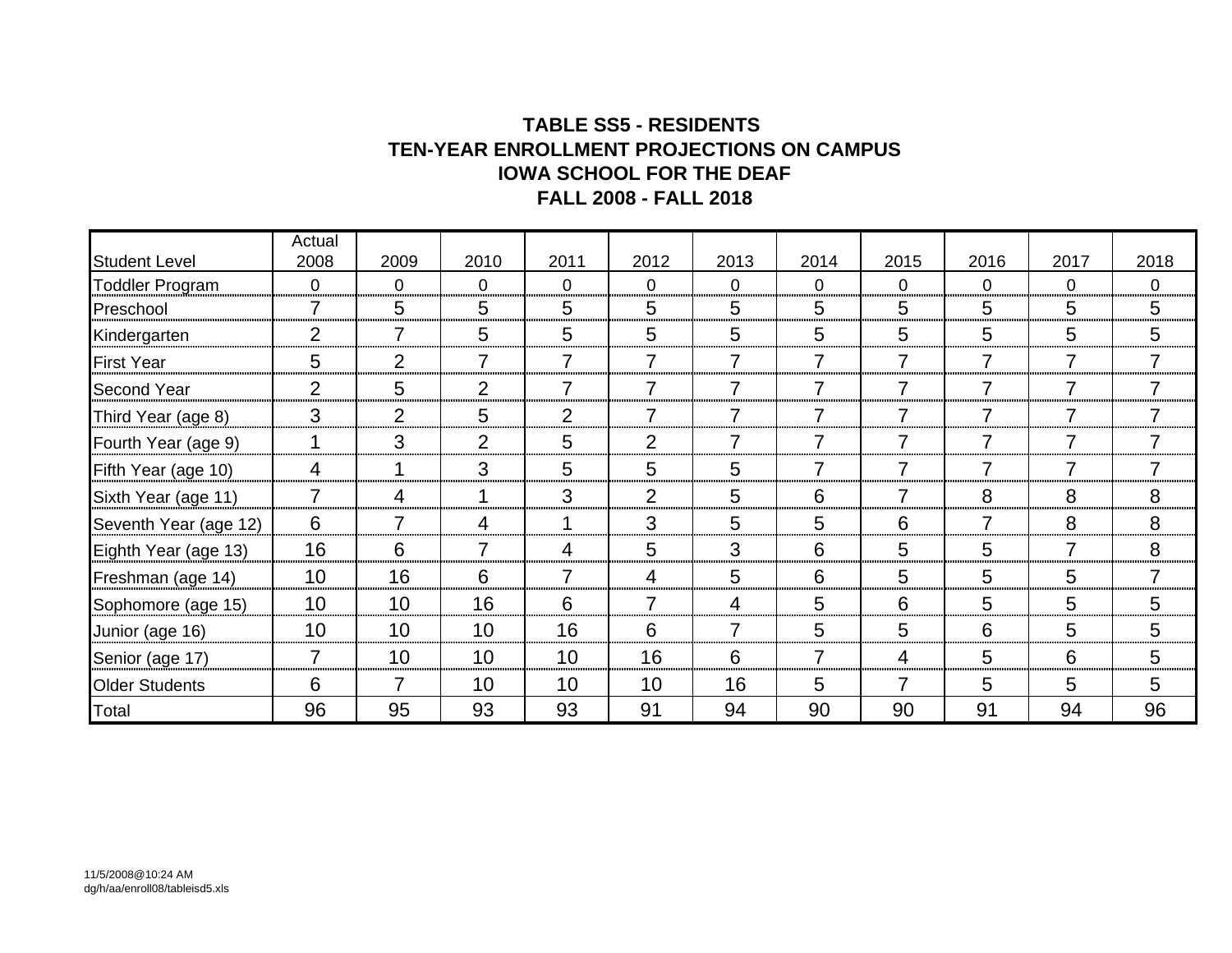### **TABLE SS5 - RESIDENTS TEN-YEAR ENROLLMENT PROJECTIONS ON CAMPUS\*\* PRICE LAB SCHOOLFALL 2008 - FALL 2018**

| <b>Student Level</b>  | Actual<br>2008 | 2009           | 2010           | 2011           | 2012           | 2013           | 2014           | 2015           | 2016     | 2017           | 2018           |
|-----------------------|----------------|----------------|----------------|----------------|----------------|----------------|----------------|----------------|----------|----------------|----------------|
|                       |                |                |                |                |                |                |                |                |          |                |                |
| Preschool             | 16             | 23             | 23             | 23             | 23             | 23             | 23             | 23             | 23       | 23             | 23             |
| Kindergarten          | 21             | 25             | 25             | 25             | 25             | 25             | 25             | 25             | 25       | 25             | 25             |
| <b>First Year</b>     | 30             | 21             | 25             | 25             | 25             | 25             | 25             | 25             | 25       | 25             | 25             |
| <b>Second Year</b>    | 18             | 30             | 21             | 25             | 25             | 25             | 25             | 25             | 25       | 25             | 25             |
| Third Year (age 8)    | 32             | 18             | 30             | 21             | 25             | 25             | 25             | 25             | 25       | 25             | 25             |
| Fourth Year (age 9)   | 8              | 32             | 18             | 30             | 21             | 25             | 25             | 25             | 25       | 25             | 25             |
| Fifth Year (age 10)   | 23             | 8              | 32             | 18             | 30             | 21             | 25             | 25             | 25       | 25             | 25             |
| Sixth Year (age 11)   | 14             | 23             | 8              | 32             | 18             | 30             | 21             | 25             | 25       | 25             | 25             |
| Seventh Year (age 12) | 25             | 21             | 30             | 15             | 39             | 25             | 37             | 28             | 32       | 32             | 32             |
| Eighth Year (age 13)  | 26             | 25             | 21             | 30             | 15             | 39             | 25             | 30             | 28       | 32             | 32             |
| Freshman (age 14)     | 29             | 30             | 29             | 25             | 34             | 19             | 43             | 29             | 41       | 32             | 36             |
| Sophomore (age 15)    | 52             | 29             | 30             | 29             | 25             | 34             | 19             | 43             | 29       | 41             | 32             |
| Junior (age 16)       | 31             | 52             | 29             | 30             | 29             | 25             | 34             | 19             | 43       | 29             | 41             |
| Senior (age 17)       | 30             | 31             | 52             | 29             | 30             | 29             | 25             | 34             | 19       | 43             | 29             |
| <b>Older Students</b> | $\overline{0}$ | $\overline{0}$ | $\overline{0}$ | $\overline{0}$ | $\overline{0}$ | $\overline{0}$ | $\overline{0}$ | $\overline{0}$ | $\Omega$ | $\overline{0}$ | $\overline{0}$ |
| Total                 | 355            | 368            | 373            | 357            | 364            | 370            | 377            | 381            | 390      | 407            | 400            |

\*\*The projections assume no program change; this assumption is currently under discussion.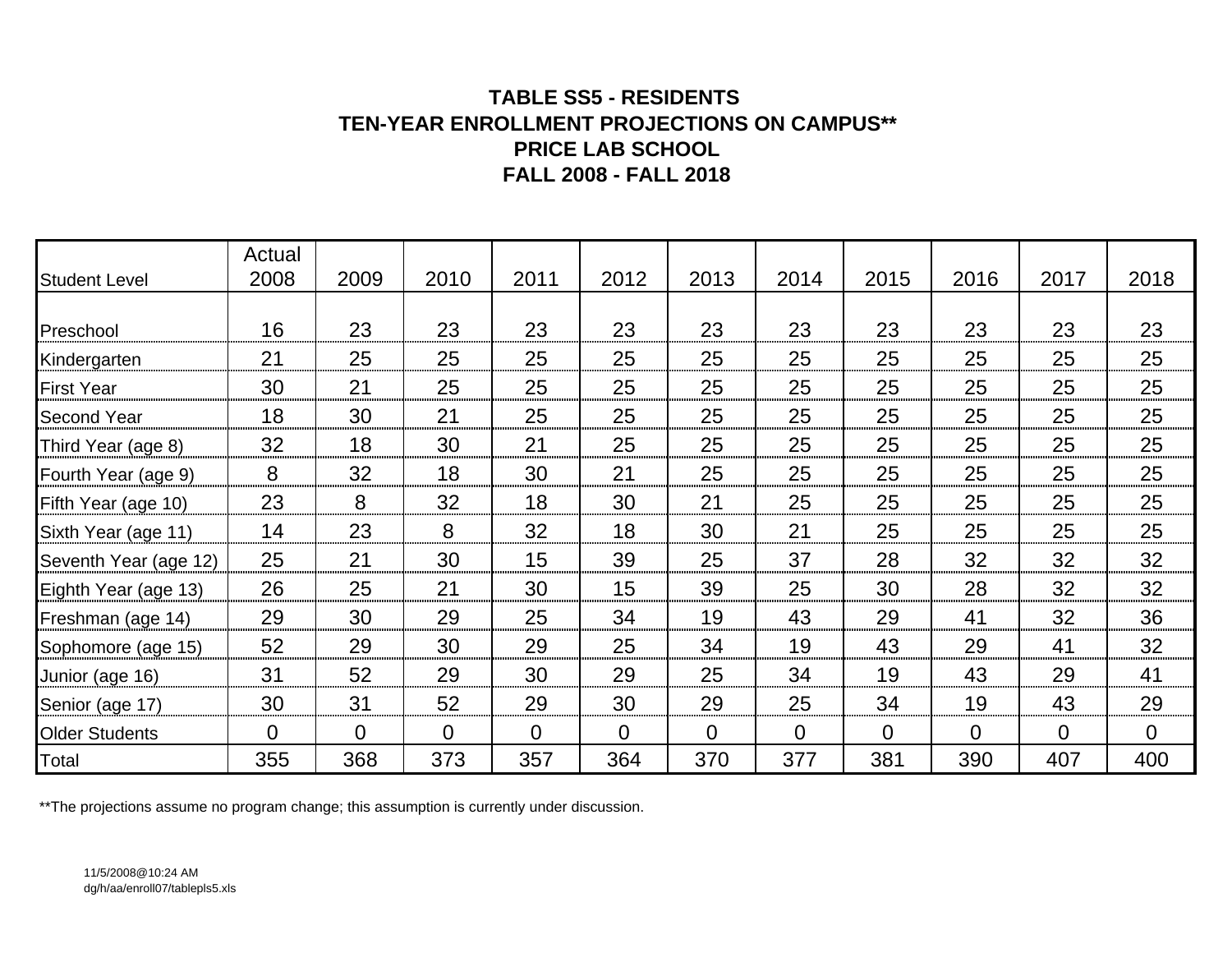# **TABLE SS5 - NONRESIDENTSTEN-YEAR ENROLLMENT PROJECTIONS ON CAMPUSIOWA SCHOOL FOR THE DEAFFALL 2008 - FALL 2018**

| <b>Student Level</b>  | Actual<br>2008   | 2009           | 2010           | 2011           | 2012           | 2013           | 2014           | 2015           | 2016           | 2017           | 2018           |
|-----------------------|------------------|----------------|----------------|----------------|----------------|----------------|----------------|----------------|----------------|----------------|----------------|
|                       |                  |                |                |                |                |                |                |                |                |                |                |
| 0-3 (Toddler)         | $\overline{0}$   | $\overline{0}$ | $\overline{0}$ | $\overline{0}$ | $\overline{0}$ | $\overline{0}$ | $\theta$       | $\mathbf 0$    | $\overline{0}$ | $\overline{0}$ | $\mathbf 0$    |
| Preschool             | $\overline{0}$   | $\overline{0}$ | $\overline{0}$ | $\overline{0}$ | $\overline{0}$ | $\overline{0}$ | $\theta$       | $\mathbf 0$    | $\overline{0}$ | $\overline{0}$ | $\overline{0}$ |
| Kindergarten          | $\overline{0}$   | $\overline{0}$ | $\overline{0}$ | $\overline{0}$ | $\overline{0}$ | $\overline{0}$ | $\overline{0}$ | $\overline{0}$ | $\overline{0}$ | $\overline{0}$ | $\overline{0}$ |
| <b>First Year</b>     | $\overline{0}$   | $\overline{0}$ | $\overline{0}$ | $\overline{0}$ | $\overline{0}$ | $\overline{0}$ | $\overline{0}$ | $\overline{0}$ | $\overline{0}$ | $\overline{0}$ | $\overline{0}$ |
| Second Year           |                  | $\overline{0}$ | $\overline{0}$ | $\overline{0}$ | $\overline{0}$ | $\overline{0}$ | $\overline{0}$ | 0              | $\overline{0}$ | $\overline{0}$ | $\overline{0}$ |
| <b>Third Year</b>     | $\overline{0}$   |                |                | 1              | 1              | и              | 1              |                | 1              |                | 1              |
| <b>Fourth Year</b>    | 1                |                | 1              | 1              | 1              |                | 1              |                | 1              |                | $\mathbf 1$    |
| <b>Fifth Year</b>     | 1                |                |                | 1              | 1              |                | 1              |                | 1              |                | $\mathbf 1$    |
| <b>Sixth Year</b>     | $\mathbf 0$      |                |                | 1              | 1              |                | 1              |                | 1              |                | 1              |
| <b>Seventh Year</b>   | 4                |                |                | 1              | 1              |                |                |                | 1              |                | 1              |
| <b>Eighth Year</b>    | $\overline{0}$   | 4              | 1              | 1              | 1              |                | 1              |                | 1              |                | 1              |
| Freshman              | $\boldsymbol{0}$ | $\overline{0}$ | 4              | $\overline{0}$ | 1              |                |                |                | 1              |                | 1              |
| Sophomore             | 3                | $\overline{0}$ | $\overline{0}$ | $\overline{4}$ | 1              |                |                |                | 1              |                | 1              |
| Junior                | $\overline{0}$   | 3              | $\overline{0}$ | 1              | 4              | ◀              | 1              |                | 1              |                | 1              |
| Senior                | $\overline{2}$   | $\overline{0}$ | 3              | 1              | 1              | 4              |                |                | 1              |                | 1              |
| <b>Older Students</b> |                  | $\overline{0}$ | $\overline{0}$ | 1              | $\overline{0}$ | $\overline{0}$ | 1              | 0              | $\overline{0}$ | $\overline{0}$ | $\overline{0}$ |
| Total                 | 13               | 12             | 13             | 13             | 13             | 13             | 11             | 10             | 10             | 10             | 10             |

11/5/2008@10:24 AM dg/h/aa/enroll08/tableisd5nr.xls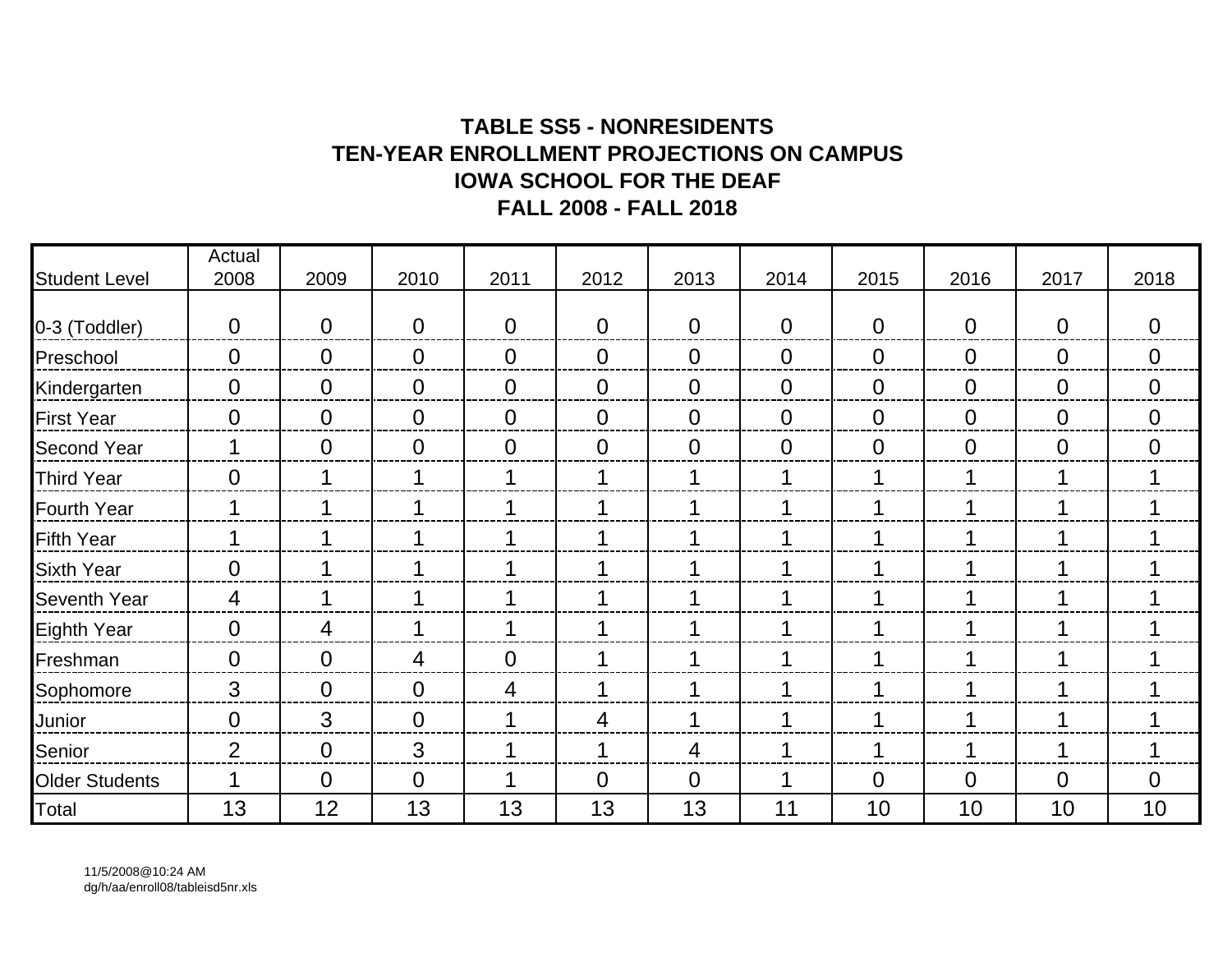### **TABLE SS6 - RESIDENTS REGENT SPECIAL SCHOOLS AND PRICE LAB SCHOOLTEN-YEAR PROJECTIONS FOR OFF-CAMPUS PROGRAMS\*FALL 2008 - FALL 2018**

|                       | Actual         |             |          |             |             |              |              |      |             |          |          |
|-----------------------|----------------|-------------|----------|-------------|-------------|--------------|--------------|------|-------------|----------|----------|
| <b>Student Level</b>  | 2008           | 2009        | 2010     | 2011        | 2012        | 2013         | 2014         | 2015 | 2016        | 2017     | 2018     |
|                       |                |             |          |             |             |              |              |      |             |          |          |
| 0-3 & Preschool       | 91             | 109         | 114      | 114         | 114         | 114          | 114          | 114  | 114         | 114      | 114      |
| Kindergarten          | 25             | 27          | 31       | 31          | 31          | 31           | 31           | 31   | 31          | 31       | 31       |
| <b>First Year</b>     | 24             | 27          | 30       | 32          | 32          | 32           | 32           | 32   | 32          | 32       | 32       |
| <b>Second Year</b>    | 26             | 27          | 25       | 26          | 28          | 28           | 28           | 28   | 28          | 28       | 28       |
| <b>Third Year</b>     | 21             | 26          | 27       | 24          | 25          | 27           | 27           | 27   | 27          | 27       | 27       |
| <b>Fourth Year</b>    | 27             | 28          | 32       | 32          | 29          | 30           | 32           | 32   | 32          | 32       | 32       |
| <b>Fifth Year</b>     | 28             | 30          | 31       | 33          | 33          | 30           | 31           | 33   | 33          | 33       | 33       |
| <b>Sixth Year</b>     | 31             | 34          | 35       | 35          | 37          | 37           | 34           | 35   | 37          | 37       | 37       |
| <b>Seventh Year</b>   | 16             | 27          | 22       | 21          | 21          | 23           | 23           | 20   | 21          | 23       | 23       |
| Eighth Year           | 19             | 18          | 28       | 22          | 21          | 21           | 23           | 23   | 20          | 21       | 23       |
| Freshman              | 29             | 33          | 30       | 39          | 33          | 32           | 32           | 34   | 34          | 31       | 32       |
| Sophomore             | 23             | 25          | 25       | 21          | 30          | 24           | 23           | 23   | 25          | 25       | 22       |
| Junior                | 24             | 23          | 24       | 23          | 19          | 28           | 22           | 21   | 21          | 23       | 23       |
| Senior                | 39             | 25          | 24       | 24          | 23          | 19           | 28           | 22   | 21          | 21       | 23       |
| <b>Older Students</b> | $\overline{0}$ | $\mathbf 0$ | $\Omega$ | $\mathbf 0$ | $\mathbf 0$ | $\mathbf{0}$ | $\mathbf{0}$ | 0    | $\mathbf 0$ | $\Omega$ | $\Omega$ |
| Total                 | 423            | 459         | 478      | 477         | 476         | 476          | 480          | 475  | 476         | 478      | 480      |

\* Type of services include:

1. Direct instructional services to students.

2. Direct instructional services to parents.

3. Consultation services to mainstream classroom teachers.

4. Interpreter/tutor services to students.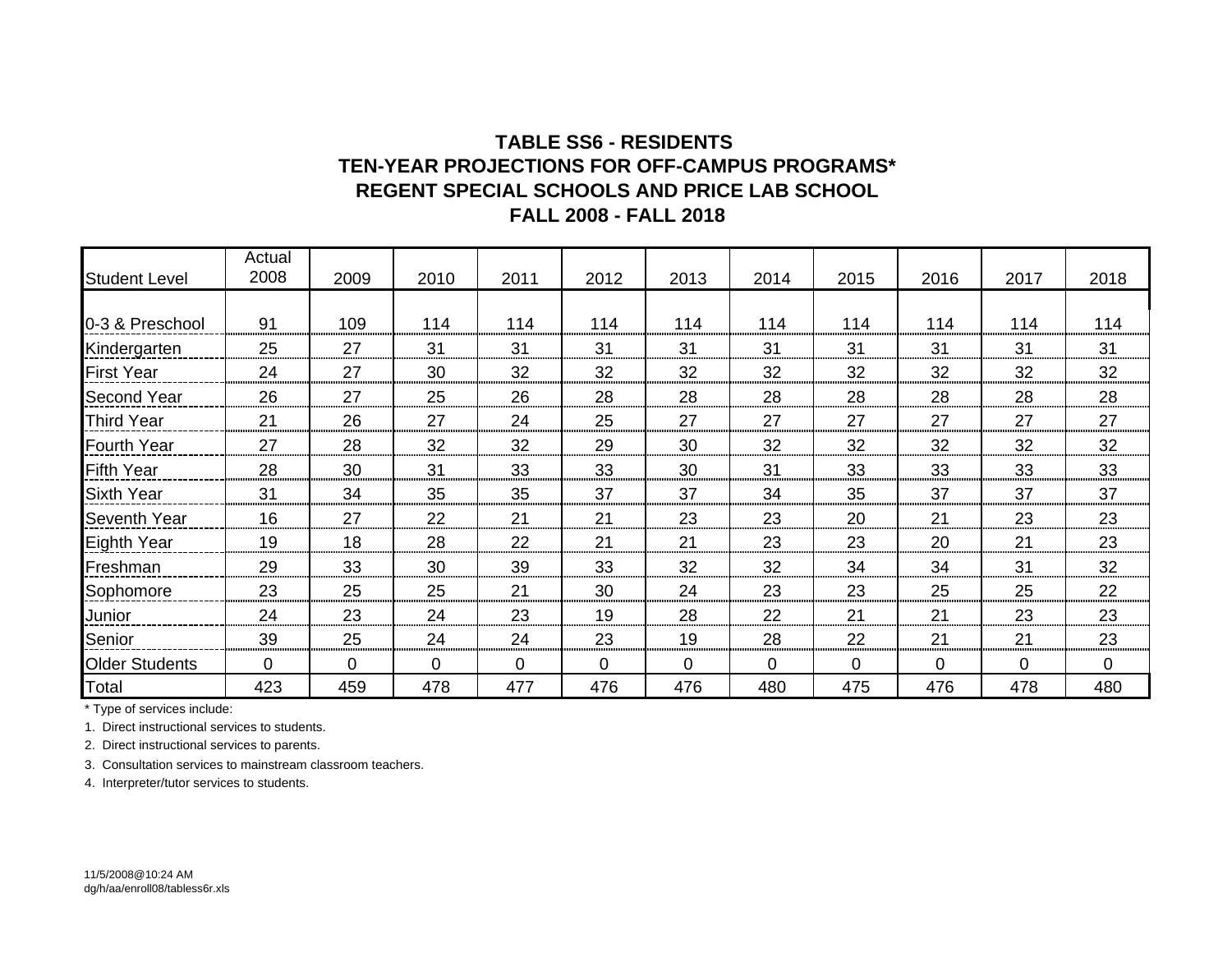## **TABLE SS6 - RESIDENTS TEN-YEAR PROJECTIONS FOR OFF-CAMPUS PROGRAMS\* IOWA BRAILLE AND SIGHT SAVING SCHOOLFALL 2008 - FALL 2018**

| <b>Student Level</b>  | Actual<br>2008 | 2009 | 2010 | 2011 | 2012 | 2013 | 2014 | 2015 | 2016 | 2017 | 2018 |
|-----------------------|----------------|------|------|------|------|------|------|------|------|------|------|
|                       |                |      |      |      |      |      |      |      |      |      |      |
| 0-3 & Preschool       | 91             | 105  | 110  | 110  | 110  | 110  | 110  | 110  | 110  | 110  | 110  |
| Kindergarten          | 22             | 25   | 27   | 27   | 27   | 27   | 27   | 27   | 27   | 27   | 27   |
| <b>First Year</b>     | 23             | 26   | 28   | 28   | 28   | 28   | 28   | 28   | 28   | 28   | 28   |
| <b>Second Year</b>    | 20             | 23   | 24   | 24   | 24   | 24   | 24   | 24   | 24   | 24   | 24   |
| <b>Third Year</b>     | 19             | 22   | 23   | 23   | 23   | 23   | 23   | 23   | 23   | 23   | 23   |
| <b>Fourth Year</b>    | 23             | 26   | 28   | 28   | 28   | 28   | 28   | 28   | 28   | 28   | 28   |
| <b>Fifth Year</b>     | 24             | 28   | 29   | 29   | 29   | 29   | 29   | 29   | 29   | 29   | 29   |
| <b>Sixth Year</b>     | 27             | 31   | 33   | 33   | 33   | 33   | 33   | 33   | 33   | 33   | 33   |
| Seventh Year          | 16             | 18   | 19   | 19   | 19   | 19   | 19   | 19   | 19   | 19   | 19   |
| Eighth Year           | 16             | 18   | 19   | 19   | 19   | 19   | 19   | 19   | 19   | 19   | 19   |
| Freshman              | 25             | 29   | 30   | 30   | 30   | 30   | 30   | 30   | 30   | 30   | 30   |
| Sophomore             | 17             | 20   | 21   | 21   | 21   | 21   | 21   | 21   | 21   | 21   | 21   |
| Junior                | 16             | 18   | 19   | 19   | 19   | 19   | 19   | 19   | 19   | 19   | 19   |
| Senior                | 37             | 18   | 19   | 19   | 19   | 19   | 19   | 19   | 19   | 19   | 19   |
| <b>Older Students</b> |                |      |      |      |      |      |      |      |      |      |      |
| Total                 | 376            | 407  | 429  | 429  | 429  | 429  | 429  | 429  | 429  | 429  | 429  |

\* Type of services include:

1. Direct instructional services to students.

2. Direct instructional services to parents.

3. Consultation services to mainstream classroom teachers.

4. Interpreter/tutor services to students.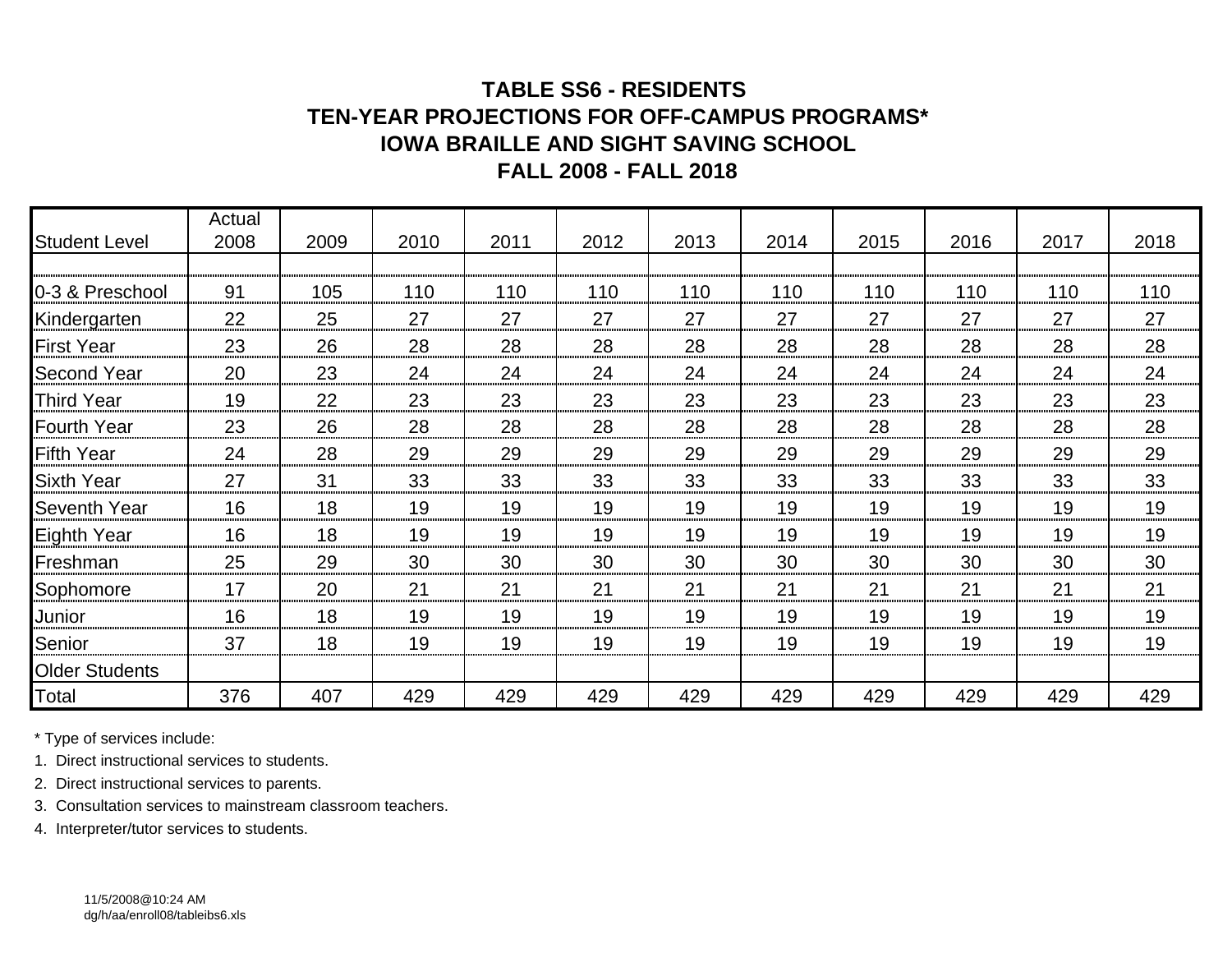# **TABLE SS6 - RESIDENTS TEN-YEAR PROJECTIONS FOR OFF-CAMPUS PROGRAMS\*IOWA SCHOOL FOR THE DEAFFALL 2008 - FALL 2018**

|                       | Actual         |                |                |                |                |                |                 |                |                |                |                |
|-----------------------|----------------|----------------|----------------|----------------|----------------|----------------|-----------------|----------------|----------------|----------------|----------------|
| <b>Student Level</b>  | 2008           | 2009           | 2010           | 2011           | 2012           | 2013           | 2014            | 2015           | 2016           | 2017           | 2018           |
|                       |                |                |                |                |                |                |                 |                |                |                |                |
| 0-3 & Preschool       |                | 4              | 4              | 4              | 4              | 4              | 4               | 4              | $\overline{4}$ | 4              | $\overline{4}$ |
| Kindergarten          | 3              | $\overline{2}$ | 4              | 4              | 4              | 4              | 4               | 4              | 4              | 4              | 4              |
| <b>First Year</b>     |                |                | $\mathcal{P}$  | 4              | 4              | 4              | 4               | 4              | $\overline{4}$ | 4              | 4              |
| <b>Second Year</b>    | 6              | 4              |                | 2              | 4              | 4              | 4               | 4              | 4              | 4              | 4              |
| <b>Third Year</b>     | $\overline{2}$ | 4              | 4              |                | 2              | 4              | 4               | 4              | 4              | 4              | 4              |
| <b>Fourth Year</b>    | 4              | $\overline{2}$ | 4              | 4              |                | 2              | 4               | 4              | $\overline{4}$ | 4              | 4              |
| <b>Fifth Year</b>     | 4              | $\overline{2}$ | $\overline{2}$ | 4              | 4              | 1              | $\overline{2}$  | 4              | 4              | 4              | 4              |
| <b>Sixth Year</b>     | 4              | 3              | $\overline{2}$ | $\overline{2}$ | 4              | 4              |                 | $\overline{2}$ | 4              | 4              | 4              |
| Seventh Year          |                | 9              | 3              | $\mathcal{P}$  | $\overline{2}$ | 4              | 4               |                | $\overline{2}$ | 4              | 4              |
| Eighth Year           | 3              | $\Omega$       | 9              | 3              | $\overline{2}$ | $\overline{2}$ | 4               | 4              |                | $\overline{2}$ | 4              |
| Freshman              | 4              | 4              |                | 9              | 3              | 2              | $\overline{2}$  | 4              | 4              |                | $\overline{2}$ |
| Sophomore             | 6              | 5              | 4              |                | 9              | 3              | $\overline{2}$  | $\overline{2}$ | 4              | 4              |                |
| Junior                | 8              | 5              | 5              | 4              |                | 9              | 3               | $\overline{2}$ | $\overline{2}$ | 4              | 4              |
| Senior                | $\overline{2}$ | 7              | 5              | 5              | 4              |                | 9               | 3              | $\overline{2}$ | $\overline{2}$ | 4              |
| <b>Older Students</b> |                |                |                |                |                |                |                 |                |                |                |                |
| Total                 | 47             | 52             | 49             | 48             | 47             | 47             | $\overline{51}$ | 46             | 47             | 49             | 51             |

\* Type of services include:

1. Direct instructional services to students.

2. Direct instructional services to parents.

3. Consultation services to mainstream classroom teachers.

4. Interpreter/tutor services to students.

Note: Estimates beyond five years are only approximations due to unclear impact of cochlear implants, other trends on the service provision needs. Note: These numbers will change significantly in November 2007 when ISD adds a .5 FTE position.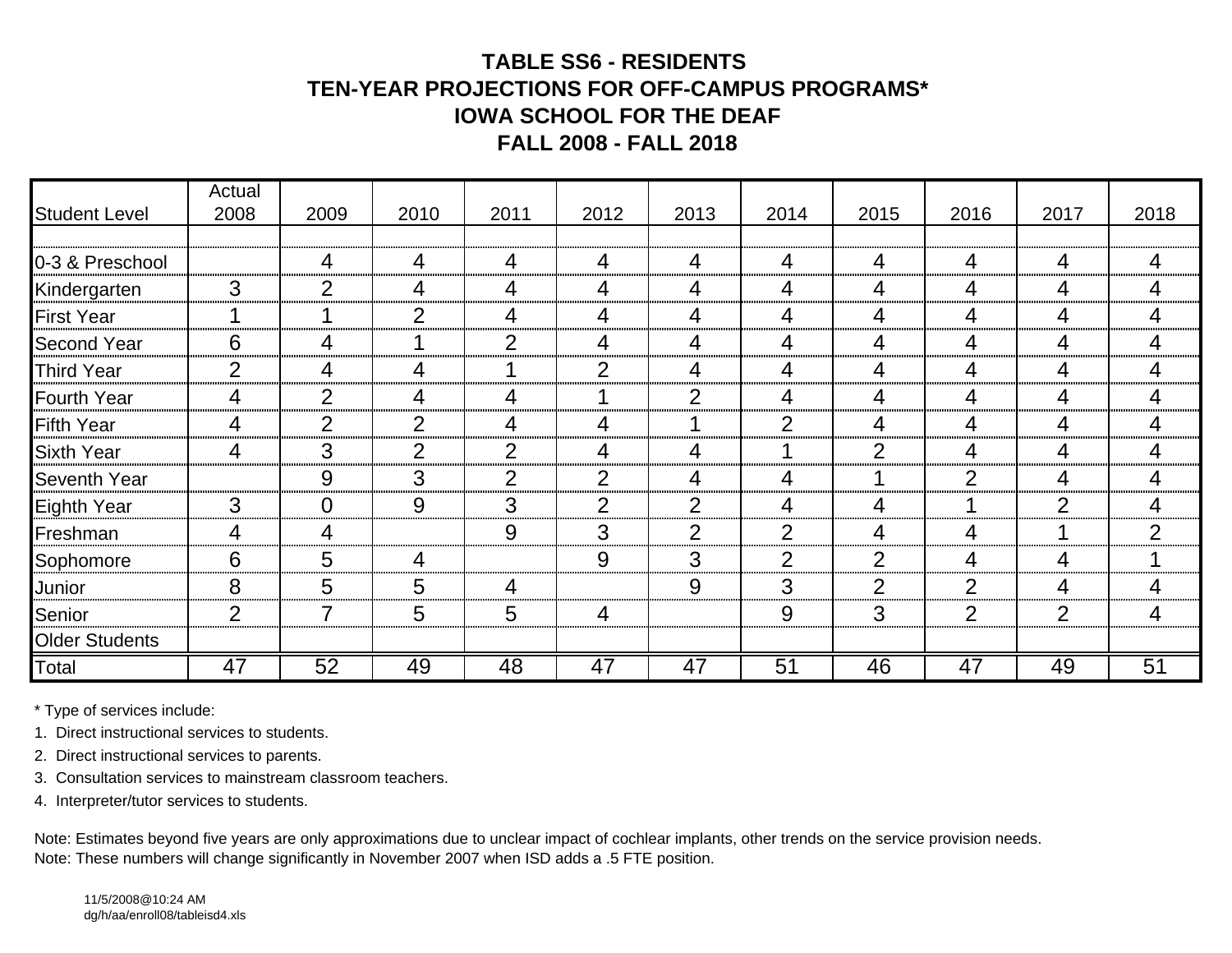# **TABLE SS7 - RESIDENTSFIVE-YEAR ENROLLMENT PROJECTIONS: 2008 - 2012 WEIGHTED HEADCOUNT IOWA BRAILLE AND SIGHT SAVING SCHOOL**

**FALL 2008**

|                                  | Actual          | <b>FALL</b>     | <b>FALL</b>    | <b>FALL</b>    | <b>FALL</b>    | <b>FALL</b>    | <b>FALL</b>     |
|----------------------------------|-----------------|-----------------|----------------|----------------|----------------|----------------|-----------------|
|                                  | 2008            | 2009            | 2010           | 2011           | 2012           | 2013           | 2013            |
|                                  |                 |                 |                |                |                |                |                 |
| <b>Class 1 Enrollment</b>        |                 |                 |                |                |                |                |                 |
| Weight = $1.68$ x enrollment     | $\overline{0}$  | $\Omega$        | $\overline{0}$ | $\overline{0}$ | $\overline{0}$ | $\overline{0}$ | $\overline{0}$  |
|                                  |                 |                 |                |                |                |                |                 |
| <b>Class 2 Enrollment</b>        |                 |                 |                |                |                |                |                 |
| Weight = $2.35$ x enrollment     | $\overline{0}$  | $\overline{0}$  | $\overline{0}$ | $\overline{0}$ | $\overline{0}$ | $\overline{0}$ | $\overline{0}$  |
|                                  |                 |                 |                |                |                |                |                 |
| <b>Class 3 Enrollment</b>        | 12 <sub>2</sub> | 12              | 12             | 12             | 12             | 12             | 12 <sub>2</sub> |
| Weight = $3.74$ x enrollment     | 44.88           | 44.88           | 44.88          | 44.88          | 44.88          | 44.88          | 44.88           |
|                                  |                 |                 |                |                |                |                |                 |
| <b>TOTAL ENROLLMENT</b>          | 12              | 12 <sub>2</sub> | 12             | 12             | 12             | 12             | 12 <sub>2</sub> |
| <b>TOTAL WEIGHTED ENROLLMENT</b> | 44.88           | 44.88           | 44.88          | 44.88          | 44.88          | 44.88          | 44.88           |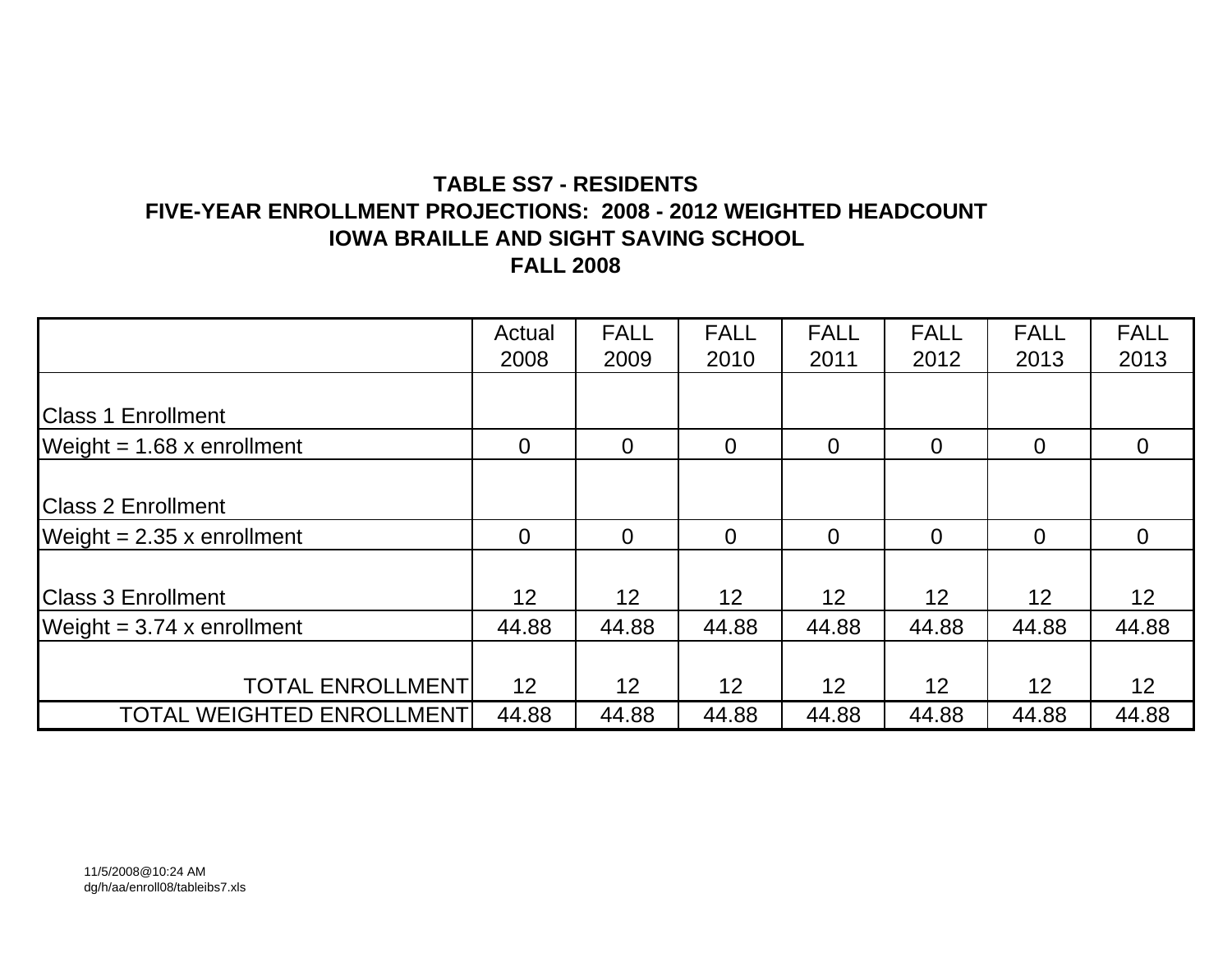## **TABLE SS7 - RESIDENTSFIVE-YEAR ENROLLMENT PROJECTIONS: 2008 - 2012 WEIGHTED HEADCOUNTIOWA SCHOOL FOR THE DEAFFALL 2008**

|                                  | Actual         | <b>FALL</b>    | <b>FALL</b> | <b>FALL</b>    | <b>FALL</b> | <b>FALL</b>    |
|----------------------------------|----------------|----------------|-------------|----------------|-------------|----------------|
|                                  | 2008           | 2009           | 2010        | 2011           | 2012        | 2013           |
|                                  |                |                |             |                |             |                |
| <b>Class 1 Enrollment</b>        |                |                |             |                |             |                |
| Weight = $1.68$ x enrollment     | $\overline{0}$ | $\overline{0}$ | $\Omega$    | $\overline{0}$ | $\Omega$    | $\overline{0}$ |
|                                  |                |                |             |                |             |                |
| <b>IClass 2 Enrollment</b>       |                |                |             |                |             |                |
| Weight = $2.35$ x enrollment     | $\overline{0}$ | $\overline{0}$ | $\Omega$    | $\overline{0}$ | $\Omega$    | $\overline{0}$ |
|                                  |                |                |             |                |             |                |
| <b>Class 3 Enrollment</b>        | 96             | 95             | 93          | 93             | 91          | 94             |
| Weight = $3.74$ x enrollment     | 359.04         | 355.3          | 347.82      | 347.82         | 340.34      | 351.56         |
|                                  |                |                |             |                |             |                |
| <b>TOTAL ENROLLMENT</b>          | 96             | 95             | 93          | 93             | 91          | 94             |
| <b>TOTAL WEIGHTED ENROLLMENT</b> | 359.04         | 355.3          | 347.82      | 347.82         | 340.34      | 351.56         |

Notes: This table will vary based on enrollment on December 1, 2008, which is the day of the special education count.

Special School placement, by definition, implies a weighting factor that is not reflected in the general Iowa weighting system.

Special School special education services are significantly more intensive than regular school special education services.

All of ISD's students have special school placement as primary for service provision.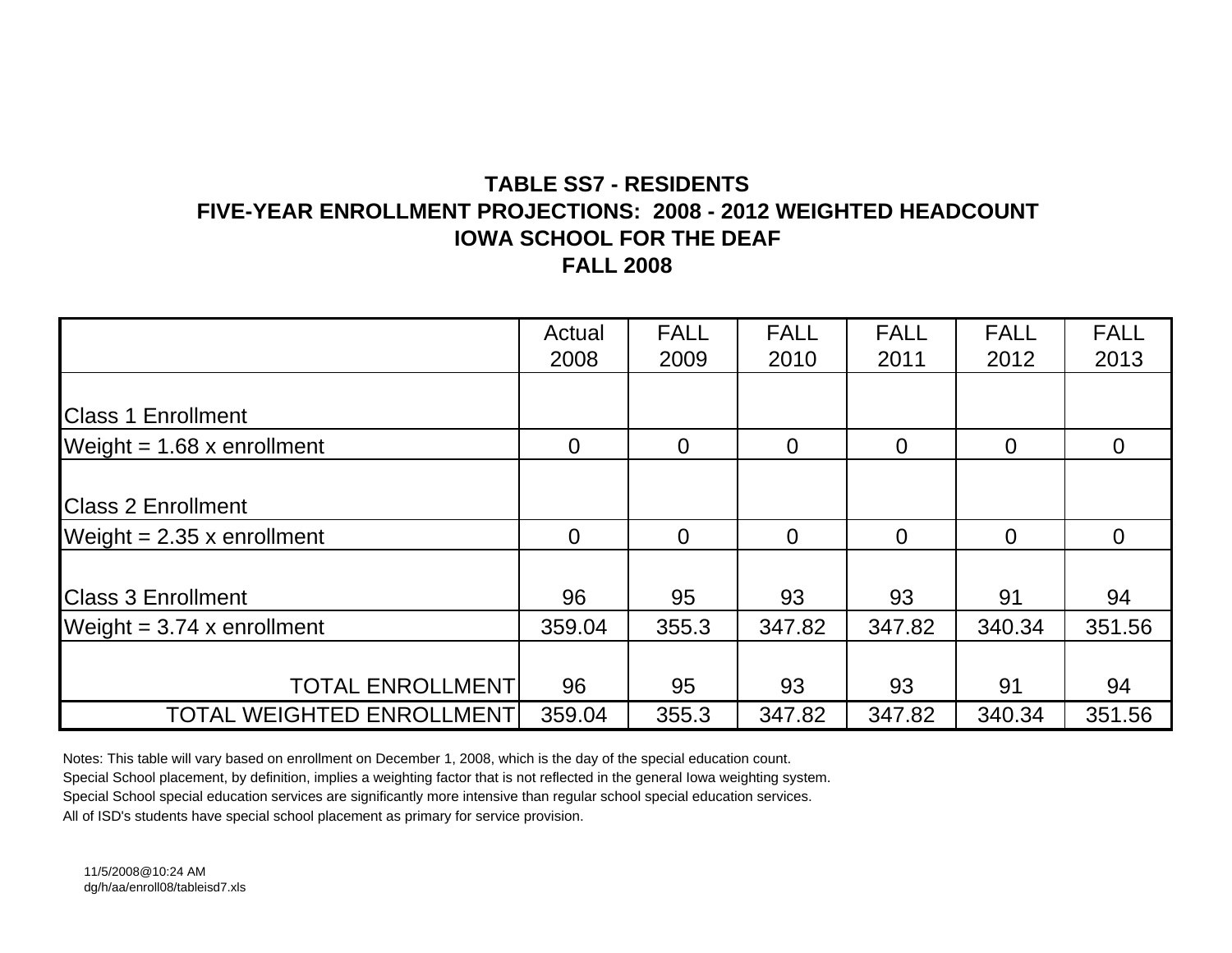## **TABLE SS7 - RESIDENTSFIVE-YEAR ENROLLMENT PROJECTIONS: 2008 - 2012 WEIGHTED HEADCOUNT PRICE LAB SCHOOL FALL 2008**

|                                  | Actual         | <b>FALL</b>    | <b>FALL</b> | <b>FALL</b> | <b>FALL</b>    | <b>FALL</b> |
|----------------------------------|----------------|----------------|-------------|-------------|----------------|-------------|
|                                  | 2008           | 2009           | 2010        | 2011        | 2012           | 2013        |
|                                  |                |                |             |             |                |             |
| <b>Class 1 Enrollment</b>        | 25             | 25             | 26          | 26          | 26             | 26          |
| Weight = $1.68$ x enrollment     | 42.00          | 42.00          | 43.68       | 43.68       | 43.68          | 43.68       |
|                                  |                |                |             |             |                |             |
| <b>Class 2 Enrollment</b>        |                | $\overline{2}$ | 2           | 2           | 2              | 2           |
| Weight = $2.35$ x enrollment     | 2.35           | 4.7            | 4.7         | 4.7         | 4.7            | 4.7         |
|                                  |                |                |             |             |                |             |
| <b>Class 3 Enrollment</b>        | $\overline{0}$ | $\Omega$       | $\Omega$    | $\Omega$    | $\overline{0}$ | $\Omega$    |
| Weight = $3.74$ x enrollment     | $\overline{0}$ | $\Omega$       | 0           | $\Omega$    | $\Omega$       | $\Omega$    |
|                                  |                |                |             |             |                |             |
| <b>TOTAL ENROLLMENT</b>          | 26             | 27             | 28          | 28          | 28             | 28          |
| <b>TOTAL WEIGHTED ENROLLMENT</b> | 44.35          | 46.7           | 48.38       | 48.38       | 48.38          | 48.38       |

Note: This table will vary based on enrollment on December 1, 2008, which is the day of the special education count.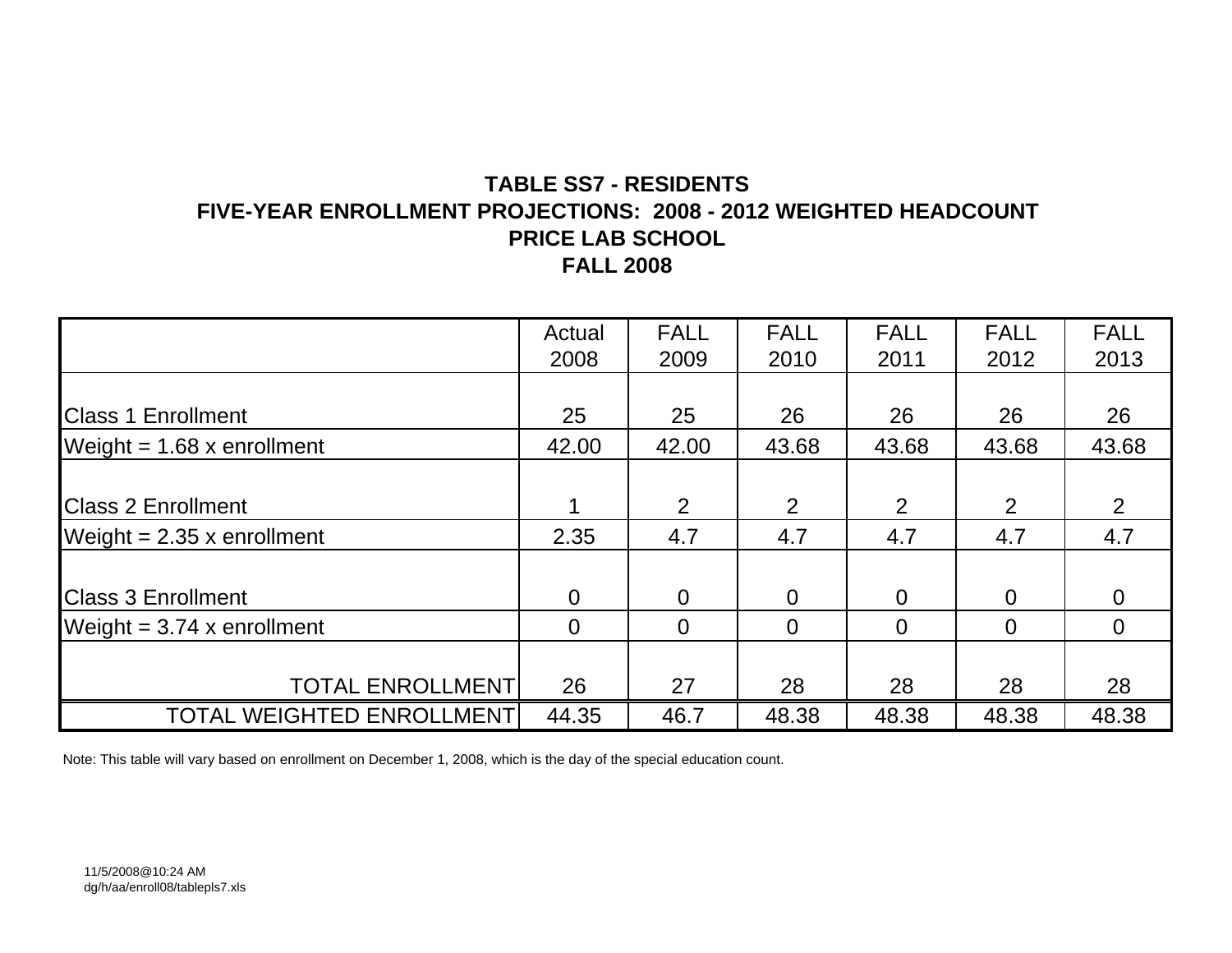### **TABLE SS7 - NONRESIDENTS FIVE-YEAR ENROLLMENT PROJECTIONS: 2008 - 2012 WEIGHTED HEADCOUNTIOWA SCHOOL FOR THE DEAFFALL 2008**

|                                  | Actual         | <b>FALL</b>     | <b>FALL</b>    | <b>FALL</b>    | <b>FALL</b>    | <b>FALL</b> |
|----------------------------------|----------------|-----------------|----------------|----------------|----------------|-------------|
|                                  | 2007           | 2008            | 2009           | 2010           | 2011           | 2012        |
|                                  |                |                 |                |                |                |             |
| <b>Class 1 Enrollment</b>        |                |                 |                |                |                |             |
| Weight = $1.68$ x enrollment     | $\overline{0}$ | $\Omega$        | $\overline{0}$ | $\overline{0}$ | $\overline{0}$ | $\Omega$    |
|                                  |                |                 |                |                |                |             |
| <b>Class 2 Enrollment</b>        |                |                 |                |                |                |             |
| Weight = $2.35$ x enrollment     | $\Omega$       | $\Omega$        | $\Omega$       | $\overline{0}$ | $\overline{0}$ | $\Omega$    |
|                                  |                |                 |                |                |                |             |
| <b>Class 3 Enrollment</b>        | 13             | 12 <sup>2</sup> | 13             | 13             | 13             | 13          |
| Weight = $3.74$ x enrollment     | 48.62          | 44.88           | 48.62          | 48.62          | 48.62          | 48.62       |
|                                  |                |                 |                |                |                |             |
| <b>TOTAL ENROLLMENT</b>          | 13             | 12 <sup>2</sup> | 13             | 13             | 13             | 13          |
| <b>TOTAL WEIGHTED ENROLLMENT</b> | 48.62          | 44.88           | 48.62          | 48.62          | 48.62          | 48.62       |

Notes: This table will vary based on enrollment on December 1, 2008, which is the day of the special education count.

Special School placement, by definition, implies a weighting factor that is not reflected in the general Iowa weighting system.

Special School special education services are significantly more intensive than regular school special education services.

Nebraska tuition students are not weighted in the Iowa formula when mainstreaming occurs because their program funding source is different.

All os ISD's students have special school placement as primary for service provision.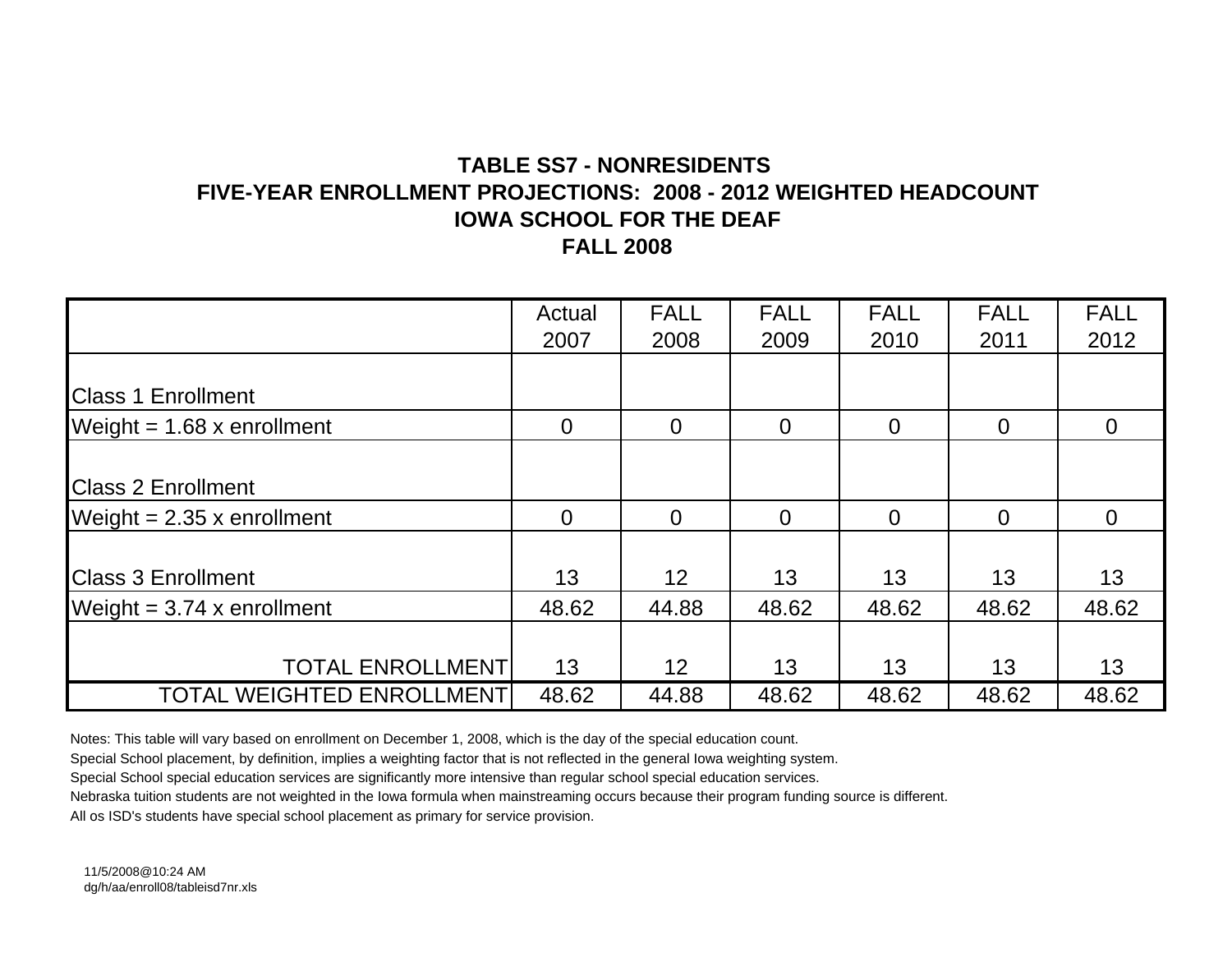# **TABLE SS8 - RESIDENTS SEVERITY RATINGS AT REGENT SPECIAL SCHOOLS IOWA BRAILLE AND SIGHT SAVING SCHOOL FALL 2008**

|                                       |                 | Percentage               |
|---------------------------------------|-----------------|--------------------------|
|                                       |                 | Enrollment of            |
|                                       |                 | Categories (of           |
|                                       | Number of       | <b>Special Education</b> |
| Categories                            | <b>Students</b> | Students)                |
| Hearing<br>Α.                         | $\overline{2}$  | 17%                      |
| B.<br>Communications                  | 11              | 92%                      |
| C.<br>Intelligence                    | 10              | 83%                      |
| Achievement<br>ID.                    | 10              | 83%                      |
| <b>Test Results</b>                   |                 |                          |
| Classroom                             |                 |                          |
| IE.<br><b>Motor Skills</b>            | 10              | 83%                      |
| Gross                                 |                 |                          |
| Fine                                  |                 |                          |
| F. Chronically Disruptive Behavior or |                 |                          |
| <b>Emotional Behavioral Problems</b>  | 8               | 67%                      |
| G. Vision                             | 12              | 100%                     |
| H.<br>Medical                         | $\overline{2}$  | 17%                      |
| I. Mobility                           | $\overline{12}$ | 100%                     |
| <b>TOTALS</b>                         | 77              |                          |
| <b>Number of Students</b>             | 12              |                          |
| <b>Severity Ratings</b>               | 34.9            |                          |
| <b>Average Severity Rating</b>        | 2.91            |                          |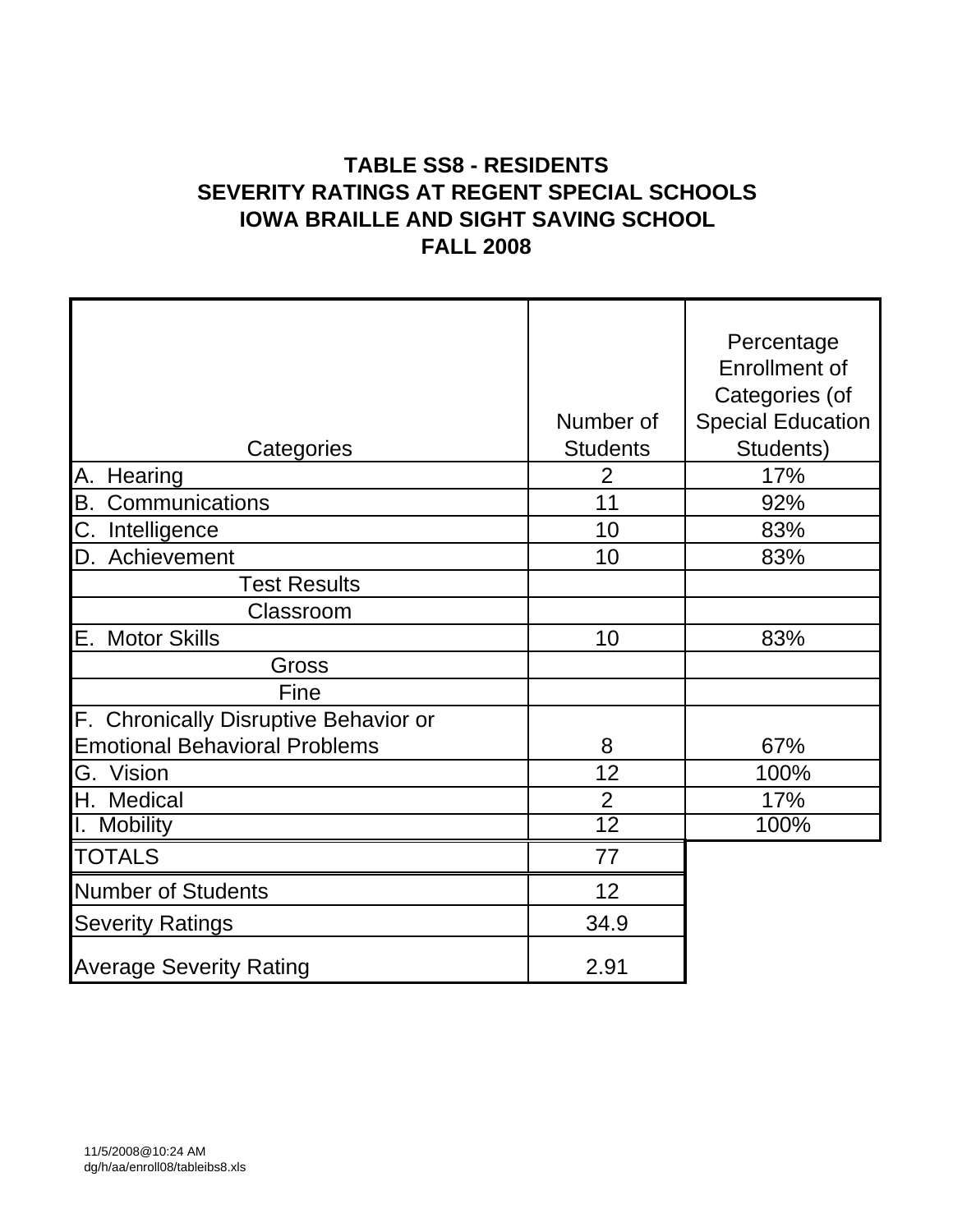# **TABLE SS8 - RESIDENTS SEVERITY RATINGS AT REGENT SPECIAL SCHOOLS IOWA SCHOOL FOR THE DEAF FALL 2008**

| Categories                            | Number of<br><b>Students</b> | Percentage<br><b>Enrollment of</b><br>Categories (of<br><b>Special Education</b><br>Students) |
|---------------------------------------|------------------------------|-----------------------------------------------------------------------------------------------|
| А.<br>Hearing                         | 109                          | 100%                                                                                          |
| В.<br>Communications                  |                              |                                                                                               |
| C. Intelligence                       |                              |                                                                                               |
| D. Achievement                        |                              |                                                                                               |
| <b>Test Results</b>                   |                              |                                                                                               |
| Classroom                             |                              |                                                                                               |
| Е.<br><b>Motor Skills</b>             |                              |                                                                                               |
| Gross                                 |                              |                                                                                               |
| Fine                                  |                              |                                                                                               |
| F. Chronically Disruptive Behavior or |                              |                                                                                               |
| <b>Emotional Behavioral Problems</b>  |                              |                                                                                               |
| G.<br>Vision                          |                              |                                                                                               |
| H. Medical                            |                              |                                                                                               |
| I. Mobility                           |                              |                                                                                               |
| <b>TOTALS</b>                         | 109                          |                                                                                               |
| <b>Number of Students</b>             | 109                          |                                                                                               |
| <b>Severity Ratings</b>               | 370.26                       |                                                                                               |
| <b>Average Severity Rating</b>        | 3.40                         |                                                                                               |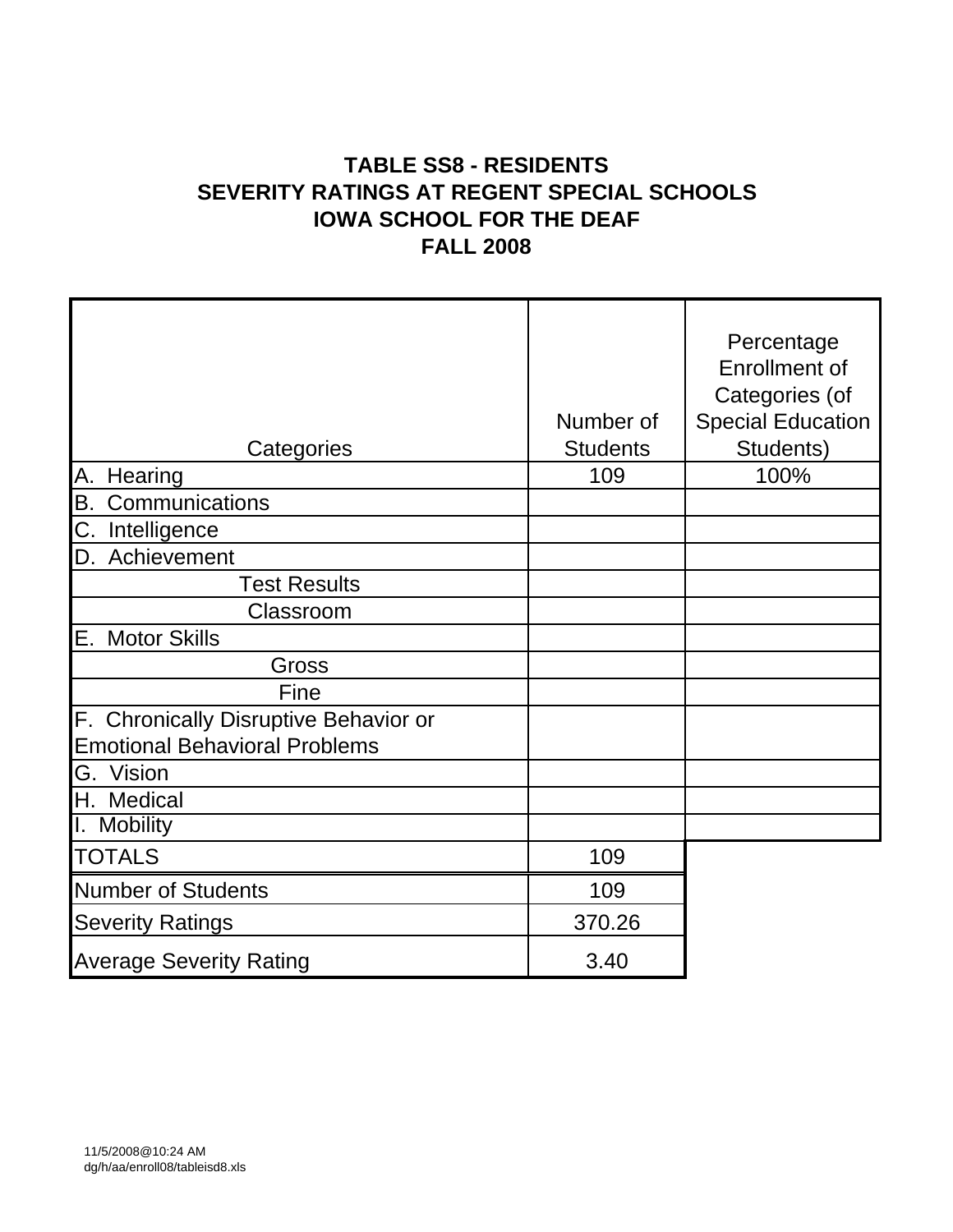# **TABLE SS8 - RESIDENTS SEVERITY RATINGS AT REGENT SPECIAL SCHOOLS PRICE LAB SCHOOL FALL 2008**

| Categories                            | Number of<br><b>Students</b> | Percentage<br><b>Enrollment of</b><br>Categories (of<br><b>Special Education</b><br>Students) |
|---------------------------------------|------------------------------|-----------------------------------------------------------------------------------------------|
| Hearing<br>А.                         |                              |                                                                                               |
| В.<br>Communications                  |                              |                                                                                               |
| C. Intelligence                       |                              |                                                                                               |
| D. Achievement                        |                              |                                                                                               |
| <b>Test Results</b>                   |                              |                                                                                               |
| Classroom                             |                              |                                                                                               |
| Е.<br><b>Motor Skills</b>             | 26                           |                                                                                               |
| Gross                                 |                              |                                                                                               |
| Fine                                  |                              |                                                                                               |
| F. Chronically Disruptive Behavior or |                              |                                                                                               |
| <b>Emotional Behavioral Problems</b>  |                              |                                                                                               |
| G. Vision                             |                              |                                                                                               |
| H. Medical                            |                              |                                                                                               |
| I. Mobility                           |                              |                                                                                               |
| <b>TOTALS</b>                         | 26                           |                                                                                               |
| <b>Number of Students</b>             |                              |                                                                                               |
| <b>Severity Ratings</b>               | 38.64                        |                                                                                               |
| <b>Average Severity Rating</b>        | #DIV/0!                      |                                                                                               |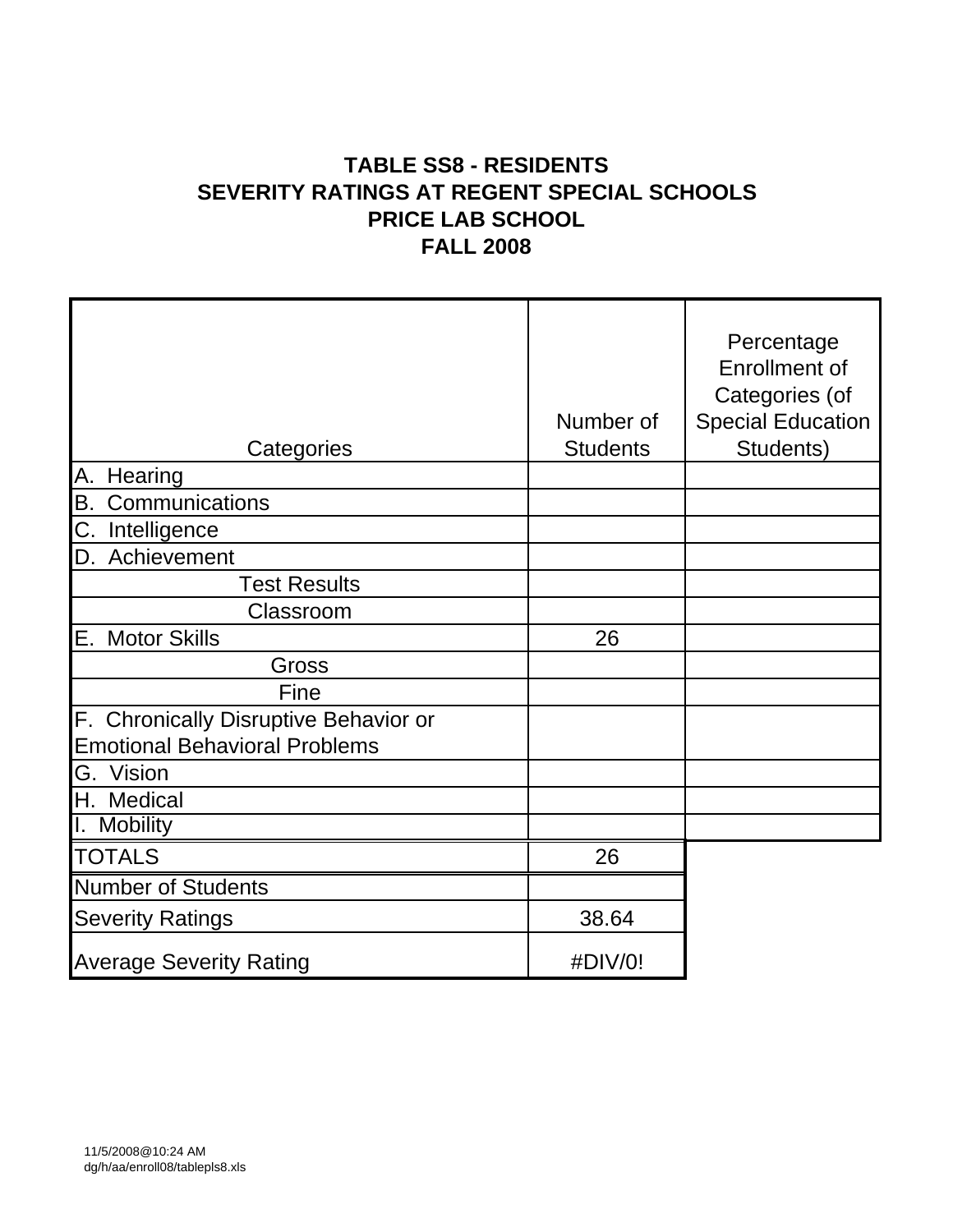## **TABLE SS8 - NONRESIDENTS SEVERITY RATINGS AT REGENT SPECIAL SCHOOLS IOWA SCHOOL FOR THE DEAF FALL 2008**

|                                       |                 | Percentage               |
|---------------------------------------|-----------------|--------------------------|
|                                       |                 | <b>Enrollment of</b>     |
|                                       |                 | Categories (of           |
|                                       | Number of       | <b>Special Education</b> |
| Categories                            | <b>Students</b> | Students)                |
| А.<br>Hearing                         | 13              | 100%                     |
| <b>B.</b><br>Communications           |                 |                          |
| C.<br>Intelligence                    |                 |                          |
| Achievement<br>D.                     |                 |                          |
| <b>Test Results</b>                   |                 |                          |
| Classroom                             |                 |                          |
| Ε.<br><b>Motor Skills</b>             |                 |                          |
| Gross                                 |                 |                          |
| Fine                                  |                 |                          |
| F. Chronically Disruptive Behavior or |                 |                          |
| <b>Emotional Behavioral Problems</b>  |                 |                          |
| G. Vision                             |                 |                          |
| H. Medical                            |                 |                          |
| <b>Mobility</b>                       |                 |                          |
| <b>TOTALS</b>                         | 13              |                          |
| <b>Number of Students</b>             | 13              |                          |
| <b>Severity Ratings</b>               | 48.62           |                          |
| <b>Average Severity Rating</b>        | 3.74            |                          |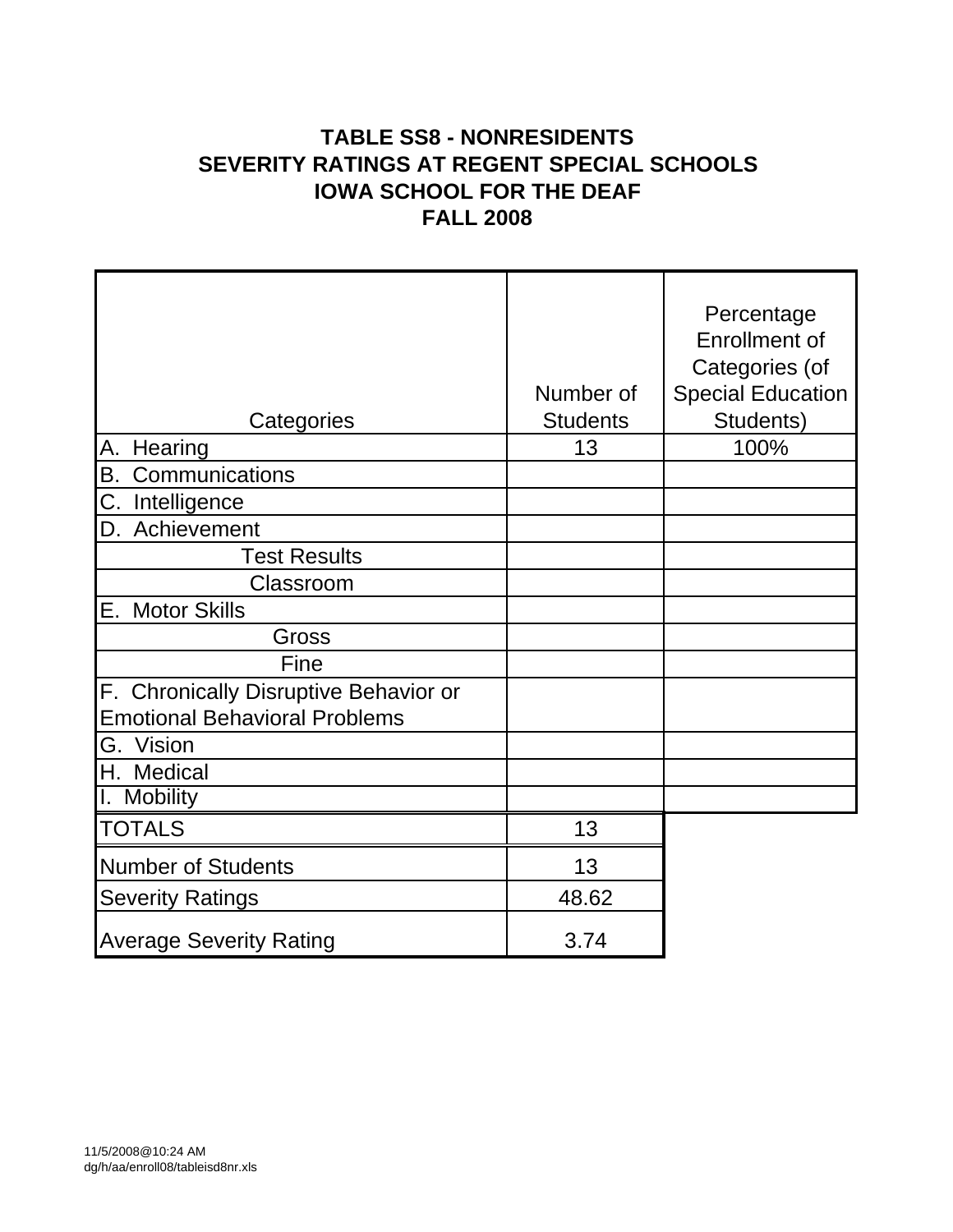#### **TABLE SS9 - RESIDENTSHEADCOUNT ENROLLMENT BY PHYSICAL IMPAIRMENT CATEGORIESIOWA BRAILLE AND SIGHT SAVING SCHOOLFALL 1994 - FALL 2008**

|                                                 | 1994     | 1995 | 1996              | 1997           | 1998                     | 1999 | 2000 | 2001              | 2002           | 2003 | 2004        | 2005 | 2006 | 2007           | 2008 |
|-------------------------------------------------|----------|------|-------------------|----------------|--------------------------|------|------|-------------------|----------------|------|-------------|------|------|----------------|------|
| PERMANENTLY MOBILITY IMPAIRED<br>STUDENTS (1)   |          |      |                   |                |                          |      |      |                   |                |      |             |      |      |                |      |
| <b>Assistive Device</b>                         |          |      |                   |                |                          |      |      |                   |                |      |             |      |      |                |      |
| 1. Wheelchair                                   | 11       | 10   | $12 \overline{ }$ | 10             | 9                        | 9    | 7    | 8                 | 9              | 10   | 8           | 5    | 4    | $\overline{2}$ |      |
| 2. Other Assistive Devices                      | 42       | 2    | $\overline{2}$    | $\overline{2}$ | $\overline{\phantom{a}}$ |      | 0    | 0                 | 0              | 0    | 0           | 0    | 0    |                |      |
| 3. No assistive Device                          | $\Omega$ | 42   | 41                | 33             | 28                       | 26   | 26   | 26                | 30             | 21   | 25          | 29   | 25   | 13             | 10   |
| Total                                           | 53       | 54   | 55                | 45             | 38                       | 36   | 33   | 34                | 39             | 31   | 33          | 34   | 29   | 16             | 12   |
| VISUALLY IMPAIRED STUDENTS (2)                  |          |      |                   |                |                          |      |      |                   |                |      |             |      |      |                |      |
| Condition                                       |          |      |                   |                |                          |      |      |                   |                |      |             |      |      |                |      |
| 1. Totally blind                                | 26       | 27   | 22                | 22             | 20                       | 17   | 15   | 19                | 17             | 10   | 12          | 13   | 9    | 6              | 6    |
| 2. Not totally blind, but visually impaired     | 27       | 27   | 23                | 23             | 18                       | 19   | 18   | 19                | 22             | 21   | 21          | 21   | 20   | 10             | 6    |
| Total                                           | 53       | 54   | 45                | 45             | 38                       | 36   | 33   | 38                | 39             | 31   | 33          | 34   | 29   | 16             | 12   |
| ACOUSTICALLY IMPAIRED STUDENTS (3)              |          |      |                   |                |                          |      |      |                   |                |      |             |      |      |                |      |
| Condition                                       |          |      |                   |                |                          |      |      |                   |                |      |             |      |      |                |      |
| 1. Totally deaf                                 | $\Omega$ | 3    | 0                 | -1             | $\overline{\phantom{a}}$ | 2    | 3    | 2                 | $\overline{2}$ | 0    | $\mathbf 0$ | 0    | 0    | $\Omega$       |      |
| 2. Not totally deaf, but accoustically impaired | 8        | 14   | 18                | 12             | 8                        | 9    | 8    | $12 \overline{ }$ | 10             | 15   | 13          | 8    |      | 3              | 2    |
| Total                                           | 8        | 17   | 18                | 13             | 9                        | 11   | 11   | 14                | 12             | 15   | 13          | 8    |      | 3              |      |

(1) This includes three types of students - those confined to wheelchairs; those using other assistive devices such as crutches and braces; and those not using assistive devices, but whose movement from place to place is significantly impeded. Temporary mobility impairments (for example, sprained ankle) should not be considered in determining mobility impaired enrollments.

(2) This includes all persons who, even with corrective lenses, have vision which is sufficiently poor to require assistance (such as use of readers or enlargers) to function as students.

(3) This includes all persons who are totally deaf or who, even with corrective devices, are sufficiently hard of hearing to require assistance in order to function in educational programs.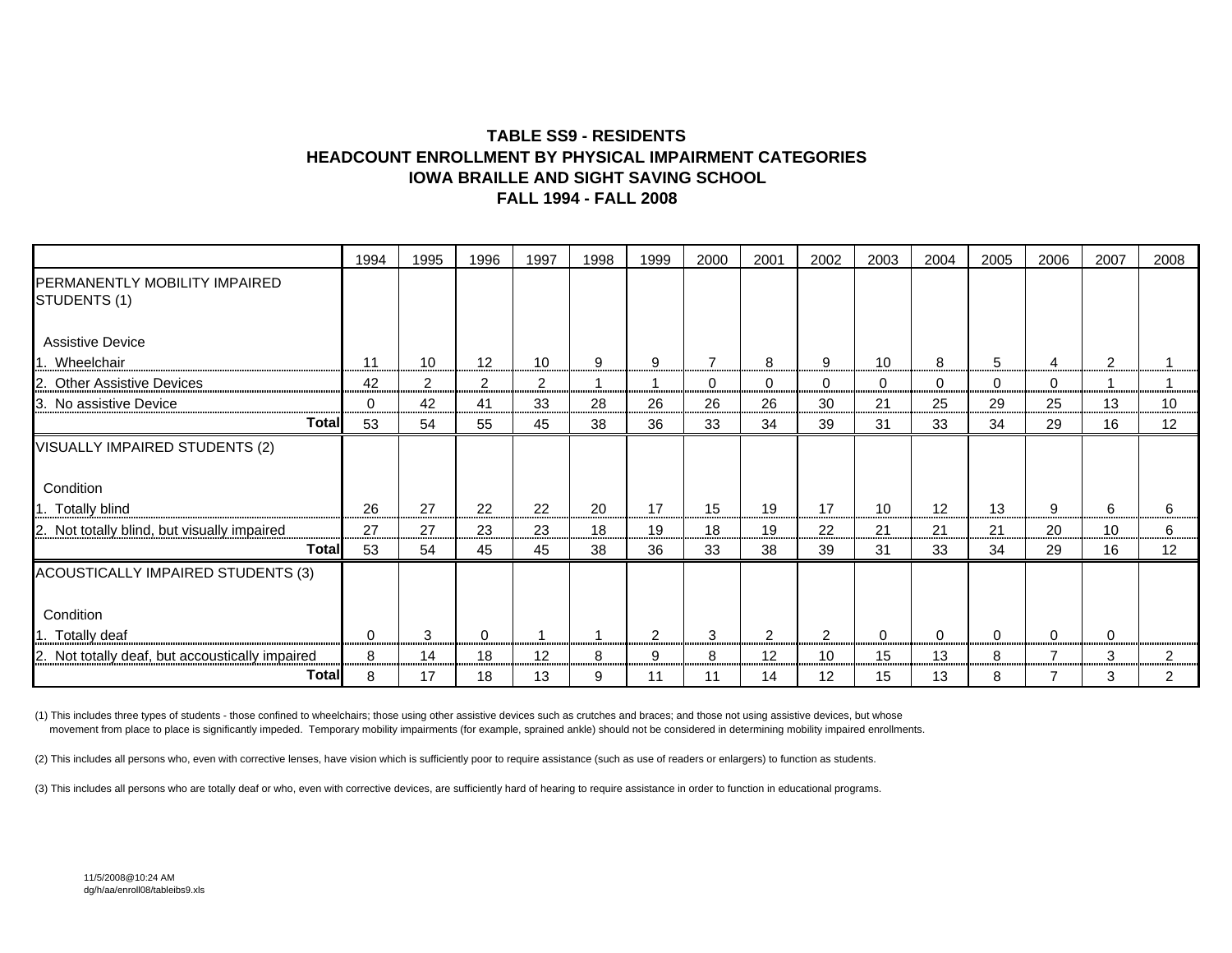#### **TABLE SS9 - RESIDENTSHEADCOUNT ENROLLMENT BY PHYSICAL IMPAIRMENT CATEGORIESIOWA SCHOOL FOR THE DEAFFALL 1994 - FALL 2008**

|                                                    | 1994 | 1995 | 1996 | 1997 | 1998 | 1999 | 2000 | 2001           | 2002 | 2003 | 2004 | 2005 | 2006 | 2007 | 2008 |
|----------------------------------------------------|------|------|------|------|------|------|------|----------------|------|------|------|------|------|------|------|
| PERMANENTLY MOBILITY IMPAIRED STUDENTS<br>(1)      |      |      |      |      |      |      |      |                |      |      |      |      |      |      |      |
| <b>Assistive Device</b>                            |      |      |      |      |      |      |      |                |      |      |      |      |      |      |      |
| Wheelchair                                         |      |      |      |      |      |      |      |                |      |      |      |      |      |      |      |
| <b>Other Assistive Devices</b>                     | 2    | 2    |      |      | 2    |      |      |                |      |      |      |      |      |      |      |
| 3. No assistive Device                             |      |      |      |      |      |      |      |                |      |      |      |      |      |      |      |
| <b>Total</b>                                       | 3    | 3    | 2    | 0    | 2    | 0    | 0    | 0              | 0    | 0    | 0    | 0    | 0    |      | 0    |
| VISUALLY IMPAIRED STUDENTS (2)                     |      |      |      |      |      |      |      |                |      |      |      |      |      |      |      |
| Condition                                          |      |      |      |      |      |      |      |                |      |      |      |      |      |      |      |
| 1. Totally blind                                   |      |      |      |      |      |      | 2    | 2              |      |      |      |      |      |      |      |
| 2. Not totally blind, but visually impaired        | 5    | 2    | 2    |      | 3    |      | 2    | $\overline{2}$ | 2    |      |      | ٠    |      |      |      |
| <b>Total</b>                                       | 5    | 2    | 2    |      | 3    | 0    | 4    | 4              | 2    | 0    |      | 1    | 0    |      |      |
| ACOUSTICALLY IMPAIRED STUDENTS (3)                 |      |      |      |      |      |      |      |                |      |      |      |      |      |      |      |
| Condition                                          |      |      |      |      |      |      |      |                |      |      |      |      |      |      |      |
| 1. Totally deaf                                    | 73   | 74   | 61   | 34   | 119  | 129  | 121  |                | 111  | 88   | 37   | 45   | 55   | 97   | 79   |
| 2. Not totally deaf, but acoustically impaired (4) | 40   | 48   | 140  | 154  | 102  | 109  | 104  | 115            | 96   | 99   | 137  | 94   | 81   | 46   | 68   |
| <b>Total</b>                                       | 113  | 122  | 201  | 188  | 221  | 238  | 225  | 115            | 207  | 187  | 174  | 139  | 136  | 143  | 147  |

(1) This includes three types of students - those confined to wheelchairs; those using other assistive devices such as crutches and braces; and those not using assistive devices, but whose movement from place to place is significantly impeded. Temporary mobility impairments (for example, sprained ankle) should not be considered in determining mobility impaired enrollments.

(2) This includes all persons who, even with corrective lenses, have vision which is sufficiently poor to require assistance (such as use of readers or enlargers) to function as students.

(3) This includes all persons who are totally deaf or who, even with corrective devices, are sufficiently hard of hearing to require assistance in order to function in educational programs.

(4) Includes itinerant caseloads served by ISD teachers.

NOTE: All ISD students are deaf or hard-of-hearing as a primary disability. The disabilities listed above are in addition to hearing impairment. Some students will therefore be counted twice.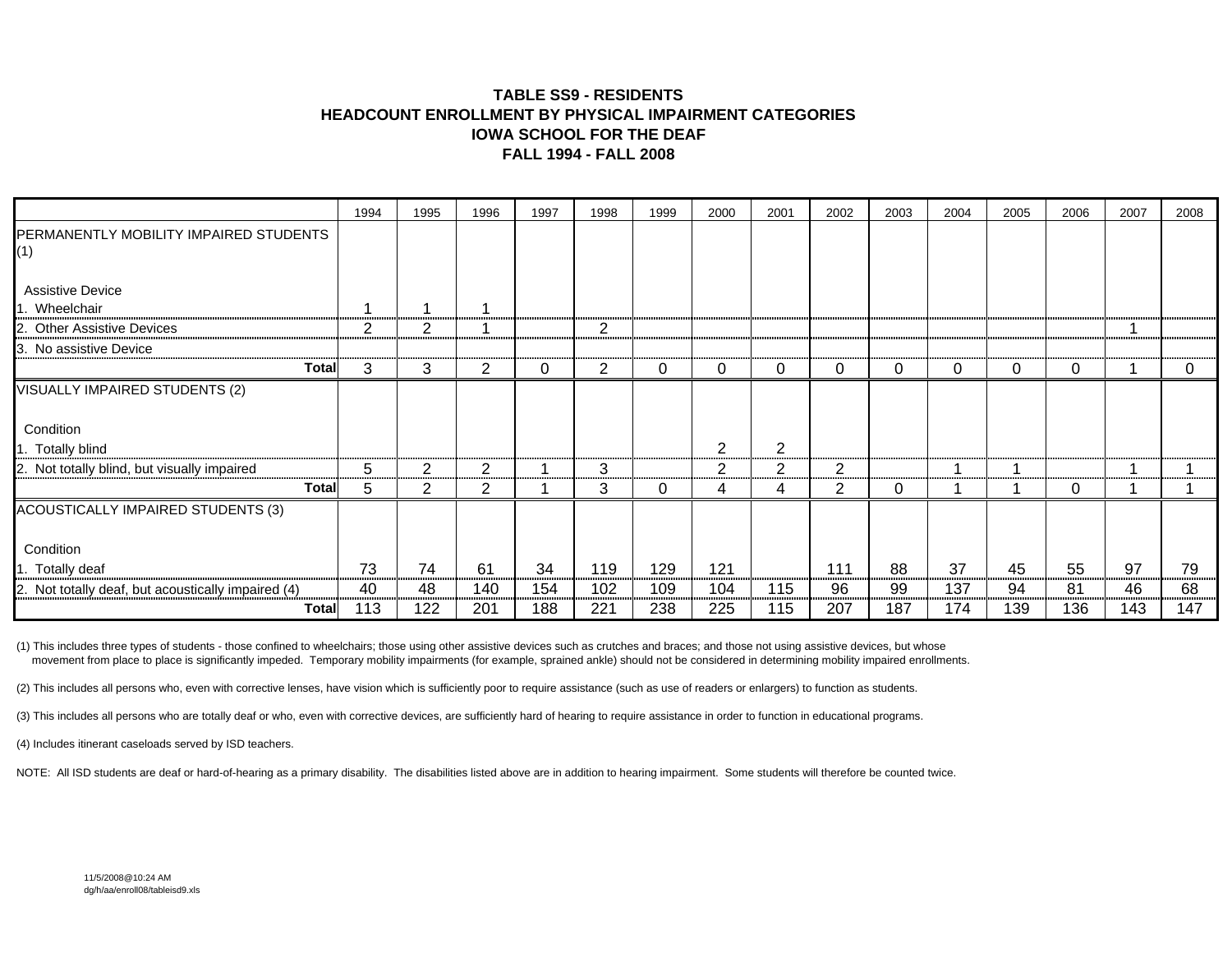#### **TABLE SS9 - RESIDENTSHEADCOUNT ENROLLMENT BY PHYSICAL IMPAIRMENT CATEGORIESPRICE LAB SCHOOL FALL 1994 - FALL 2008**

|                                                | 1994     | 1995     | 1996 | 1997 | 1998 | 1999 | 2000 | 2001     | 2002           | 2003        | 2004        | 2005        | 2006         | 2007     | 2008     |
|------------------------------------------------|----------|----------|------|------|------|------|------|----------|----------------|-------------|-------------|-------------|--------------|----------|----------|
| PERMANENTLY MOBILITY IMPAIRED<br>STUDENTS (1)  |          |          |      |      |      |      |      |          |                |             |             |             |              |          |          |
| <b>Assistive Device</b><br>1. Wheelchair       |          |          |      |      |      |      |      |          |                |             |             |             |              |          |          |
| <b>Other Assistive Devices</b><br>2.           |          |          |      |      |      |      |      | 0        | $\overline{0}$ | 0           | 0           | 0           | $\mathbf{0}$ | 0        | 0        |
| 3. No assistive Device                         |          |          |      |      |      |      |      |          |                |             |             |             |              |          |          |
| <b>Total</b>                                   | 0        | 0        | 0    | 0    |      |      |      | 0        | $\overline{0}$ | 0           | $\mathbf 0$ | 0           | 0            | 0        | 0        |
| VISUALLY IMPAIRED STUDENTS (2)                 |          |          |      |      |      |      |      |          |                |             |             |             |              |          |          |
| Condition                                      |          |          |      |      |      |      |      |          |                |             |             |             |              |          |          |
| 1. Totally blind                               |          |          |      |      |      |      |      |          |                |             |             |             |              |          |          |
| 2. Not totally blind, but visually impaired    |          |          |      |      |      |      |      | $\Omega$ | $\Omega$       | 0           | 0           | 0           | 0            | $\Omega$ | $\Omega$ |
| <b>Total</b>                                   | $\Omega$ | 0        | 0    | 0    | 0    |      |      | 0        | $\mathbf 0$    | $\mathbf 0$ | $\mathbf 0$ | 0           | 0            | 0        | 0        |
| ACOUSTICALLY IMPAIRED STUDENTS (3)             |          |          |      |      |      |      |      |          |                |             |             |             |              |          |          |
| Condition                                      |          |          |      |      |      |      |      |          |                |             |             |             |              |          |          |
| 1. Totally deaf                                |          |          |      |      |      |      |      | $\Omega$ | 0              | $\mathbf 0$ | $\mathbf 0$ | $\mathbf 0$ | $\mathbf 0$  | $\Omega$ | 0        |
| 2. Not totally deaf, but acoustically impaired |          |          |      |      |      |      |      |          |                |             |             |             |              |          |          |
| <b>Total</b>                                   | 0        | $\Omega$ | 0    | 0    |      |      |      | $\Omega$ | 0              | 0           | $\mathbf 0$ | 0           | 0            | 0        | 0        |

(1) This includes three types of students - those confined to wheelchairs; those using other assistive devices such as crutches and braces; and those not using assistive devices, but whose movement from place to place is significantly impeded. Temporary mobility impairments (for example, sprained ankle) should not be considered in determining mobility impaired enrollments.

(2) This includes all persons who, even with corrective lenses, have vision which is sufficiently poor to require assistance (such as use of readers or enlargers) to function as students.

(3) This includes all persons who are totally deaf or who, even with corrective devices, are sufficiently hard of hearing to require assistance in order to function in educational programs.